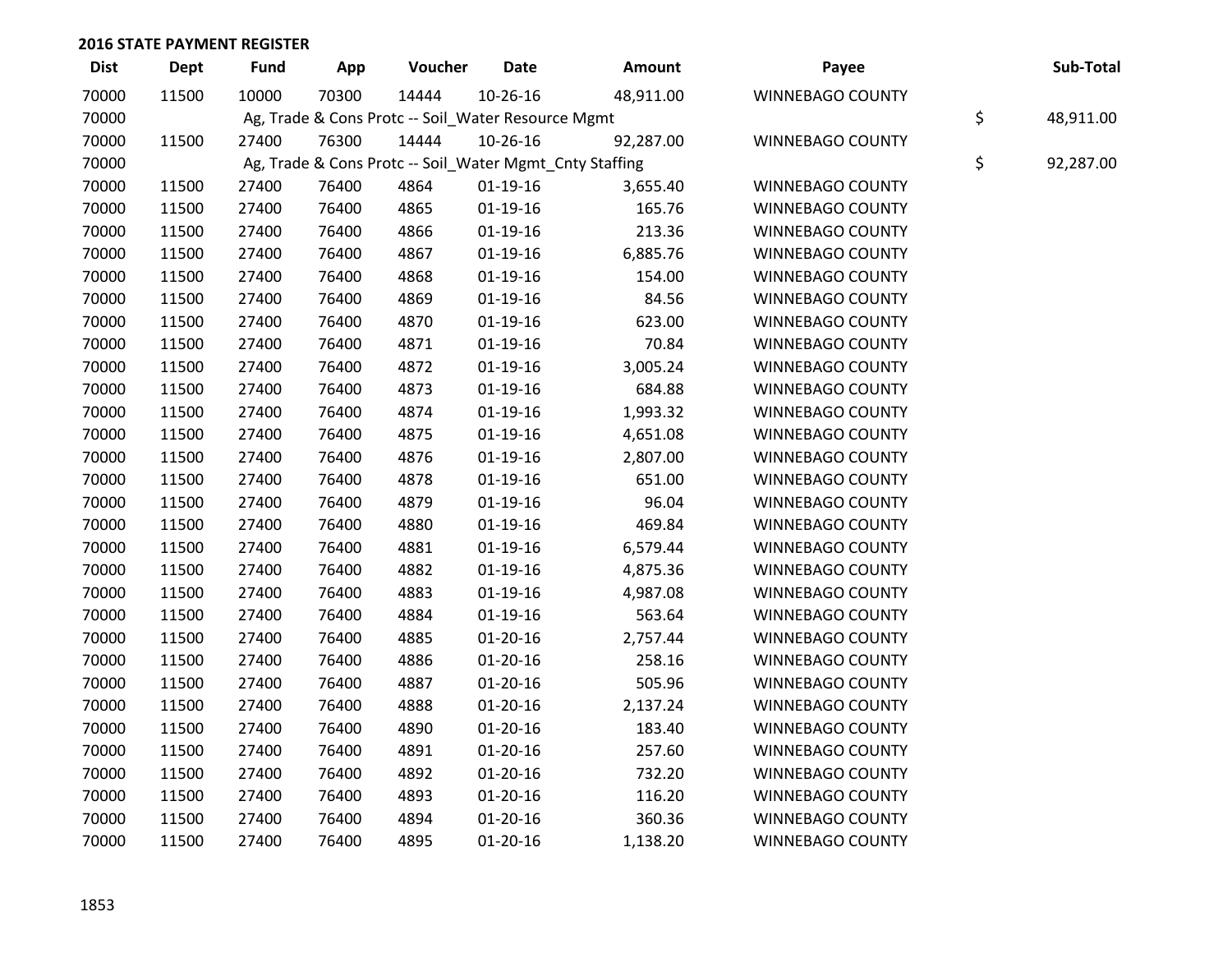| <b>Dist</b> | Dept  | <b>Fund</b> | App          | Voucher                                 | <b>Date</b>                                        | <b>Amount</b> | Payee                   | Sub-Total       |
|-------------|-------|-------------|--------------|-----------------------------------------|----------------------------------------------------|---------------|-------------------------|-----------------|
| 70000       | 11500 | 27400       | 76400        | 4896                                    | $01 - 20 - 16$                                     | 936.04        | WINNEBAGO COUNTY        |                 |
| 70000       | 11500 | 27400       | 76400        | 4897                                    | $01 - 20 - 16$                                     | 1,691.20      | <b>WINNEBAGO COUNTY</b> |                 |
| 70000       | 11500 | 27400       | 76400        | 4898                                    | $01 - 20 - 16$                                     | 196.00        | <b>WINNEBAGO COUNTY</b> |                 |
| 70000       | 11500 | 27400       | 76400        | 4899                                    | $01 - 20 - 16$                                     | 504.84        | <b>WINNEBAGO COUNTY</b> |                 |
| 70000       | 11500 | 27400       | 76400        | 4900                                    | $01-20-16$                                         | 1,645.56      | WINNEBAGO COUNTY        |                 |
| 70000       | 11500 | 27400       | 76400        | 4901                                    | $01 - 20 - 16$                                     | 1,064.00      | WINNEBAGO COUNTY        |                 |
| 70000       | 11500 | 27400       | 76400        | 4902                                    | $01-20-16$                                         | 156.24        | WINNEBAGO COUNTY        |                 |
| 70000       | 11500 | 27400       | 76400        | 4903                                    | $01 - 20 - 16$                                     | 8,503.32      | WINNEBAGO COUNTY        |                 |
| 70000       |       |             |              |                                         | Ag, Trade & Cons Protc -- Soil_Water Mgmt Aids     |               |                         | \$<br>66,360.56 |
| 70000       | 11500 | 27400       | 77800        | 5833                                    | $02 - 10 - 16$                                     | 36,415.00     | <b>WINNEBAGO COUNTY</b> |                 |
| 70000       | 11500 | 27400       | 77800        | 7543                                    | 03-29-16                                           | 6,100.00      | WINNEBAGO COUNTY        |                 |
| 70000       | 11500 | 27400       | 77800        | 16612                                   | 12-22-16                                           | 47,030.07     | WINNEBAGO COUNTY        |                 |
| 70000       |       |             |              |                                         | Ag, Trade & Cons Protc -- CLEAN SWEEP GRANTS       |               |                         | \$<br>89,545.07 |
| 70000       | 11500 | 36300       | <b>WE100</b> | 4856                                    | $01-19-16$                                         | 2,415.00      | <b>WINNEBAGO COUNTY</b> |                 |
| 70000       | 11500 | 36300       | <b>WE100</b> | 4857                                    | $01-19-16$                                         | 10,477.34     | <b>WINNEBAGO COUNTY</b> |                 |
| 70000       | 11500 | 36300       | <b>WE100</b> | 4858                                    | $01-19-16$                                         | 2,891.40      | WINNEBAGO COUNTY        |                 |
| 70000       | 11500 | 36300       | <b>WE100</b> | 4859                                    | $01-19-16$                                         | 1,123.50      | WINNEBAGO COUNTY        |                 |
| 70000       | 11500 | 36300       | <b>WE100</b> | 4860                                    | $01-19-16$                                         | 7,091.32      | WINNEBAGO COUNTY        |                 |
| 70000       | 11500 | 36300       | <b>WE100</b> | 4861                                    | $01-19-16$                                         | 8,100.64      | WINNEBAGO COUNTY        |                 |
| 70000       | 11500 | 36300       | <b>WE100</b> | 4862                                    | $01-19-16$                                         | 3,970.40      | WINNEBAGO COUNTY        |                 |
| 70000       | 11500 | 36300       | <b>WE100</b> | 4863                                    | $01-19-16$                                         | 723.11        | WINNEBAGO COUNTY        |                 |
| 70000       |       |             |              |                                         | Ag, Trade & Cons Protc -- AGRICULTURE-SOIL & WATER |               |                         | \$<br>36,792.71 |
| 70000       | 16500 | 10000       | 23600        | 1438                                    | $01 - 22 - 16$                                     | 3,322.95      | WINNEBAGO COUNTY        |                 |
| 70000       | 16500 | 10000       | 23600        | 7132                                    | $10-27-16$                                         | 5,133.37      | WINNEBAGO COUNTY        |                 |
| 70000       |       |             |              |                                         | Safety & Prof Services -- POWTS Replacement Rehab  |               |                         | \$<br>8,456.32  |
| 70000       | 37000 | 21200       | 38100        | 38783                                   | 03-30-16                                           | 11,520.14     | WINNEBAGO COUNTY        |                 |
| 70000       |       |             |              | Natural Resources -- GPO -federal funds |                                                    |               |                         | \$<br>11,520.14 |
| 70000       | 37000 | 21200       | 55000        | 38783                                   | 03-30-16                                           | 39,917.30     | WINNEBAGO COUNTY        |                 |
| 70000       |       |             |              |                                         | Natural Resources -- Enf A - boating enforcement   |               |                         | \$<br>39,917.30 |
| 70000       | 37000 | 21200       | 55200        | 94390                                   | 09-28-16                                           | 8,049.63      | WINNEBAGO COUNTY        |                 |
| 70000       |       |             |              |                                         | Natural Resources -- Enf A - snow enforcement      |               |                         | \$<br>8,049.63  |
| 70000       | 37000 | 21200       | 57500        | 21940                                   | $01 - 15 - 16$                                     | 33,400.00     | <b>WINNEBAGO COUNTY</b> |                 |
| 70000       |       |             |              |                                         | Natural Resources -- RA- snowmobile trail areas    |               |                         | \$<br>33,400.00 |
| 70000       | 37000 | 21200       | 58900        | 102785                                  | 11-18-16                                           | 9.85          | WINNEBAGO COUNTY        |                 |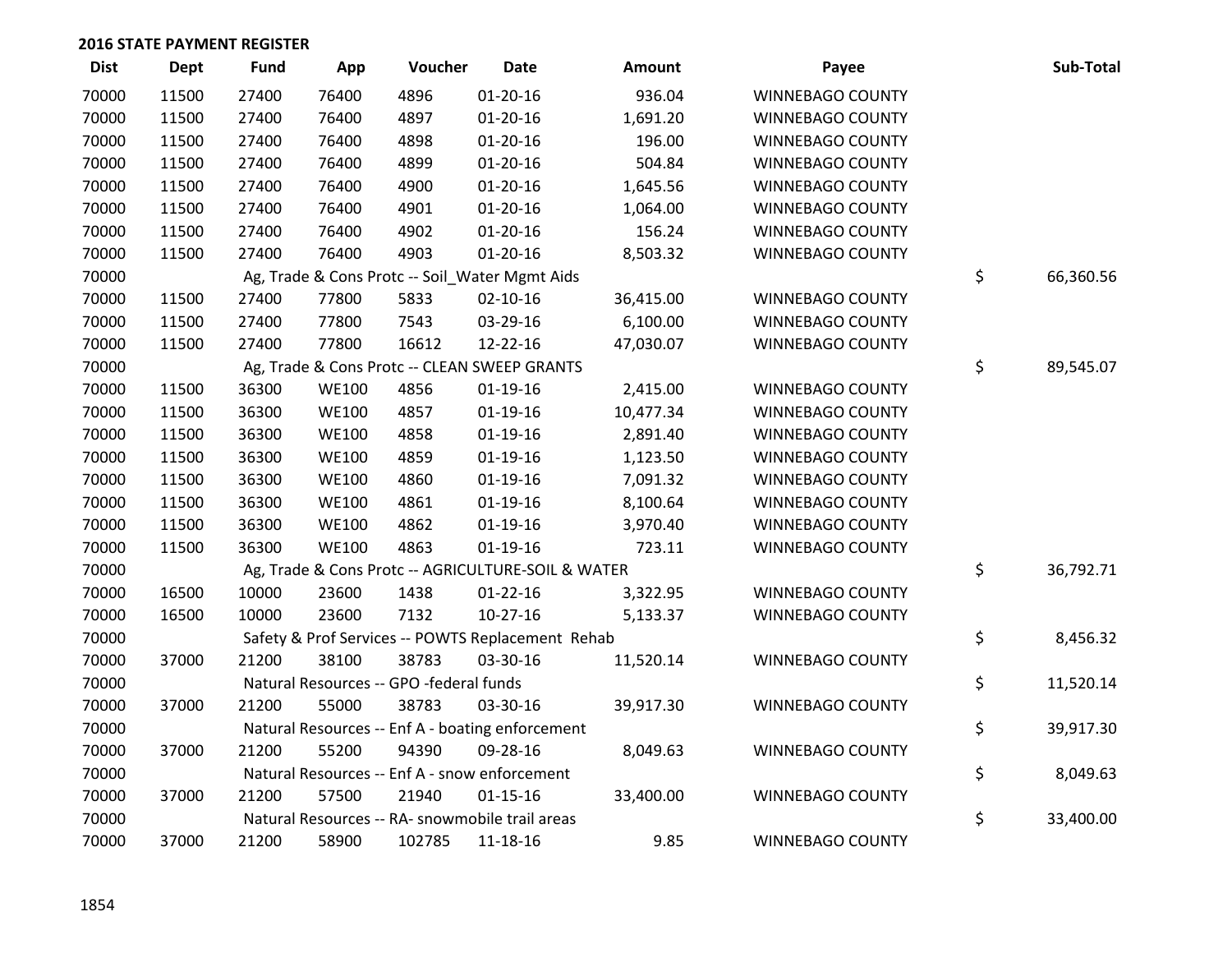| <b>Dist</b> | <b>Dept</b> | <b>Fund</b> | App          | Voucher                                             | Date           | <b>Amount</b> | Payee                      | Sub-Total          |
|-------------|-------------|-------------|--------------|-----------------------------------------------------|----------------|---------------|----------------------------|--------------------|
| 70000       |             |             |              | Natural Resources -- Resource aids - distribution o |                |               |                            | \$<br>9.85         |
| 70000       | 37000       | 21200       | 66300        | 106022                                              | $11 - 10 - 16$ | 3,750.00      | WINNEBAGO COUNTY           |                    |
| 70000       |             |             |              | Natural Resources -- EA - lake protection           |                |               |                            | \$<br>3,750.00     |
| 70000       | 37000       | 36300       | <b>TA100</b> | 117095                                              | 12-30-16       | 79,278.00     | WINNEBAGO COUNTY           |                    |
| 70000       |             |             |              | Natural Resources -- LAND ACQUISITION               |                |               |                            | \$<br>79,278.00    |
| 70000       | 39500       | 21100       | 18500        | 58179                                               | 12-05-16       | 2,202.71      | <b>WINNEBAGO COUNTY</b>    |                    |
| 70000       | 39500       | 21100       | 18500        | 58197                                               | 12-05-16       | 3,868.29      | WINNEBAGO COUNTY           |                    |
| 70000       | 39500       | 21100       | 18500        | 60476                                               | 12-12-16       | 3,262.98      | WINNEBAGO COUNTY           |                    |
| 70000       | 39500       | 21100       | 18500        | 60638                                               | 12-12-16       | 1,878.50      | WINNEBAGO COUNTY           |                    |
| 70000       | 39500       | 21100       | 18500        | 63822                                               | 12-22-16       | 1,505.00      | WINNEBAGO COUNTY           |                    |
| 70000       |             |             |              | Transportation -- Hwy Sfty Loc Aid Ffd              |                |               |                            | \$<br>12,717.48    |
| 70000       | 39500       | 21100       | 19000        | 179                                                 | 07-05-16       | 999,161.34    | WINNEBAGO COUNTY           |                    |
| 70000       | 39500       | 21100       | 19000        | 29133                                               | 10-03-16       | 499,580.68    | <b>WINNEBAGO COUNTY</b>    |                    |
| 70000       |             |             |              | Transportation -- Trans Aids To Co.-Sf              |                |               |                            | \$<br>1,498,742.02 |
| 70000       | 39500       | 21100       | 16800        | 88070                                               | 05-06-16       | 375,514.00    | <b>COUNTY OF WINNEBAGO</b> |                    |
| 70000       |             |             |              | Transportation -- Eldly&Disa Co/Aid Sf              |                |               |                            | \$<br>375,514.00   |
| 70000       | 39500       | 21100       | 18500        | 71738                                               | $01 - 22 - 16$ | 2,091.93      | TREAS WINNEBAGO CO         |                    |
| 70000       | 39500       | 21100       | 18500        | 71738                                               | $01 - 22 - 16$ | 4,030.29      | TREAS WINNEBAGO CO         |                    |
| 70000       | 39500       | 21100       | 18500        | 71738                                               | $01 - 22 - 16$ | 4,046.75      | TREAS WINNEBAGO CO         |                    |
| 70000       | 39500       | 21100       | 18500        | 73053                                               | 02-08-16       | 3,499.04      | TREAS WINNEBAGO CO         |                    |
| 70000       | 39500       | 21100       | 18500        | 76359                                               | 03-14-16       | 2,697.32      | TREAS WINNEBAGO CO         |                    |
| 70000       | 39500       | 21100       | 18500        | 77944                                               | 03-31-16       | 1,860.25      | TREAS WINNEBAGO CO         |                    |
| 70000       | 39500       | 21100       | 18500        | 79758                                               | $04 - 21 - 16$ | 4,430.11      | TREAS WINNEBAGO CO         |                    |
| 70000       | 39500       | 21100       | 18500        | 81504                                               | 05-10-16       | 4,813.98      | TREAS WINNEBAGO CO         |                    |
| 70000       | 39500       | 21100       | 18500        | 84278                                               | 06-13-16       | 3,206.83      | TREAS WINNEBAGO CO         |                    |
| 70000       | 39500       | 21100       | 18500        | 86100                                               | 06-30-16       | 2,263.67      | TREAS WINNEBAGO CO         |                    |
| 70000       |             |             |              | Transportation -- Hwy Sfty Loc Aid Ffd              |                |               |                            | \$<br>32,940.17    |
| 70000       | 39500       | 21100       | 19000        | 74070                                               | $01 - 04 - 16$ | 499,580.67    | <b>COUNTY OF WINNEBAGO</b> |                    |
| 70000       |             |             |              | Transportation -- Trans Aids To Co.-Sf              |                |               |                            | \$<br>499,580.67   |
| 70000       | 39500       | 21100       | 27800        | 82351                                               | 05-17-16       | 149,260.42    | TREAS WINNEBAGO CO         |                    |
| 70000       | 39500       | 21100       | 27800        | 82351                                               | 05-17-16       | 172,890.00    | TREAS WINNEBAGO CO         |                    |
| 70000       |             |             |              | Transportation -- Loc Rd Imp Prg St Fd              |                |               |                            | \$<br>322,150.42   |
| 70000       | 41000       | 10000       | 11600        | 92050                                               | 11-29-16       | 218,600.00    | WINNEBAGO COUNTY           |                    |
| 70000       |             |             |              | Corrections -- Reimbursing counties for proba       |                |               |                            | \$<br>218,600.00   |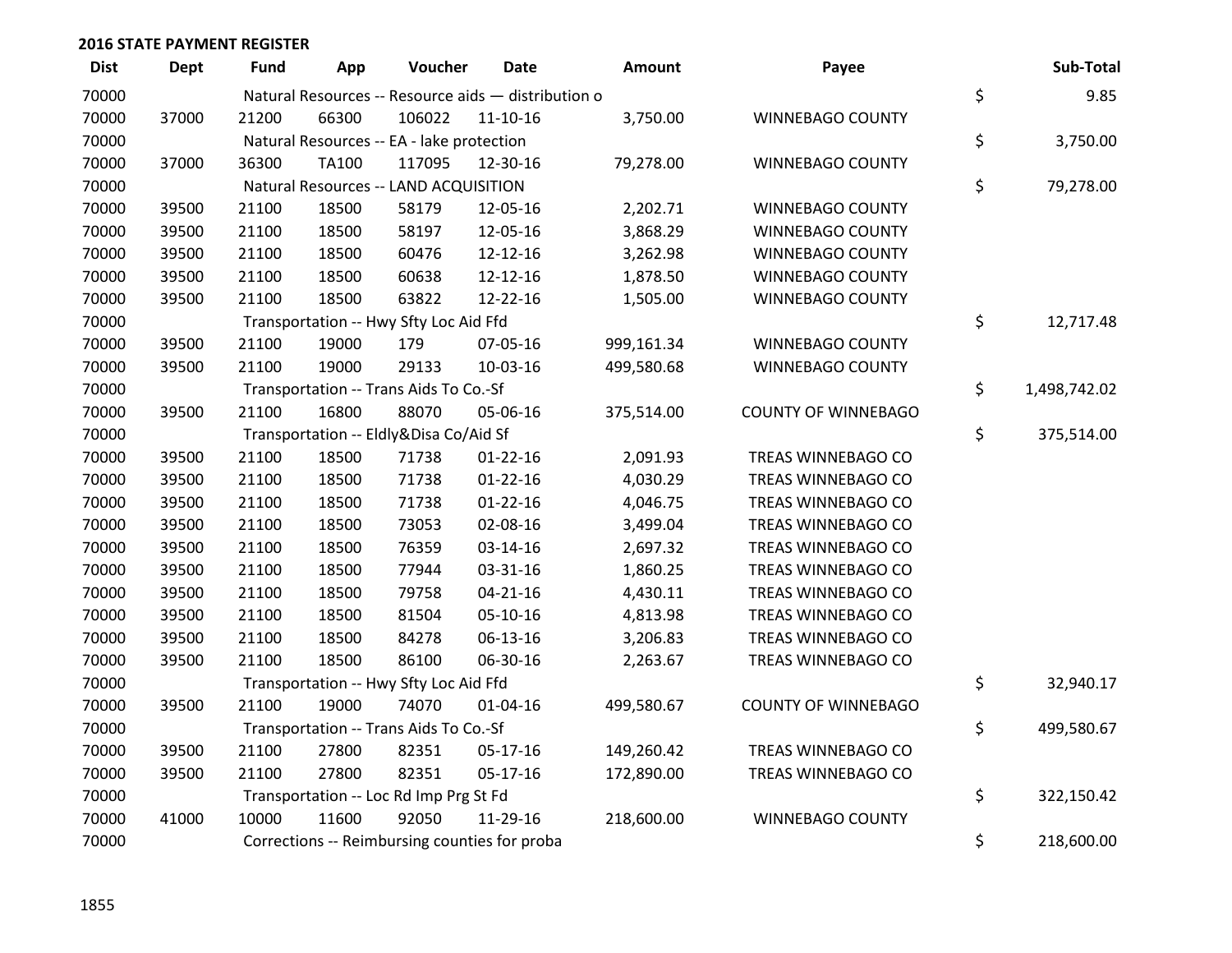| <b>Dist</b> | Dept  | Fund  | App   | Voucher                                           | <b>Date</b>    | Amount       | Payee                   | Sub-Total          |
|-------------|-------|-------|-------|---------------------------------------------------|----------------|--------------|-------------------------|--------------------|
| 70000       | 41000 | 10000 | 30200 | 19989                                             | $01 - 12 - 16$ | 8,917.00     | WINNEBAGO COUNTY        |                    |
| 70000       |       |       |       | Corrections -- Community intervention program     |                |              |                         | \$<br>8,917.00     |
| 70000       | 41000 | 10000 | 31300 | 18565                                             | $01-07-16$     | 1,599.00     | WINNEBAGO COUNTY        |                    |
| 70000       | 41000 | 10000 | 31300 | 50928                                             | 05-20-16       | 71,879.00    | WINNEBAGO COUNTY        |                    |
| 70000       |       |       |       | Corrections -- Community youth and family aid     |                |              |                         | \$<br>73,478.00    |
| 70000       | 43500 | 10000 | 10700 | 86484                                             | 12-02-16       | 56.90        | WINNEBAGO COUNTY        |                    |
| 70000       | 43500 | 10000 | 10700 | 92805                                             | 12-23-16       | 47.41        | WINNEBAGO COUNTY        |                    |
| 70000       |       |       |       | Health Services -- Public health dispensaries and |                |              |                         | \$<br>104.31       |
| 70000       | 43500 | 10000 | 15000 | 36371                                             | 03-29-16       | 1,000.00     | WINNEBAGO COUNTY        |                    |
| 70000       | 43500 | 10000 | 15000 | 65164                                             | 08-10-16       | 1,200.00     | WINNEBAGO COUNTY        |                    |
| 70000       | 43500 | 10000 | 15000 | 87874                                             | 11-30-16       | 2,400.00     | WINNEBAGO COUNTY        |                    |
| 70000       |       |       |       | Health Services -- Federal project aids           |                |              |                         | \$<br>4,600.00     |
| 70000       | 43500 | 10000 | 97500 | 51773                                             | 07-05-16       | 47.00        | <b>WINNEBAGO COUNTY</b> |                    |
| 70000       | 43500 | 10000 | 97500 | 55703                                             | 06-24-16       | 354.29       | WINNEBAGO COUNTY        |                    |
| 70000       |       |       |       | Health Services -- 975- GENERAL RCPT/CLRING       |                |              |                         | \$<br>401.29       |
| 70000       | 43500 | 10000 | 00000 | 90613                                             | $01-02-16$     | 95,474.00    | WINNEBAGO CO            |                    |
| 70000       | 43500 | 10000 | 00000 | 90614                                             | $01 - 04 - 16$ | 280,304.00   | WINNEBAGO CO            |                    |
| 70000       | 43500 | 10000 | 00000 | 90616                                             | 02-01-16       | 349,310.00   | WINNEBAGO CO            |                    |
| 70000       | 43500 | 10000 | 00000 | 90618                                             | 03-01-16       | 579,242.00   | WINNEBAGO CO            |                    |
| 70000       | 43500 | 10000 | 00000 | 90622                                             | 04-01-16       | 762,137.00   | WINNEBAGO CO            |                    |
| 70000       | 43500 | 10000 | 00000 | 90624                                             | 05-02-16       | 203,267.00   | WINNEBAGO CO            |                    |
| 70000       | 43500 | 10000 | 00000 | 90627                                             | 06-01-16       | 300,861.00   | WINNEBAGO CO            |                    |
| 70000       | 43500 | 10000 | 00000 | 90628                                             | 06-29-16       | 694,678.00   | WINNEBAGO CO            |                    |
| 70000       | 43500 | 10000 | 00000 | 90700                                             | 07-01-16       | 212,371.00   | WINNEBAGO CO            |                    |
| 70000       | 43500 | 10000 | 00000 | 90701                                             | 08-01-16       | 1,945,628.00 | WINNEBAGO CO            |                    |
| 70000       | 43500 | 10000 | 00000 | 90702                                             | 09-01-16       | 462,683.00   | WINNEBAGO CO            |                    |
| 70000       | 43500 | 10000 | 00000 | 90704                                             | $10-01-16$     | 776,231.00   | WINNEBAGO CO            |                    |
| 70000       | 43500 | 10000 | 00000 | 90705                                             | 11-01-16       | 777,284.00   | WINNEBAGO CO            |                    |
| 70000       | 43500 | 10000 | 00000 | 90706                                             | 12-01-16       | 252,439.00   | WINNEBAGO CO            |                    |
| 70000       |       |       |       | Health Services -- State/Fed Aids                 |                |              |                         | \$<br>7,691,909.00 |
| 70000       | 45500 | 10000 | 22100 | 14361                                             | $07 - 22 - 16$ | 11,440.00    | WINNEBAGO COUNTY        |                    |
| 70000       |       |       |       | Justice -- Crime laboratories, DNA                |                |              |                         | \$<br>11,440.00    |
| 70000       | 45500 | 10000 | 22500 | 6349                                              | $02 - 16 - 16$ | 54,498.00    | WINNEBAGO COUNTY        |                    |
| 70000       |       |       |       | Justice -- Drug crimes enforcement, local         |                |              |                         | \$<br>54,498.00    |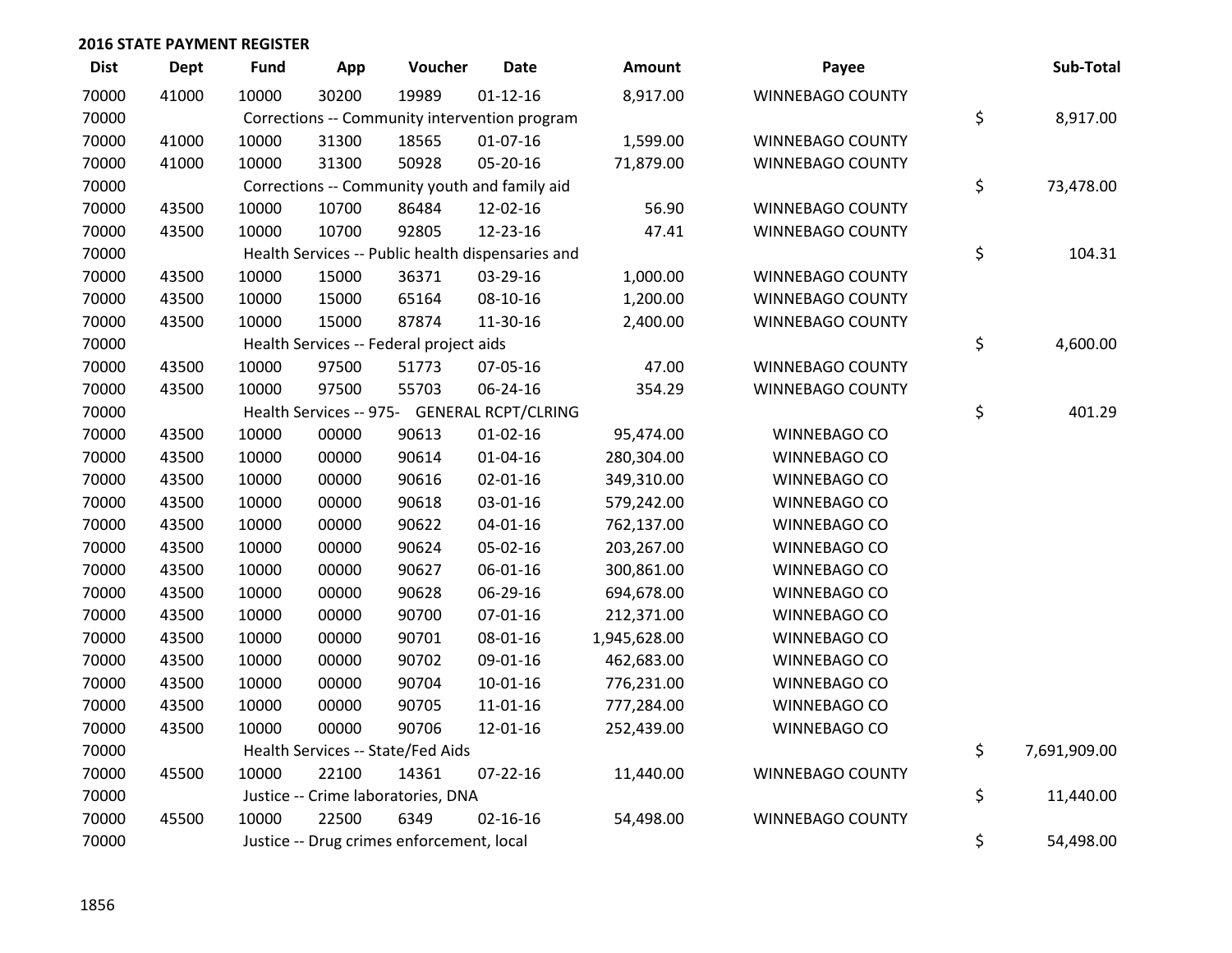| <b>Dist</b> | Dept  | <b>Fund</b> | App   | Voucher                                            | <b>Date</b>    | Amount    | Payee                   | Sub-Total        |
|-------------|-------|-------------|-------|----------------------------------------------------|----------------|-----------|-------------------------|------------------|
| 70000       | 45500 | 10000       | 23100 | 21101                                              | 12-21-16       | 21,760.00 | <b>WINNEBAGO COUNTY</b> |                  |
| 70000       |       |             |       | Justice -- Law enforcement train, local            |                |           |                         | \$<br>21,760.00  |
| 70000       | 45500 | 10000       | 24100 | 12675                                              | 06-16-16       | 3,059.56  | WINNEBAGO COUNTY        |                  |
| 70000       | 45500 | 10000       | 24100 | 14601                                              | 07-26-16       | 258.72    | WINNEBAGO COUNTY        |                  |
| 70000       |       |             |       | Justice -- Federal aid, state operations           |                |           |                         | \$<br>3,318.28   |
| 70000       | 45500 | 10000       | 25100 | 7698                                               | 03-21-16       | 22,667.23 | WINNEBAGO COUNTY        |                  |
| 70000       | 45500 | 10000       | 25100 | 9623                                               | 05-09-16       | 10,029.01 | WINNEBAGO COUNTY        |                  |
| 70000       | 45500 | 10000       | 25100 | 10016                                              | 05-19-16       | 22,844.93 | WINNEBAGO COUNTY        |                  |
| 70000       | 45500 | 10000       | 25100 | 14854                                              | 08-04-16       | 9,121.82  | <b>WINNEBAGO COUNTY</b> |                  |
| 70000       | 45500 | 10000       | 25100 | 15453                                              | 08-17-16       | 40,938.75 | WINNEBAGO COUNTY        |                  |
| 70000       | 45500 | 10000       | 25100 | 15712                                              | 08-24-16       | 13,496.94 | WINNEBAGO COUNTY        |                  |
| 70000       | 45500 | 10000       | 25100 | 19087                                              | 11-09-16       | 15,000.66 | <b>WINNEBAGO COUNTY</b> |                  |
| 70000       | 45500 | 10000       | 25100 | 19285                                              | $11 - 14 - 16$ | 22,032.36 | WINNEBAGO COUNTY        |                  |
| 70000       | 45500 | 10000       | 25100 | 19841                                              | 11-30-16       | 4,933.12  | WINNEBAGO COUNTY        |                  |
| 70000       |       |             |       | Justice -- Federal aid, local assistance           |                |           |                         | \$<br>161,064.82 |
| 70000       | 45500 | 10000       | 53200 | 7644                                               | 03-14-16       | 41,566.15 | WINNEBAGO COUNTY        |                  |
| 70000       | 45500 | 10000       | 53200 | 14474                                              | 07-22-16       | 45,495.66 | WINNEBAGO COUNTY        |                  |
| 70000       |       |             |       | Justice -- Crime victim witness assist             |                |           |                         | \$<br>87,061.81  |
| 70000       | 46500 | 10000       | 30800 | 6691                                               | 03-01-16       | 381.00    | <b>WINNEBAGO COUNTY</b> |                  |
| 70000       | 46500 | 10000       | 30800 | 17791                                              | $11 - 15 - 16$ | 7,924.31  | WINNEBAGO COUNTY        |                  |
| 70000       |       |             |       | Military Affairs -- Emergency response equipment   |                |           |                         | \$<br>8,305.31   |
| 70000       | 46500 | 10000       | 33700 | 12974                                              | 07-20-16       | 23,092.00 | WINNEBAGO COUNTY        |                  |
| 70000       | 46500 | 10000       | 33700 | 18650                                              | 12-06-16       | 23,092.00 | WINNEBAGO COUNTY        |                  |
| 70000       |       |             |       | Military Affairs -- Local emer planning grants     |                |           |                         | \$<br>46,184.00  |
| 70000       | 46500 | 10000       | 34200 | 5085                                               | $01-27-16$     | 44,698.60 | WINNEBAGO COUNTY        |                  |
| 70000       | 46500 | 10000       | 34200 | 5635                                               | 02-04-16       | 23,232.50 | WINNEBAGO COUNTY        |                  |
| 70000       | 46500 | 10000       | 34200 | 10319                                              | 05-31-16       | 16,850.00 | WINNEBAGO COUNTY        |                  |
| 70000       | 46500 | 10000       | 34200 | 13913                                              | 08-16-16       | 42,545.04 | <b>WINNEBAGO COUNTY</b> |                  |
| 70000       | 46500 | 10000       | 34200 | 18720                                              | 12-06-16       | 47,602.58 | WINNEBAGO COUNTY        |                  |
| 70000       |       |             |       | Military Affairs -- Federal aid, local assistance  |                |           |                         | \$<br>174,928.72 |
| 70000       | 46500 | 10000       | 35000 | 6759                                               | 03-02-16       | 14,167.50 | WINNEBAGO COUNTY        |                  |
| 70000       | 46500 | 10000       | 35000 | 17794                                              | $11 - 14 - 16$ | 7,200.00  | <b>WINNEBAGO COUNTY</b> |                  |
| 70000       |       |             |       | Military Affairs -- Federal aid, homeland security |                |           |                         | \$<br>21,367.50  |
| 70000       | 48500 | 15200       | 12700 | 7812                                               | 03-07-16       | 786.61    | <b>WINNEBAGO COUNTY</b> |                  |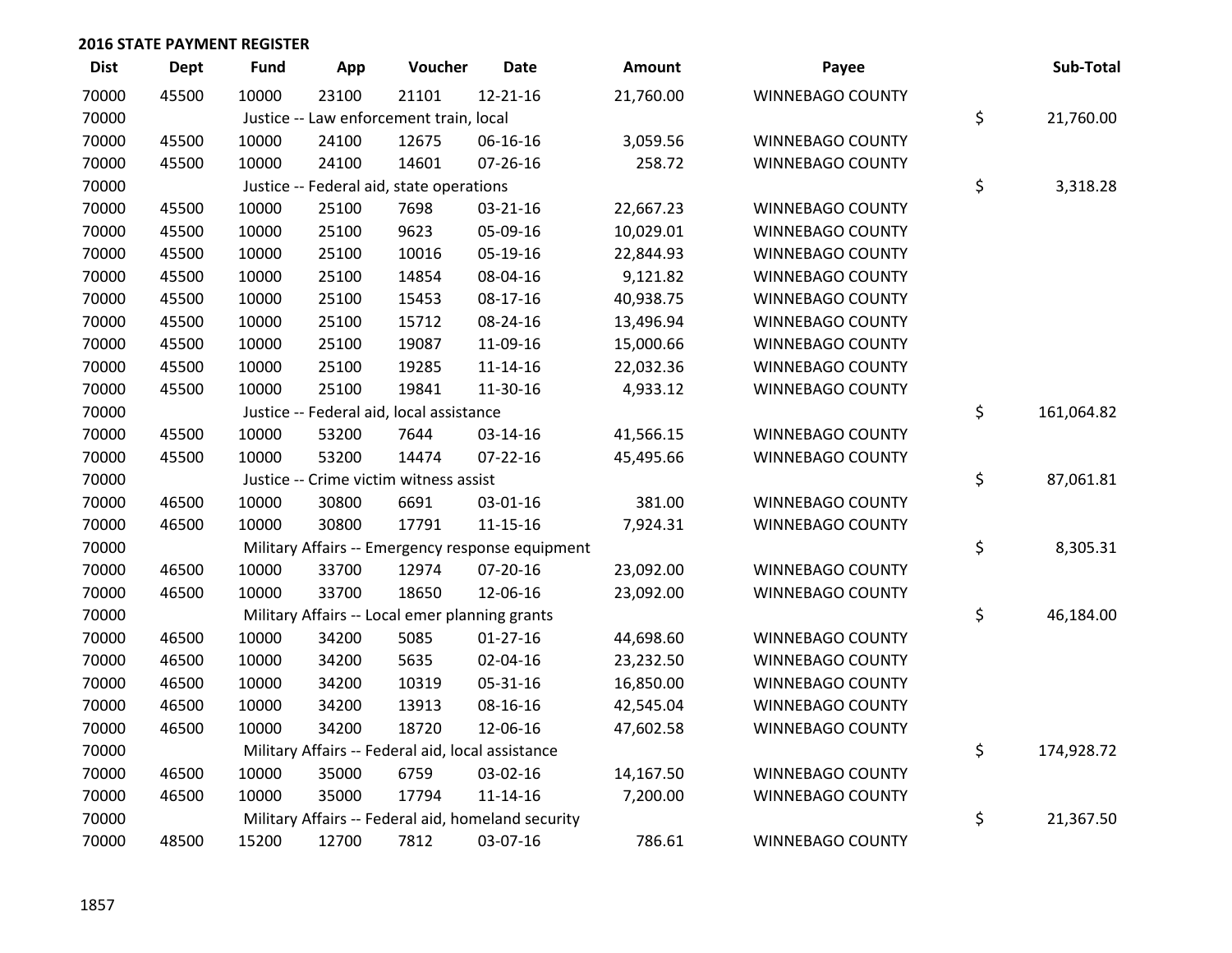| <b>Dist</b> | Dept  | <b>Fund</b> | App   | Voucher                                           | <b>Date</b>    | Amount    | Payee                   | Sub-Total        |
|-------------|-------|-------------|-------|---------------------------------------------------|----------------|-----------|-------------------------|------------------|
| 70000       | 48500 | 15200       | 12700 | 14014                                             | 06-30-16       | 513.39    | <b>WINNEBAGO COUNTY</b> |                  |
| 70000       |       |             |       | Veterans Affairs -- Grants to counties            |                |           |                         | \$<br>1,300.00   |
| 70000       | 48500 | 58200       | 26700 | 7812                                              | 03-07-16       | 3,539.77  | WINNEBAGO COUNTY        |                  |
| 70000       | 48500 | 58200       | 26700 | 14014                                             | 06-30-16       | 2,310.24  | WINNEBAGO COUNTY        |                  |
| 70000       |       |             |       | Veterans Affairs -- County grants                 |                |           |                         | \$<br>5,850.01   |
| 70000       | 48500 | 58200       | 28000 | 21175                                             | 11-23-16       | 532.30    | WINNEBAGO COUNTY        |                  |
| 70000       |       |             |       | Veterans Affairs -- Veterans transportation grant |                |           |                         | \$<br>532.30     |
| 70000       | 48500 | 58300       | 37000 | 7812                                              | 03-07-16       | 3,539.76  | <b>WINNEBAGO COUNTY</b> |                  |
| 70000       | 48500 | 58300       | 37000 | 14014                                             | 06-30-16       | 2,310.23  | WINNEBAGO COUNTY        |                  |
| 70000       |       |             |       | Veterans Affairs -- County grants                 |                |           |                         | \$<br>5,849.99   |
| 70000       | 50500 | 10000       | 15500 | 8184                                              | $01 - 14 - 16$ | 18,602.65 | <b>WINNEBAGO COUNTY</b> |                  |
| 70000       | 50500 | 10000       | 15500 | 9584                                              | $01 - 28 - 16$ | 22,259.35 | <b>WINNEBAGO COUNTY</b> |                  |
| 70000       | 50500 | 10000       | 15500 | 12793                                             | 03-01-16       | 20,933.91 | WINNEBAGO COUNTY        |                  |
| 70000       | 50500 | 10000       | 15500 | 15241                                             | 03-29-16       | 17,730.48 | WINNEBAGO COUNTY        |                  |
| 70000       | 50500 | 10000       | 15500 | 17662                                             | 04-28-16       | 17,281.68 | WINNEBAGO COUNTY        |                  |
| 70000       | 50500 | 10000       | 15500 | 20748                                             | 05-31-16       | 12,927.80 | <b>WINNEBAGO COUNTY</b> |                  |
| 70000       | 50500 | 10000       | 15500 | 23216                                             | 06-29-16       | 21,577.53 | WINNEBAGO COUNTY        |                  |
| 70000       | 50500 | 10000       | 15500 | 28794                                             | 08-30-16       | 30,429.63 | WINNEBAGO COUNTY        |                  |
| 70000       | 50500 | 10000       | 15500 | 31032                                             | 09-28-16       | 11,372.13 | WINNEBAGO COUNTY        |                  |
| 70000       | 50500 | 10000       | 15500 | 32632                                             | $10-14-16$     | 7,124.84  | WINNEBAGO COUNTY        |                  |
| 70000       | 50500 | 10000       | 15500 | 35184                                             | $11 - 15 - 16$ | 15,479.97 | WINNEBAGO COUNTY        |                  |
| 70000       | 50500 | 10000       | 15500 | 38776                                             | 12-28-16       | 15,796.15 | <b>WINNEBAGO COUNTY</b> |                  |
| 70000       |       |             |       | Administration -- Federal aid, local assistance   |                |           |                         | \$<br>211,516.12 |
| 70000       | 50500 | 23500       | 37100 | 8184                                              | $01 - 14 - 16$ | 15,909.65 | WINNEBAGO COUNTY        |                  |
| 70000       | 50500 | 23500       | 37100 | 9584                                              | 01-28-16       | 16,318.03 | WINNEBAGO COUNTY        |                  |
| 70000       | 50500 | 23500       | 37100 | 12793                                             | 03-01-16       | 15,467.42 | WINNEBAGO COUNTY        |                  |
| 70000       | 50500 | 23500       | 37100 | 15241                                             | 03-29-16       | 12,901.71 | WINNEBAGO COUNTY        |                  |
| 70000       | 50500 | 23500       | 37100 | 17662                                             | 04-28-16       | 10,750.93 | WINNEBAGO COUNTY        |                  |
| 70000       | 50500 | 23500       | 37100 | 20748                                             | 05-31-16       | 5,526.98  | WINNEBAGO COUNTY        |                  |
| 70000       | 50500 | 23500       | 37100 | 23216                                             | 06-29-16       | 1,746.52  | WINNEBAGO COUNTY        |                  |
| 70000       | 50500 | 23500       | 37100 | 28794                                             | 08-30-16       | 19,849.57 | WINNEBAGO COUNTY        |                  |
| 70000       | 50500 | 23500       | 37100 | 31032                                             | 09-28-16       | 4,817.00  | <b>WINNEBAGO COUNTY</b> |                  |
| 70000       | 50500 | 23500       | 37100 | 32632                                             | $10-14-16$     | 14,390.58 | <b>WINNEBAGO COUNTY</b> |                  |
| 70000       | 50500 | 23500       | 37100 | 35184                                             | 11-15-16       | 24,482.44 | WINNEBAGO COUNTY        |                  |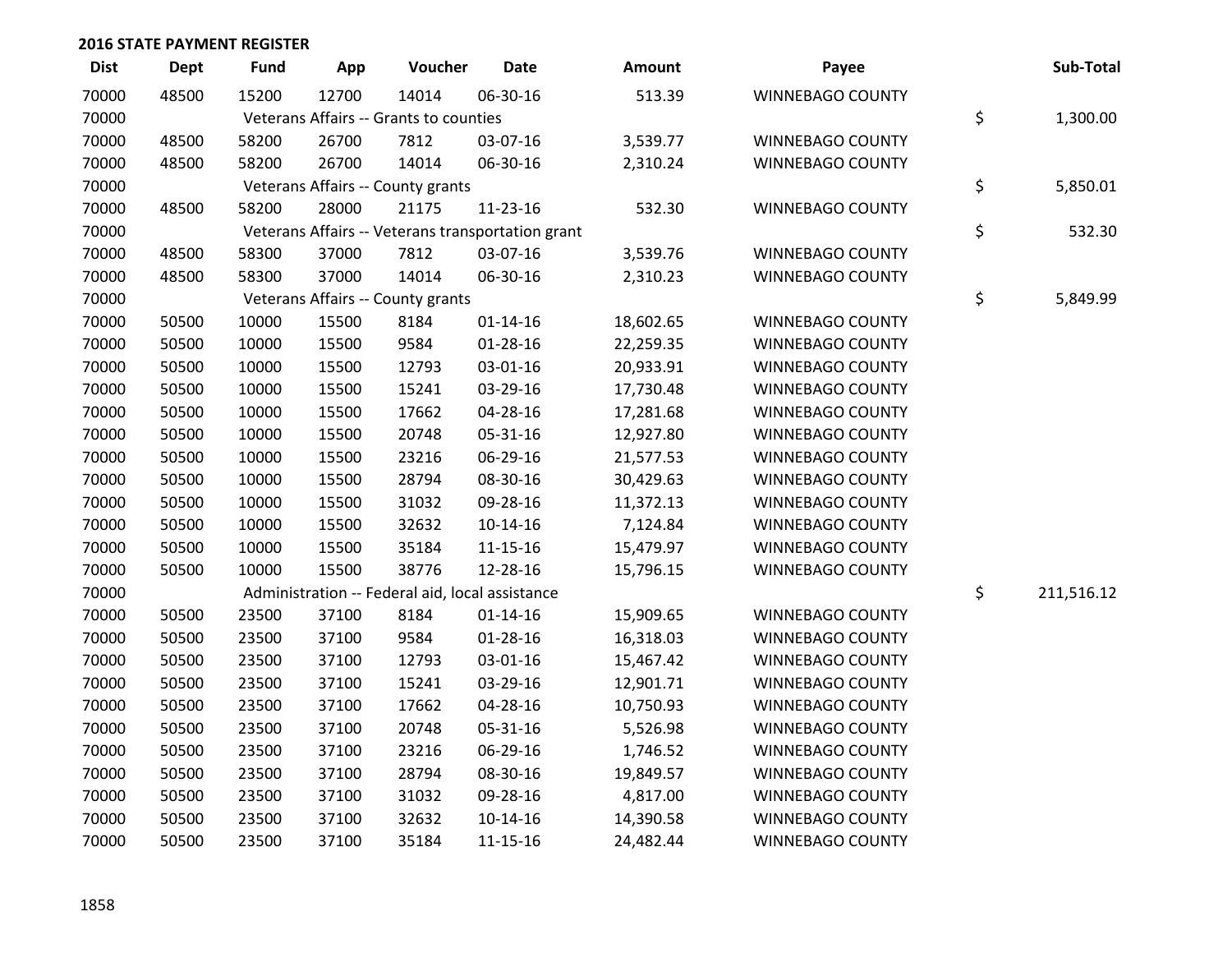| <b>Dist</b> | <b>Dept</b> | <b>Fund</b> | App                                  | Voucher                                             | <b>Date</b>    | <b>Amount</b> | Payee                   | Sub-Total           |
|-------------|-------------|-------------|--------------------------------------|-----------------------------------------------------|----------------|---------------|-------------------------|---------------------|
| 70000       | 50500       | 23500       | 37100                                | 38776                                               | 12-28-16       | 12,484.45     | <b>WINNEBAGO COUNTY</b> |                     |
| 70000       |             |             |                                      | Administration -- Low-income assistance grants      |                |               |                         | \$<br>154,645.28    |
| 70000       | 50500       | 26900       | 16600                                | 13263                                               | 03-23-16       | 1,000.00      | <b>WINNEBAGO COUNTY</b> |                     |
| 70000       | 50500       | 26900       | 16600                                | 18479                                               | $05-10-16$     | 25,000.00     | <b>WINNEBAGO COUNTY</b> |                     |
| 70000       |             |             | Administration -- Land               |                                                     |                |               |                         | \$<br>26,000.00     |
| 70000       | 83500       | 10000       | 10500                                | 7154                                                | $07 - 25 - 16$ | 418,903.66    | WINNEBAGO COUNTY        |                     |
| 70000       | 83500       | 10000       | 10500                                | 14679                                               | $11 - 21 - 16$ | 1,853,845.99  | <b>WINNEBAGO COUNTY</b> |                     |
| 70000       |             |             |                                      | Revenue -- County and Municipal Aid                 |                |               |                         | \$<br>2,272,749.65  |
| 70000       | 83500       | 10000       | 10900                                | 7262                                                | 07-25-16       | 573,467.00    | WINNEBAGO COUNTY        |                     |
| 70000       |             |             |                                      | Revenue -- State Aid, Tax Exempt Proprty            |                |               |                         | \$<br>573,467.00    |
| 70000       | 83500       | 10000       | 11000                                | 14679                                               | $11 - 21 - 16$ | 617,547.30    | WINNEBAGO COUNTY        |                     |
| 70000       |             |             |                                      | Revenue -- Public Utility Distribution              |                |               |                         | \$<br>617,547.30    |
| 70000       | 83500       | 10000       | 30200                                | 5132                                                | 07-25-16       | 1,532,796.77  | WINNEBAGO COUNTY        |                     |
| 70000       | 83500       | 10000       | 30200                                | 5277                                                | $07 - 25 - 16$ | 8,905,552.55  | WINNEBAGO COUNTY        |                     |
| 70000       |             |             |                                      | Revenue -- School Lvy Tx/First Dollar Cr            |                |               |                         | \$<br>10,438,349.32 |
| 70000       | 83500       | 52100       | 36300                                | 3534                                                | 03-29-16       | 1,810,634.22  | WINNEBAGO COUNTY        |                     |
| 70000       |             |             |                                      | Revenue -- Lottery & Gaming Credit                  |                |               |                         | \$<br>1,810,634.22  |
| 70000       |             |             | <b>District Total Appropriations</b> |                                                     |                |               |                         | \$<br>27,966,301.57 |
| 70002       | 16500       | 10000       | 22500                                | 5008                                                | $06 - 27 - 16$ | 24,983.80     | TOWN OF ALGOMA          |                     |
| 70002       |             |             |                                      | Safety & Prof Services -- Fire dues distribution    |                |               |                         | \$<br>24,983.80     |
| 70002       | 37000       | 21200       | 16600                                | 64212                                               | 06-20-16       | 8.46          | TOWN OF ALGOMA          |                     |
| 70002       |             |             |                                      | Natural Resources -- Gen program ops-state funds-FR |                |               |                         | \$<br>8.46          |
| 70002       | 37000       | 21200       | 57100                                | 64212                                               | 06-20-16       | 3.80          | TOWN OF ALGOMA          |                     |
| 70002       |             |             |                                      | Natural Resources -- ResAids - cnty forst, cl & mfl |                |               |                         | \$<br>3.80          |
| 70002       | 37000       | 27400       | 67000                                | 55636                                               | $05 - 27 - 16$ | 10,179.64     | TOWN OF ALGOMA          |                     |
| 70002       |             |             |                                      | Natural Resources -- Fin asst for responsible units |                |               |                         | \$<br>10,179.64     |
| 70002       | 39500       | 21100       | 19100                                | 1978                                                | 07-05-16       | 24,221.41     | TOWN OF ALGOMA          |                     |
| 70002       | 39500       | 21100       | 19100                                | 31050                                               | 10-03-16       | 24,221.43     | TOWN OF ALGOMA          |                     |
| 70002       | 39500       | 21100       | 19100                                | 77797                                               | $01 - 04 - 16$ | 24,221.41     | TOWN OF ALGOMA          |                     |
| 70002       | 39500       | 21100       | 19100                                | 85797                                               | 04-04-16       | 24,221.41     | TOWN OF ALGOMA          |                     |
| 70002       |             |             |                                      | Transportation -- Trns Aids To Mnc.-Sf              |                |               |                         | \$<br>96,885.66     |
| 70002       | 83500       | 10000       | 10500                                | 7133                                                | $07 - 25 - 16$ | 9,128.74      | TOWN OF ALGOMA          |                     |
| 70002       | 83500       | 10000       | 10500                                | 14658                                               | $11 - 21 - 16$ | 51,683.44     | TOWN OF ALGOMA          |                     |
| 70002       |             |             |                                      | Revenue -- County and Municipal Aid                 |                |               |                         | \$<br>60,812.18     |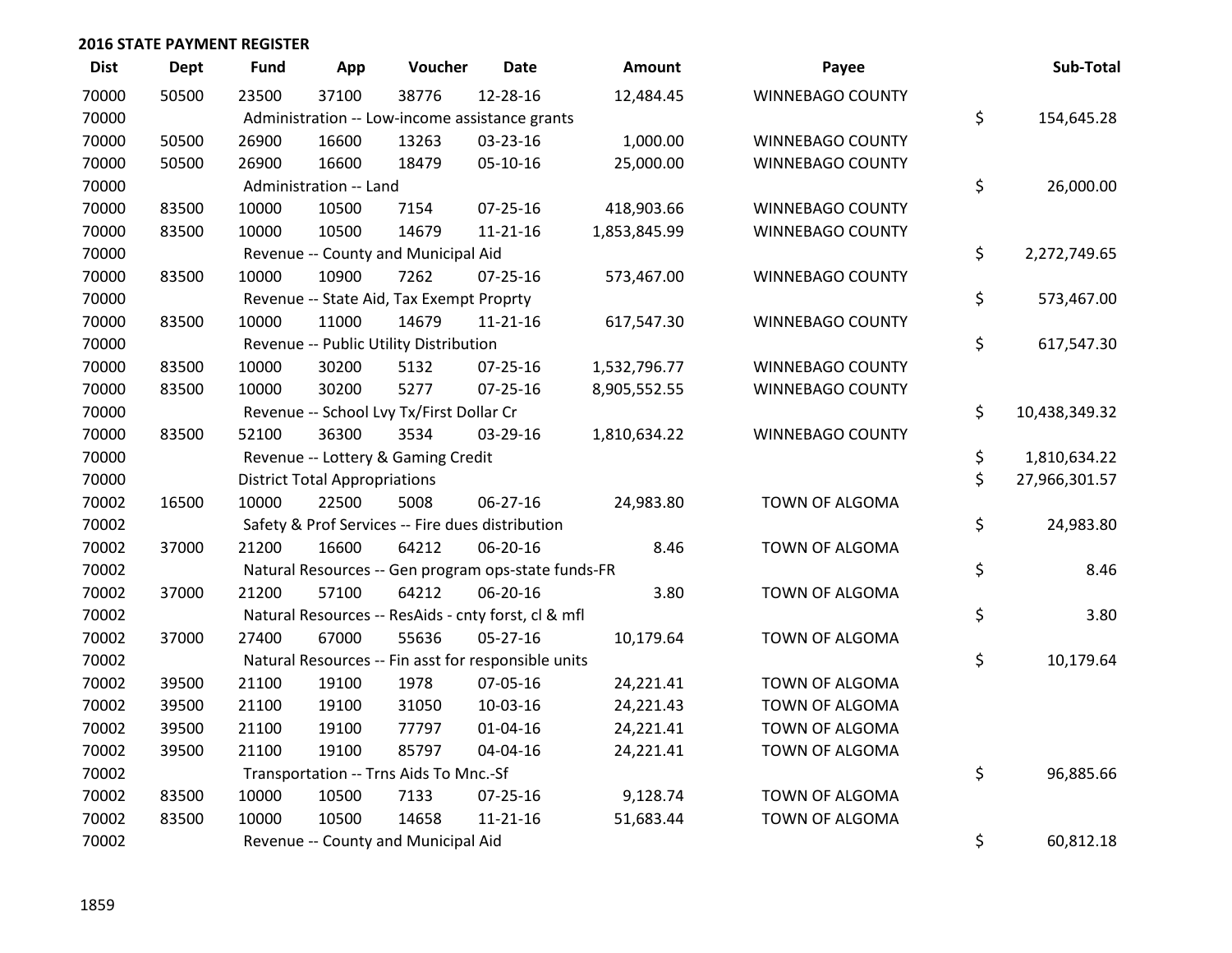| <b>Dist</b> | <b>Dept</b> | <b>Fund</b> | App                                  | Voucher                                             | <b>Date</b>    | <b>Amount</b> | Payee                  | Sub-Total        |
|-------------|-------------|-------------|--------------------------------------|-----------------------------------------------------|----------------|---------------|------------------------|------------------|
| 70002       | 83500       | 10000       | 10900                                | 8943                                                | $07 - 25 - 16$ | 771.00        | TOWN OF ALGOMA         |                  |
| 70002       |             |             |                                      | Revenue -- State Aid, Tax Exempt Proprty            |                |               |                        | \$<br>771.00     |
| 70002       | 83500       | 10000       | 11000                                | 14658                                               | $11 - 21 - 16$ | 46.88         | TOWN OF ALGOMA         |                  |
| 70002       |             |             |                                      | Revenue -- Public Utility Distribution              |                |               |                        | \$<br>46.88      |
| 70002       |             |             | <b>District Total Appropriations</b> |                                                     |                |               |                        | \$<br>193,691.42 |
| 70004       | 16500       | 10000       | 22500                                | 5009                                                | 06-27-16       | 10,274.86     | TOWN OF BLACK WOLF     |                  |
| 70004       |             |             |                                      | Safety & Prof Services -- Fire dues distribution    |                |               |                        | \$<br>10,274.86  |
| 70004       | 37000       | 21200       | 16600                                | 64213                                               | 06-20-16       | 132.74        | TOWN OF BLACK WOLF     |                  |
| 70004       |             |             |                                      | Natural Resources -- Gen program ops-state funds-FR |                |               |                        | \$<br>132.74     |
| 70004       | 37000       | 21200       | 57100                                | 64213                                               | 06-20-16       | 59.65         | TOWN OF BLACK WOLF     |                  |
| 70004       |             |             |                                      | Natural Resources -- ResAids - cnty forst, cl & mfl |                |               |                        | \$<br>59.65      |
| 70004       | 37000       | 27400       | 67000                                | 56292                                               | $05 - 27 - 16$ | 3,935.12      | TOWN OF BLACK WOLF     |                  |
| 70004       |             |             |                                      | Natural Resources -- Fin asst for responsible units |                |               |                        | \$<br>3,935.12   |
| 70004       | 37000       | 27400       | 67300                                | 56292                                               | $05 - 27 - 16$ | 638.25        | TOWN OF BLACK WOLF     |                  |
| 70004       |             |             |                                      | Natural Resources -- Recycling consolidation grants |                |               |                        | \$<br>638.25     |
| 70004       | 39500       | 21100       | 19100                                | 1979                                                | 07-05-16       | 15,601.17     | TOWN OF BLACK WOLF     |                  |
| 70004       | 39500       | 21100       | 19100                                | 31051                                               | 10-03-16       | 15,601.17     | TOWN OF BLACK WOLF     |                  |
| 70004       | 39500       | 21100       | 19100                                | 77798                                               | $01 - 04 - 16$ | 15,601.17     | TOWN OF BLACK WOLF     |                  |
| 70004       | 39500       | 21100       | 19100                                | 85798                                               | 04-04-16       | 15,601.17     | TOWN OF BLACK WOLF     |                  |
| 70004       |             |             |                                      | Transportation -- Trns Aids To Mnc.-Sf              |                |               |                        | \$<br>62,404.68  |
| 70004       | 83500       | 10000       | 10500                                | 7134                                                | $07 - 25 - 16$ | 4,159.76      | TOWN OF BLACK WOLF     |                  |
| 70004       | 83500       | 10000       | 10500                                | 14659                                               | $11 - 21 - 16$ | 23,545.93     | TOWN OF BLACK WOLF     |                  |
| 70004       |             |             |                                      | Revenue -- County and Municipal Aid                 |                |               |                        | \$<br>27,705.69  |
| 70004       | 83500       | 10000       | 10900                                | 8944                                                | $07 - 25 - 16$ | 65.00         | TOWN OF BLACK WOLF     |                  |
| 70004       |             |             |                                      | Revenue -- State Aid, Tax Exempt Proprty            |                |               |                        | \$<br>65.00      |
| 70004       | 83500       | 10000       | 11000                                | 14659                                               | $11 - 21 - 16$ | 26.62         | TOWN OF BLACK WOLF     |                  |
| 70004       |             |             |                                      | Revenue -- Public Utility Distribution              |                |               |                        | \$<br>26.62      |
| 70004       |             |             | <b>District Total Appropriations</b> |                                                     |                |               |                        | \$<br>105,242.61 |
| 70006       | 16500       | 10000       | 22500                                | 5010                                                | 06-27-16       | 20,122.29     | TOWN OF CLAYTON        |                  |
| 70006       |             |             |                                      | Safety & Prof Services -- Fire dues distribution    |                |               |                        | \$<br>20,122.29  |
| 70006       | 37000       | 10000       | 50300                                | 28885                                               | $02 - 12 - 16$ | 7,006.83      | TOWN OF CLAYTON        |                  |
| 70006       | 37000       | 10000       | 50300                                | 45627                                               | $04 - 21 - 16$ | 623.02        | TOWN OF CLAYTON        |                  |
| 70006       |             |             |                                      | Natural Resources -- Aids in lieu of taxes - gener  |                |               |                        | \$<br>7,629.85   |
| 70006       | 37000       | 21200       | 16600                                | 64214                                               | 06-20-16       | 95.90         | <b>TOWN OF CLAYTON</b> |                  |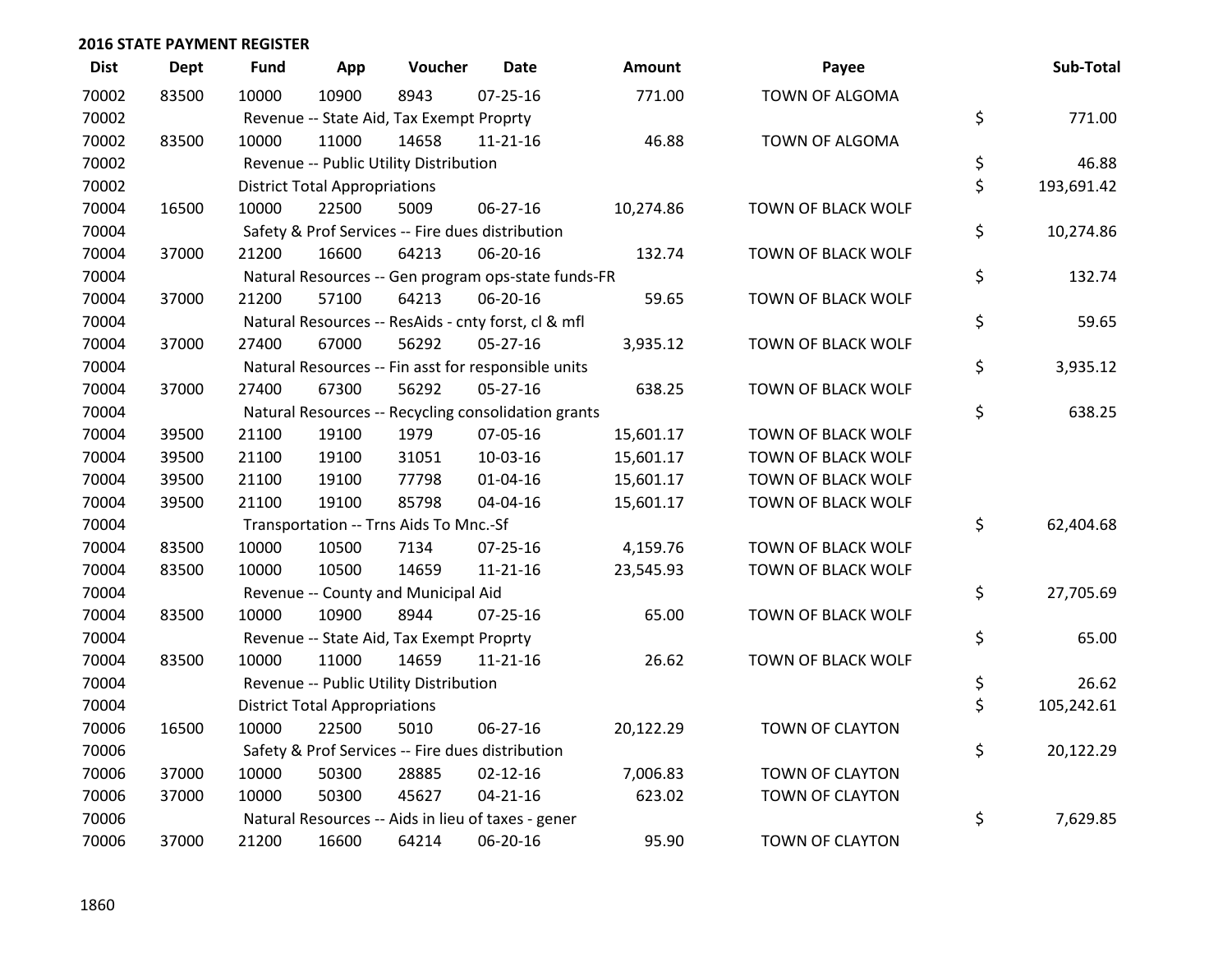| <b>Dist</b> | <b>Dept</b> | <b>Fund</b> | App                                  | Voucher                                  | <b>Date</b>                                         | <b>Amount</b> | Payee                  | Sub-Total        |
|-------------|-------------|-------------|--------------------------------------|------------------------------------------|-----------------------------------------------------|---------------|------------------------|------------------|
| 70006       |             |             |                                      |                                          | Natural Resources -- Gen program ops-state funds-FR |               |                        | \$<br>95.90      |
| 70006       | 37000       | 21200       | 57100                                | 64214                                    | 06-20-16                                            | 43.09         | TOWN OF CLAYTON        |                  |
| 70006       |             |             |                                      |                                          | Natural Resources -- ResAids - cnty forst, cl & mfl |               |                        | \$<br>43.09      |
| 70006       | 37000       | 21200       | 57900                                | 45628                                    | $04 - 21 - 16$                                      | 61.49         | TOWN OF CLAYTON        |                  |
| 70006       |             |             |                                      |                                          | Natural Resources -- Aids in lieu of taxes - sum s  |               |                        | \$<br>61.49      |
| 70006       | 37000       | 21200       | 58900                                | 102786                                   | 11-18-16                                            | 39.39         | TOWN OF CLAYTON        |                  |
| 70006       |             |             |                                      |                                          | Natural Resources -- Resource aids - distribution o |               |                        | \$<br>39.39      |
| 70006       | 37000       | 27400       | 67000                                | 56082                                    | $05 - 27 - 16$                                      | 5,790.00      | TOWN OF CLAYTON        |                  |
| 70006       |             |             |                                      |                                          | Natural Resources -- Fin asst for responsible units |               |                        | \$<br>5,790.00   |
| 70006       | 37000       | 27400       | 67300                                | 56082                                    | 05-27-16                                            | 1,061.47      | TOWN OF CLAYTON        |                  |
| 70006       |             |             |                                      |                                          | Natural Resources -- Recycling consolidation grants |               |                        | \$<br>1,061.47   |
| 70006       | 39500       | 21100       | 19100                                | 1980                                     | 07-05-16                                            | 40,522.30     | TOWN OF CLAYTON        |                  |
| 70006       | 39500       | 21100       | 19100                                | 31052                                    | 10-03-16                                            | 40,522.32     | TOWN OF CLAYTON        |                  |
| 70006       | 39500       | 21100       | 19100                                | 77799                                    | $01 - 04 - 16$                                      | 40,522.30     | TOWN OF CLAYTON        |                  |
| 70006       | 39500       | 21100       | 19100                                | 85799                                    | 04-04-16                                            | 40,522.30     | TOWN OF CLAYTON        |                  |
| 70006       |             |             |                                      | Transportation -- Trns Aids To Mnc.-Sf   |                                                     |               |                        | \$<br>162,089.22 |
| 70006       | 83500       | 10000       | 10500                                | 7135                                     | $07 - 25 - 16$                                      | 5,059.25      | TOWN OF CLAYTON        |                  |
| 70006       | 83500       | 10000       | 10500                                | 14660                                    | $11 - 21 - 16$                                      | 28,669.08     | TOWN OF CLAYTON        |                  |
| 70006       |             |             |                                      | Revenue -- County and Municipal Aid      |                                                     |               |                        | \$<br>33,728.33  |
| 70006       | 83500       | 10000       | 10900                                | 8945                                     | $07 - 25 - 16$                                      | 3,759.00      | TOWN OF CLAYTON        |                  |
| 70006       |             |             |                                      | Revenue -- State Aid, Tax Exempt Proprty |                                                     |               |                        | \$<br>3,759.00   |
| 70006       | 83500       | 52100       | 36300                                | 3382                                     | 03-29-16                                            | 3,560.14      | TOWN OF CLAYTON        |                  |
| 70006       |             |             |                                      | Revenue -- Lottery & Gaming Credit       |                                                     |               |                        | \$<br>3,560.14   |
| 70006       |             |             | <b>District Total Appropriations</b> |                                          |                                                     |               |                        | \$<br>237,980.17 |
| 70008       | 16500       | 10000       | 22500                                | 5011                                     | 06-27-16                                            | 59,983.62     | TOWN OF MENASHA        |                  |
| 70008       |             |             |                                      |                                          | Safety & Prof Services -- Fire dues distribution    |               |                        | \$<br>59,983.62  |
| 70008       | 37000       | 10000       | 50300                                | 28817                                    | $02 - 12 - 16$                                      | 2,523.03      | TOWN OF MENASHA        |                  |
| 70008       |             |             |                                      |                                          | Natural Resources -- Aids in lieu of taxes - gener  |               |                        | \$<br>2,523.03   |
| 70008       | 37000       | 27400       | 67000                                | 55941                                    | $05 - 27 - 16$                                      | 51,908.64     | <b>TOWN OF MENASHA</b> |                  |
| 70008       |             |             |                                      |                                          | Natural Resources -- Fin asst for responsible units |               |                        | \$<br>51,908.64  |
| 70008       | 37000       | 27400       | 67300                                | 55941                                    | 05-27-16                                            | 4,888.34      | TOWN OF MENASHA        |                  |
| 70008       |             |             |                                      |                                          | Natural Resources -- Recycling consolidation grants |               |                        | \$<br>4,888.34   |
| 70008       | 37000       | 36300       | TH100                                | 54555                                    | $05 - 25 - 16$                                      | 19,170.00     | TOWN OF MENASHA        |                  |
| 70008       | 37000       | 36300       | TH100                                | 54563                                    | 05-25-16                                            | 50,000.00     | <b>TOWN OF MENASHA</b> |                  |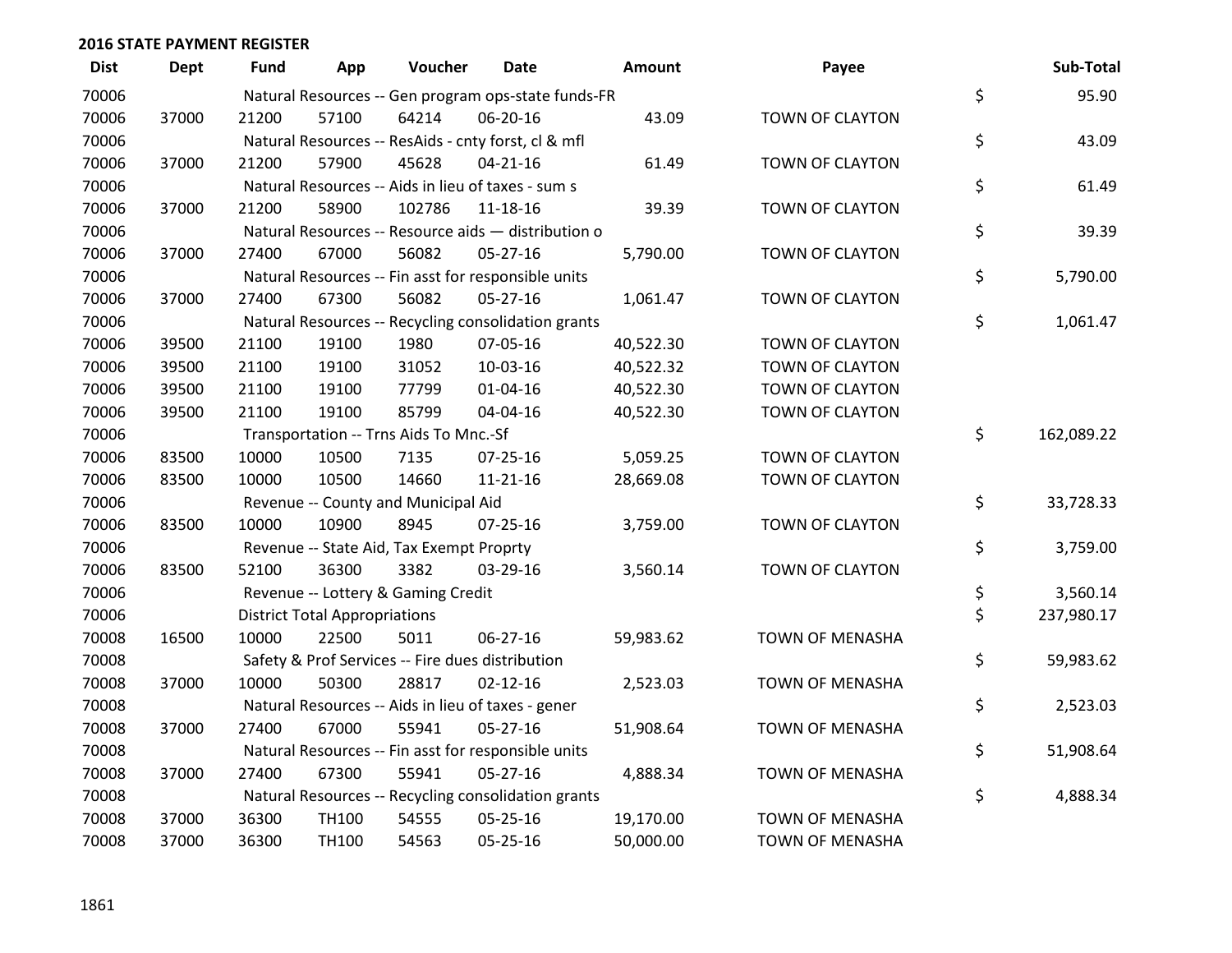| <b>Dist</b> | <b>Dept</b> | <b>Fund</b> | App   | Voucher                                  | Date           | Amount                                              | Payee                  | Sub-Total        |
|-------------|-------------|-------------|-------|------------------------------------------|----------------|-----------------------------------------------------|------------------------|------------------|
| 70008       |             |             |       |                                          |                | Natural Resources -- URBAN NONPOINT SOURCE COST-SHA |                        | \$<br>69,170.00  |
| 70008       | 39500       | 21100       | 18500 | 33609                                    | 09-30-16       | 1,814.54                                            | TOWN OF MENASHA        |                  |
| 70008       | 39500       | 21100       | 18500 | 58754                                    | 12-05-16       | 198.05                                              | TOWN OF MENASHA        |                  |
| 70008       | 39500       | 21100       | 18500 | 58834                                    | 12-05-16       | 2,202.23                                            | TOWN OF MENASHA        |                  |
| 70008       | 39500       | 21100       | 18500 | 60474                                    | 12-12-16       | 396.10                                              | TOWN OF MENASHA        |                  |
| 70008       | 39500       | 21100       | 18500 | 60572                                    | 12-13-16       | 4,894.22                                            | TOWN OF MENASHA        |                  |
| 70008       |             |             |       | Transportation -- Hwy Sfty Loc Aid Ffd   |                |                                                     |                        | \$<br>9,505.14   |
| 70008       | 39500       | 21100       | 19100 | 1981                                     | 07-05-16       | 152,583.77                                          | TOWN OF MENASHA        |                  |
| 70008       | 39500       | 21100       | 19100 | 31053                                    | 10-03-16       | 152,583.79                                          | TOWN OF MENASHA        |                  |
| 70008       |             |             |       | Transportation -- Trns Aids To Mnc.-Sf   |                |                                                     |                        | \$<br>305,167.56 |
| 70008       | 39500       | 21100       | 18500 | 70618                                    | $01 - 11 - 16$ | 392.04                                              | TREAS TN MENASHA       |                  |
| 70008       | 39500       | 21100       | 18500 | 70618                                    | $01 - 11 - 16$ | 886.24                                              | TREAS TN MENASHA       |                  |
| 70008       | 39500       | 21100       | 18500 | 71739                                    | $01 - 22 - 16$ | 752.91                                              | TREAS TN MENASHA       |                  |
| 70008       | 39500       | 21100       | 18500 | 76360                                    | 03-14-16       | 650.69                                              | TREAS TN MENASHA       |                  |
| 70008       | 39500       | 21100       | 18500 | 79433                                    | 04-18-16       | 198.05                                              | TREAS TN MENASHA       |                  |
| 70008       | 39500       | 21100       | 18500 | 79433                                    | 04-18-16       | 2,575.87                                            | TREAS TN MENASHA       |                  |
| 70008       | 39500       | 21100       | 18500 | 82643                                    | 05-23-16       | 1,713.12                                            | TREAS TN MENASHA       |                  |
| 70008       | 39500       | 21100       | 18500 | 82643                                    | 05-23-16       | 3,363.77                                            | TREAS TN MENASHA       |                  |
| 70008       | 39500       | 21100       | 18500 | 84705                                    | 06-16-16       | 396.10                                              | TREAS TN MENASHA       |                  |
| 70008       | 39500       | 21100       | 18500 | 84705                                    | 06-16-16       | 3,541.54                                            | TREAS TN MENASHA       |                  |
| 70008       | 39500       | 21100       | 18500 | 87410                                    | $07-14-16$     | 2,620.67                                            | TREAS TN MENASHA       |                  |
| 70008       |             |             |       | Transportation -- Hwy Sfty Loc Aid Ffd   |                |                                                     |                        | \$<br>17,091.00  |
| 70008       | 39500       | 21100       | 19100 | 77800                                    | $01 - 04 - 16$ | 152,583.77                                          | TOWN OF MENASHA        |                  |
| 70008       | 39500       | 21100       | 19100 | 85800                                    | 04-04-16       | 152,583.77                                          | TOWN OF MENASHA        |                  |
| 70008       |             |             |       | Transportation -- Trns Aids To Mnc.-Sf   |                |                                                     |                        | \$<br>305,167.54 |
| 70008       | 45500       | 10000       | 23100 | 16869                                    | 09-22-16       | 4,000.00                                            | TOWN OF MENASHA        |                  |
| 70008       |             |             |       | Justice -- Law enforcement train, local  |                |                                                     |                        | \$<br>4,000.00   |
| 70008       | 83500       | 10000       | 10500 | 7136                                     | 07-25-16       | 106,102.96                                          | TOWN OF MENASHA        |                  |
| 70008       | 83500       | 10000       | 10500 | 14661                                    | 11-21-16       | 278,977.82                                          | TOWN OF MENASHA        |                  |
| 70008       |             |             |       | Revenue -- County and Municipal Aid      |                |                                                     |                        | \$<br>385,080.78 |
| 70008       | 83500       | 10000       | 10900 | 8946                                     | $07 - 25 - 16$ | 187,439.00                                          | <b>TOWN OF MENASHA</b> |                  |
| 70008       |             |             |       | Revenue -- State Aid, Tax Exempt Proprty |                |                                                     |                        | \$<br>187,439.00 |
| 70008       | 83500       | 10000       | 11000 | 14661                                    | $11 - 21 - 16$ | 12,393.62                                           | <b>TOWN OF MENASHA</b> |                  |
| 70008       |             |             |       | Revenue -- Public Utility Distribution   |                |                                                     |                        | \$<br>12,393.62  |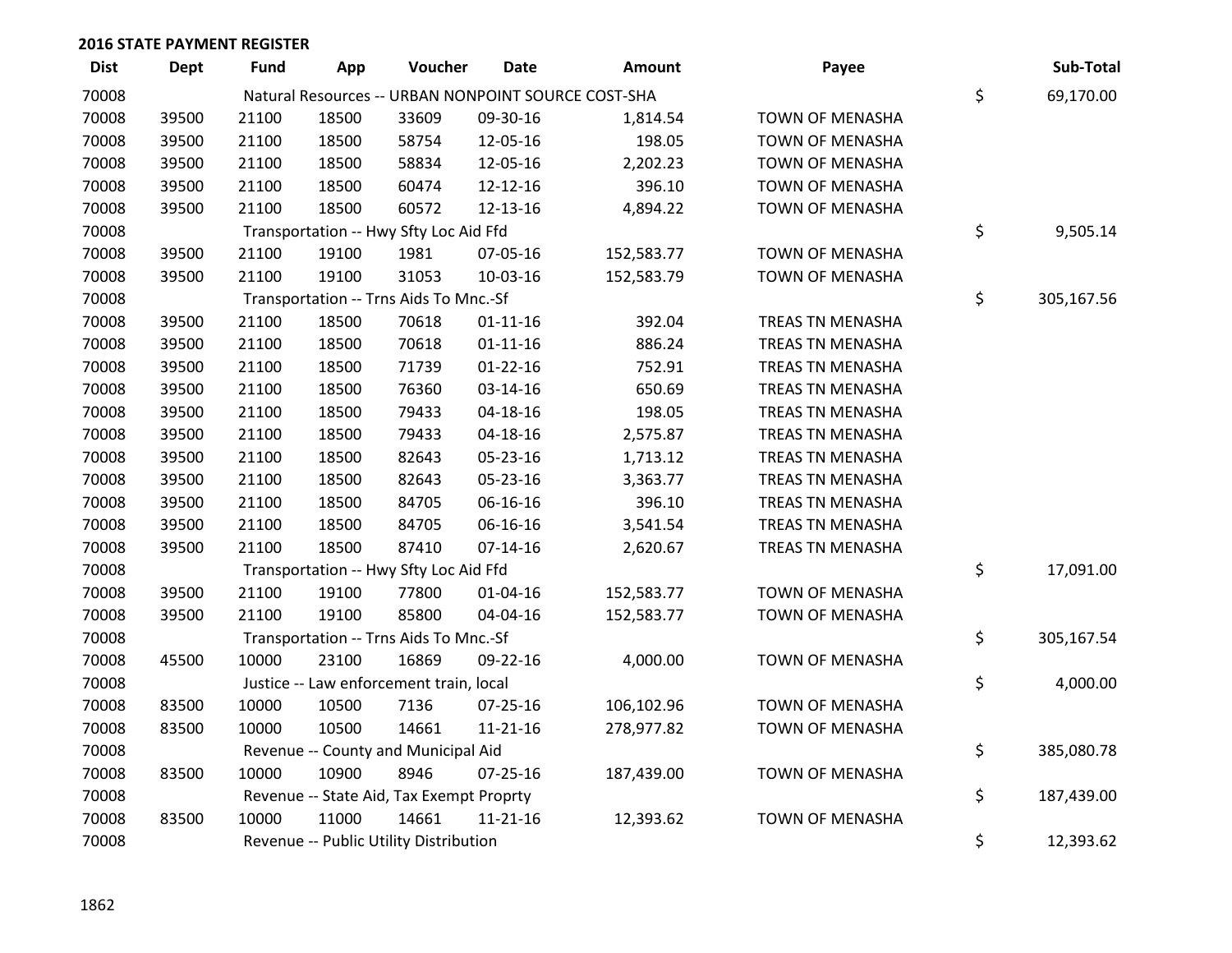| <b>Dist</b> | <b>Dept</b> | <b>Fund</b> | App                                  | Voucher                                             | <b>Date</b>    | <b>Amount</b> | Payee                  | Sub-Total          |
|-------------|-------------|-------------|--------------------------------------|-----------------------------------------------------|----------------|---------------|------------------------|--------------------|
| 70008       | 83500       | 52100       | 36300                                | 3383                                                | 03-29-16       | 21,193.08     | <b>TOWN OF MENASHA</b> |                    |
| 70008       |             |             |                                      | Revenue -- Lottery & Gaming Credit                  |                |               |                        | \$<br>21,193.08    |
| 70008       |             |             | <b>District Total Appropriations</b> |                                                     |                |               |                        | \$<br>1,435,511.35 |
| 70010       | 16500       | 10000       | 22500                                | 5012                                                | $06 - 27 - 16$ | 15,833.22     | <b>TOWN OF NEENAH</b>  |                    |
| 70010       |             |             |                                      | Safety & Prof Services -- Fire dues distribution    |                |               |                        | \$<br>15,833.22    |
| 70010       | 37000       | 21200       | 16600                                | 64215                                               | 06-20-16       | 29.26         | <b>TOWN OF NEENAH</b>  |                    |
| 70010       |             |             |                                      | Natural Resources -- Gen program ops-state funds-FR |                |               |                        | \$<br>29.26        |
| 70010       | 37000       | 21200       | 57100                                | 64215                                               | 06-20-16       | 13.14         | <b>TOWN OF NEENAH</b>  |                    |
| 70010       |             |             |                                      | Natural Resources -- ResAids - cnty forst, cl & mfl |                |               |                        | \$<br>13.14        |
| 70010       | 37000       | 27400       | 67000                                | 56212                                               | 05-27-16       | 8,070.84      | <b>TOWN OF NEENAH</b>  |                    |
| 70010       |             |             |                                      | Natural Resources -- Fin asst for responsible units |                |               |                        | \$<br>8,070.84     |
| 70010       | 37000       | 36300       | TA100                                | 57688                                               | 06-02-16       | 36,194.26     | <b>TOWN OF NEENAH</b>  |                    |
| 70010       |             |             |                                      | Natural Resources -- LAND ACQUISITION               |                |               |                        | \$<br>36,194.26    |
| 70010       | 39500       | 21100       | 19100                                | 1982                                                | 07-05-16       | 15,050.67     | <b>TOWN OF NEENAH</b>  |                    |
| 70010       | 39500       | 21100       | 19100                                | 31054                                               | 10-03-16       | 15,050.67     | <b>TOWN OF NEENAH</b>  |                    |
| 70010       | 39500       | 21100       | 19100                                | 77801                                               | $01 - 04 - 16$ | 15,050.67     | <b>TOWN OF NEENAH</b>  |                    |
| 70010       | 39500       | 21100       | 19100                                | 85801                                               | 04-04-16       | 15,050.67     | <b>TOWN OF NEENAH</b>  |                    |
| 70010       |             |             |                                      | Transportation -- Trns Aids To Mnc.-Sf              |                |               |                        | \$<br>60,202.68    |
| 70010       | 83500       | 10000       | 10500                                | 7137                                                | 07-25-16       | 41,059.92     | <b>TOWN OF NEENAH</b>  |                    |
| 70010       | 83500       | 10000       | 10500                                | 14662                                               | $11 - 21 - 16$ | 39,612.56     | <b>TOWN OF NEENAH</b>  |                    |
| 70010       |             |             |                                      | Revenue -- County and Municipal Aid                 |                |               |                        | \$<br>80,672.48    |
| 70010       | 83500       | 10000       | 10900                                | 8947                                                | $07 - 25 - 16$ | 1,752.00      | <b>TOWN OF NEENAH</b>  |                    |
| 70010       |             |             |                                      | Revenue -- State Aid, Tax Exempt Proprty            |                |               |                        | \$<br>1,752.00     |
| 70010       | 83500       | 10000       | 11000                                | 14662                                               | $11 - 21 - 16$ | 219,533.37    | <b>TOWN OF NEENAH</b>  |                    |
| 70010       |             |             |                                      | Revenue -- Public Utility Distribution              |                |               |                        | \$<br>219,533.37   |
| 70010       |             |             | <b>District Total Appropriations</b> |                                                     |                |               |                        | \$<br>422,301.25   |
| 70012       | 16500       | 10000       | 22500                                | 5013                                                | 06-27-16       | 5,546.02      | <b>TOWN OF NEKIMI</b>  |                    |
| 70012       |             |             |                                      | Safety & Prof Services -- Fire dues distribution    |                |               |                        | \$<br>5,546.02     |
| 70012       | 37000       | 21200       | 16600                                | 64216                                               | 06-20-16       | 5.34          | <b>TOWN OF NEKIMI</b>  |                    |
| 70012       |             |             |                                      | Natural Resources -- Gen program ops-state funds-FR |                |               |                        | \$<br>5.34         |
| 70012       | 37000       | 21200       | 57100                                | 64216                                               | 06-20-16       | 2.40          | <b>TOWN OF NEKIMI</b>  |                    |
| 70012       |             |             |                                      | Natural Resources -- ResAids - cnty forst, cl & mfl |                |               |                        | \$<br>2.40         |
| 70012       | 37000       | 27400       | 67000                                | 56389                                               | $05 - 27 - 16$ | 2,114.96      | <b>TOWN OF NEKIMI</b>  |                    |
| 70012       |             |             |                                      | Natural Resources -- Fin asst for responsible units |                |               |                        | \$<br>2,114.96     |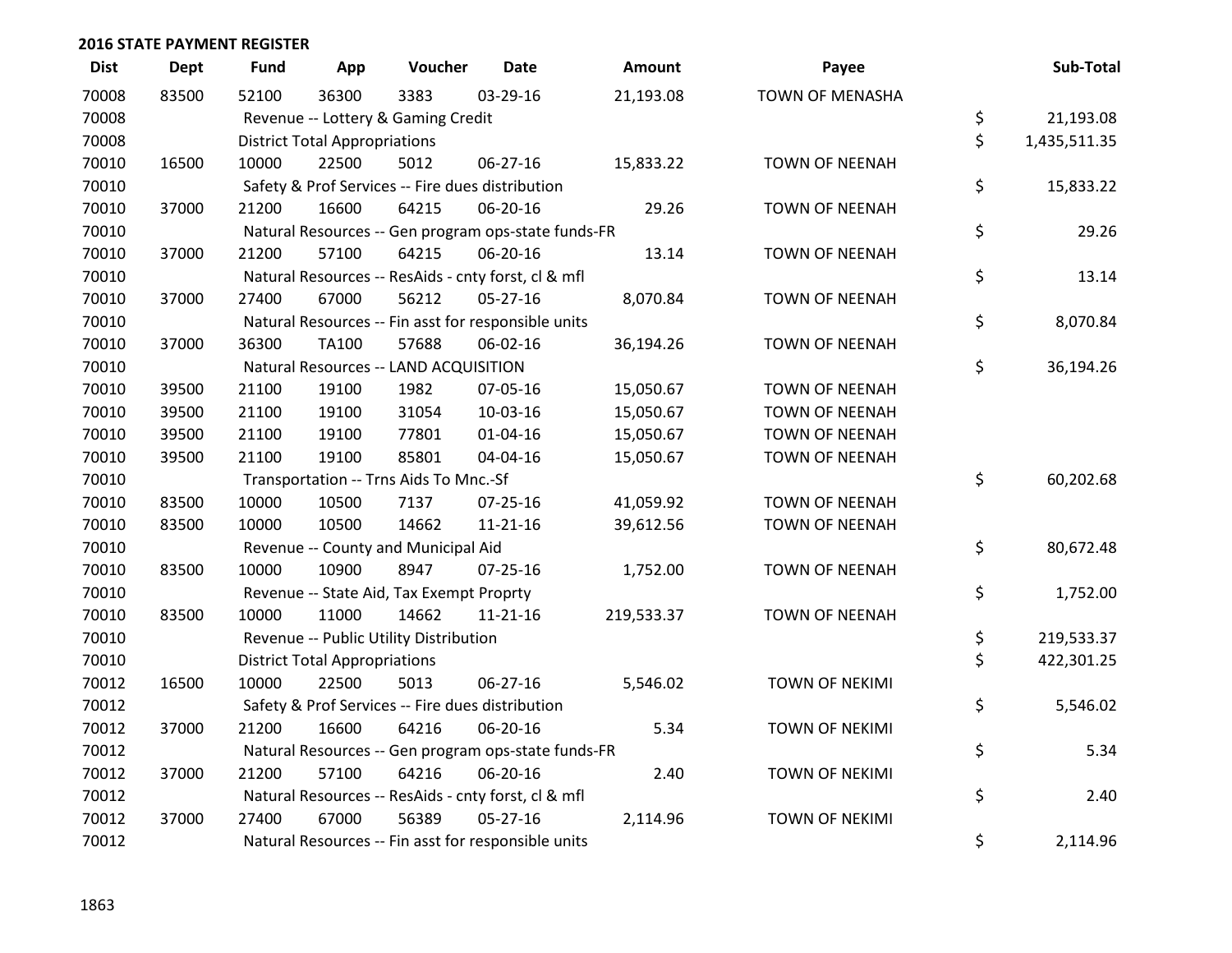| <b>Dist</b> | <b>Dept</b> | <b>Fund</b> | App                                  | Voucher                                             | <b>Date</b>    | Amount    | Payee                 | Sub-Total        |
|-------------|-------------|-------------|--------------------------------------|-----------------------------------------------------|----------------|-----------|-----------------------|------------------|
| 70012       | 37000       | 27400       | 67300                                | 56389                                               | 05-27-16       | 372.68    | <b>TOWN OF NEKIMI</b> |                  |
| 70012       |             |             |                                      | Natural Resources -- Recycling consolidation grants |                |           |                       | \$<br>372.68     |
| 70012       | 39500       | 21100       | 19100                                | 1983                                                | 07-05-16       | 25,300.98 | <b>TOWN OF NEKIMI</b> |                  |
| 70012       | 39500       | 21100       | 19100                                | 31055                                               | 10-03-16       | 25,300.98 | <b>TOWN OF NEKIMI</b> |                  |
| 70012       | 39500       | 21100       | 19100                                | 77802                                               | $01 - 04 - 16$ | 25,300.98 | <b>TOWN OF NEKIMI</b> |                  |
| 70012       | 39500       | 21100       | 19100                                | 85802                                               | 04-04-16       | 25,300.98 | <b>TOWN OF NEKIMI</b> |                  |
| 70012       |             |             |                                      | Transportation -- Trns Aids To Mnc.-Sf              |                |           |                       | \$<br>101,203.92 |
| 70012       | 83500       | 10000       | 10500                                | 7138                                                | $07 - 25 - 16$ | 5,942.30  | <b>TOWN OF NEKIMI</b> |                  |
| 70012       | 83500       | 10000       | 10500                                | 14663                                               | $11 - 21 - 16$ | 17,361.70 | <b>TOWN OF NEKIMI</b> |                  |
| 70012       |             |             |                                      | Revenue -- County and Municipal Aid                 |                |           |                       | \$<br>23,304.00  |
| 70012       | 83500       | 10000       | 10900                                | 8948                                                | 07-25-16       | 98.00     | <b>TOWN OF NEKIMI</b> |                  |
| 70012       |             |             |                                      | Revenue -- State Aid, Tax Exempt Proprty            |                |           |                       | \$<br>98.00      |
| 70012       | 83500       | 10000       | 11000                                | 14663                                               | $11 - 21 - 16$ | 37,449.14 | <b>TOWN OF NEKIMI</b> |                  |
| 70012       |             |             |                                      | Revenue -- Public Utility Distribution              |                |           |                       | \$<br>37,449.14  |
| 70012       |             |             | <b>District Total Appropriations</b> |                                                     |                |           |                       | \$<br>170,096.46 |
| 70014       | 16500       | 10000       | 22500                                | 5014                                                | 06-27-16       | 2,261.94  | TOWN OF NEPEUSKUN     |                  |
| 70014       |             |             |                                      | Safety & Prof Services -- Fire dues distribution    |                |           |                       | \$<br>2,261.94   |
| 70014       | 37000       | 10000       | 50300                                | 29010                                               | $02 - 12 - 16$ | 22,820.92 | TOWN OF NEPEUSKUN     |                  |
| 70014       | 37000       | 10000       | 50300                                | 45961                                               | $04 - 21 - 16$ | 228.27    | TOWN OF NEPEUSKUN     |                  |
| 70014       | 37000       | 10000       | 50300                                | 45962                                               | $04 - 21 - 16$ | 131.14    | TOWN OF NEPEUSKUN     |                  |
| 70014       |             |             |                                      | Natural Resources -- Aids in lieu of taxes - gener  |                |           |                       | \$<br>23,180.33  |
| 70014       | 37000       | 21200       | 16600                                | 64217                                               | 06-20-16       | 6.23      | TOWN OF NEPEUSKUN     |                  |
| 70014       |             |             |                                      | Natural Resources -- Gen program ops-state funds-FR |                |           |                       | \$<br>6.23       |
| 70014       | 37000       | 21200       | 57100                                | 64217                                               | 06-20-16       | 2.80      | TOWN OF NEPEUSKUN     |                  |
| 70014       |             |             |                                      | Natural Resources -- ResAids - cnty forst, cl & mfl |                |           |                       | \$<br>2.80       |
| 70014       | 37000       | 21200       | 57900                                | 45963                                               | $04 - 21 - 16$ | 1.48      | TOWN OF NEPEUSKUN     |                  |
| 70014       |             |             |                                      | Natural Resources -- Aids in lieu of taxes - sum s  |                |           |                       | \$<br>1.48       |
| 70014       | 37000       | 27400       | 67000                                | 56068                                               | $05 - 27 - 16$ | 683.65    | TOWN OF NEPEUSKUN     |                  |
| 70014       |             |             |                                      | Natural Resources -- Fin asst for responsible units |                |           |                       | \$<br>683.65     |
| 70014       | 39500       | 21100       | 19100                                | 1984                                                | 07-05-16       | 22,691.61 | TOWN OF NEPEUSKUN     |                  |
| 70014       | 39500       | 21100       | 19100                                | 31056                                               | 10-03-16       | 22,691.61 | TOWN OF NEPEUSKUN     |                  |
| 70014       | 39500       | 21100       | 19100                                | 77803                                               | $01 - 04 - 16$ | 22,691.61 | TOWN OF NEPEUSKUN     |                  |
| 70014       | 39500       | 21100       | 19100                                | 85803                                               | 04-04-16       | 22,691.61 | TOWN OF NEPEUSKUN     |                  |
| 70014       |             |             |                                      | Transportation -- Trns Aids To Mnc.-Sf              |                |           |                       | \$<br>90,766.44  |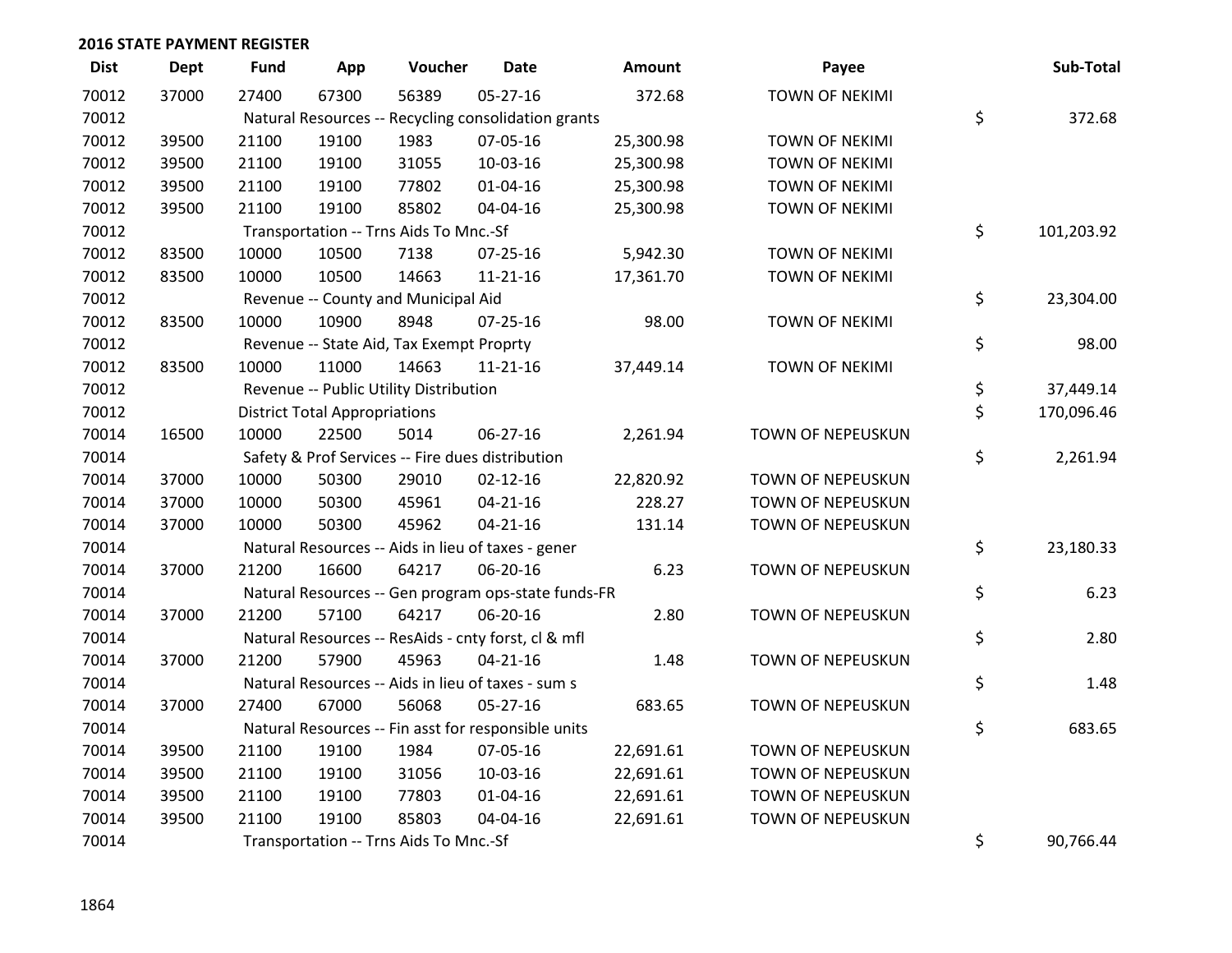| <b>Dist</b> | <b>Dept</b> | <b>Fund</b> | App                                  | Voucher                                          | <b>Date</b>                                         | Amount    | Payee                  | Sub-Total        |
|-------------|-------------|-------------|--------------------------------------|--------------------------------------------------|-----------------------------------------------------|-----------|------------------------|------------------|
| 70014       | 83500       | 10000       | 10500                                | 7139                                             | $07 - 25 - 16$                                      | 2,728.32  | TOWN OF NEPEUSKUN      |                  |
| 70014       | 83500       | 10000       | 10500                                | 14664                                            | $11 - 21 - 16$                                      | 15,462.45 | TOWN OF NEPEUSKUN      |                  |
| 70014       |             |             |                                      | Revenue -- County and Municipal Aid              |                                                     |           |                        | \$<br>18,190.77  |
| 70014       | 83500       | 10000       | 10900                                | 8949                                             | 07-25-16                                            | 1.00      | TOWN OF NEPEUSKUN      |                  |
| 70014       |             |             |                                      | Revenue -- State Aid, Tax Exempt Proprty         |                                                     |           |                        | \$<br>1.00       |
| 70014       |             |             | <b>District Total Appropriations</b> |                                                  |                                                     |           |                        | \$<br>135,094.64 |
| 70016       | 16500       | 10000       | 22500                                | 5015                                             | 06-27-16                                            | 8,027.95  | TOWN OF OMRO           |                  |
| 70016       |             |             |                                      | Safety & Prof Services -- Fire dues distribution |                                                     |           |                        | \$<br>8,027.95   |
| 70016       | 37000       | 10000       | 50300                                | 28999                                            | $02 - 12 - 16$                                      | 10,747.93 | TOWN OF OMRO           |                  |
| 70016       | 37000       | 10000       | 50300                                | 45920                                            | $04 - 21 - 16$                                      | 26.32     | TOWN OF OMRO           |                  |
| 70016       |             |             |                                      |                                                  | Natural Resources -- Aids in lieu of taxes - gener  |           |                        | \$<br>10,774.25  |
| 70016       | 37000       | 21200       | 16600                                | 64218                                            | 06-20-16                                            | 29.38     | TOWN OF OMRO           |                  |
| 70016       |             |             |                                      |                                                  | Natural Resources -- Gen program ops-state funds-FR |           |                        | \$<br>29.38      |
| 70016       | 37000       | 21200       | 57100                                | 64218                                            | 06-20-16                                            | 13.20     | TOWN OF OMRO           |                  |
| 70016       |             |             |                                      |                                                  | Natural Resources -- ResAids - cnty forst, cl & mfl |           |                        | \$<br>13.20      |
| 70016       | 37000       | 27400       | 67000                                | 55810                                            | $05-27-16$                                          | 2,569.33  | TOWN OF OMRO           |                  |
| 70016       |             |             |                                      |                                                  | Natural Resources -- Fin asst for responsible units |           |                        | \$<br>2,569.33   |
| 70016       | 37000       | 27400       | 67300                                | 55810                                            | 05-27-16                                            | 560.99    | TOWN OF OMRO           |                  |
| 70016       |             |             |                                      |                                                  | Natural Resources -- Recycling consolidation grants |           |                        | \$<br>560.99     |
| 70016       | 39500       | 21100       | 19100                                | 1985                                             | 07-05-16                                            | 23,677.00 | TOWN OF OMRO           |                  |
| 70016       | 39500       | 21100       | 19100                                | 31057                                            | 10-03-16                                            | 23,677.02 | TOWN OF OMRO           |                  |
| 70016       | 39500       | 21100       | 19100                                | 77804                                            | $01 - 04 - 16$                                      | 23,677.00 | TOWN OF OMRO           |                  |
| 70016       | 39500       | 21100       | 19100                                | 85804                                            | 04-04-16                                            | 23,677.00 | TOWN OF OMRO           |                  |
| 70016       |             |             |                                      | Transportation -- Trns Aids To Mnc.-Sf           |                                                     |           |                        | \$<br>94,708.02  |
| 70016       | 83500       | 10000       | 10500                                | 7140                                             | $07 - 25 - 16$                                      | 3,411.18  | TOWN OF OMRO           |                  |
| 70016       | 83500       | 10000       | 10500                                | 14665                                            | 11-21-16                                            | 19,329.99 | TOWN OF OMRO           |                  |
| 70016       |             |             |                                      | Revenue -- County and Municipal Aid              |                                                     |           |                        | \$<br>22,741.17  |
| 70016       | 83500       | 10000       | 10900                                | 8950                                             | $07 - 25 - 16$                                      | 68.00     | TOWN OF OMRO           |                  |
| 70016       |             |             |                                      | Revenue -- State Aid, Tax Exempt Proprty         |                                                     |           |                        | \$<br>68.00      |
| 70016       |             |             | <b>District Total Appropriations</b> |                                                  |                                                     |           |                        | \$<br>139,492.29 |
| 70018       | 16500       | 10000       | 22500                                | 5016                                             | 06-27-16                                            | 10,745.41 | <b>TOWN OF OSHKOSH</b> |                  |
| 70018       |             |             |                                      | Safety & Prof Services -- Fire dues distribution |                                                     |           |                        | \$<br>10,745.41  |
| 70018       | 37000       | 10000       | 50300                                | 29305                                            | $02 - 12 - 16$                                      | 24,305.70 | <b>TOWN OF OSHKOSH</b> |                  |
| 70018       |             |             |                                      |                                                  | Natural Resources -- Aids in lieu of taxes - gener  |           |                        | \$<br>24,305.70  |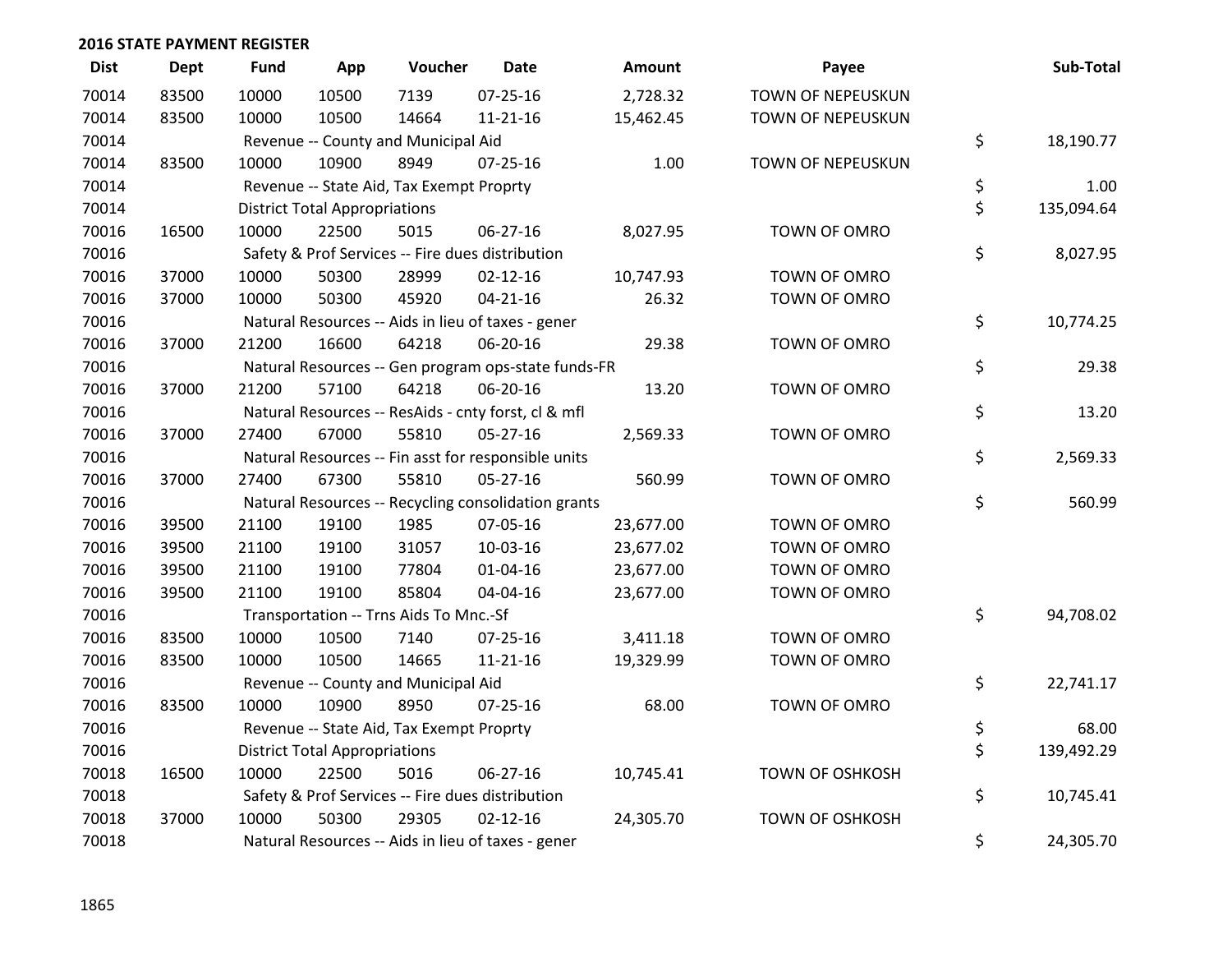| <b>Dist</b> | Dept  | <b>Fund</b> | App                                  | Voucher                                             | <b>Date</b>    | Amount    | Payee                  | Sub-Total        |
|-------------|-------|-------------|--------------------------------------|-----------------------------------------------------|----------------|-----------|------------------------|------------------|
| 70018       | 37000 | 21200       | 57900                                | 46896                                               | $04 - 21 - 16$ | 14.17     | <b>TOWN OF OSHKOSH</b> |                  |
| 70018       | 37000 | 21200       | 57900                                | 46897                                               | $04 - 21 - 16$ | 0.02      | <b>TOWN OF OSHKOSH</b> |                  |
| 70018       |       |             |                                      | Natural Resources -- Aids in lieu of taxes - sum s  |                |           |                        | \$<br>14.19      |
| 70018       | 37000 | 27400       | 67000                                | 55752                                               | $05 - 27 - 16$ | 9,081.29  | <b>TOWN OF OSHKOSH</b> |                  |
| 70018       |       |             |                                      | Natural Resources -- Fin asst for responsible units |                |           |                        | \$<br>9,081.29   |
| 70018       | 39500 | 21100       | 19100                                | 1986                                                | 07-05-16       | 15,287.38 | <b>TOWN OF OSHKOSH</b> |                  |
| 70018       | 39500 | 21100       | 19100                                | 31058                                               | 10-03-16       | 15,287.40 | <b>TOWN OF OSHKOSH</b> |                  |
| 70018       | 39500 | 21100       | 19100                                | 77805                                               | $01 - 04 - 16$ | 15,287.38 | <b>TOWN OF OSHKOSH</b> |                  |
| 70018       | 39500 | 21100       | 19100                                | 85805                                               | 04-04-16       | 15,287.38 | TOWN OF OSHKOSH        |                  |
| 70018       |       |             |                                      | Transportation -- Trns Aids To Mnc.-Sf              |                |           |                        | \$<br>61,149.54  |
| 70018       | 83500 | 10000       | 10500                                | 7141                                                | $07 - 25 - 16$ | 10,805.04 | <b>TOWN OF OSHKOSH</b> |                  |
| 70018       | 83500 | 10000       | 10500                                | 14666                                               | $11 - 21 - 16$ | 53,390.02 | <b>TOWN OF OSHKOSH</b> |                  |
| 70018       |       |             |                                      | Revenue -- County and Municipal Aid                 |                |           |                        | \$<br>64,195.06  |
| 70018       | 83500 | 10000       | 10900                                | 8951                                                | $07 - 25 - 16$ | 73.00     | <b>TOWN OF OSHKOSH</b> |                  |
| 70018       |       |             |                                      | Revenue -- State Aid, Tax Exempt Proprty            |                |           |                        | \$<br>73.00      |
| 70018       | 83500 | 10000       | 11000                                | 14666                                               | $11 - 21 - 16$ | 6,886.86  | <b>TOWN OF OSHKOSH</b> |                  |
| 70018       |       |             |                                      | Revenue -- Public Utility Distribution              |                |           |                        | \$<br>6,886.86   |
| 70018       | 83500 | 10000       | 50100                                | 2736                                                | $01-29-16$     | 65.46     | <b>TOWN OF OSHKOSH</b> |                  |
| 70018       |       |             |                                      | Revenue -- Payments for municipal svcs              |                |           |                        | \$<br>65.46      |
| 70018       |       |             | <b>District Total Appropriations</b> |                                                     |                |           |                        | \$<br>176,516.51 |
| 70020       | 16500 | 10000       | 22500                                | 5017                                                | $06 - 27 - 16$ | 5,635.07  | TOWN OF POYGAN         |                  |
| 70020       |       |             |                                      | Safety & Prof Services -- Fire dues distribution    |                |           |                        | \$<br>5,635.07   |
| 70020       | 37000 | 10000       | 50300                                | 29082                                               | $02 - 12 - 16$ | 39,115.02 | TOWN OF POYGAN         |                  |
| 70020       | 37000 | 10000       | 50300                                | 46150                                               | $04 - 21 - 16$ | 40.00     | TOWN OF POYGAN         |                  |
| 70020       |       |             |                                      | Natural Resources -- Aids in lieu of taxes - gener  |                |           |                        | \$<br>39,155.02  |
| 70020       | 37000 | 21200       | 16600                                | 64219                                               | 06-20-16       | 53.41     | TOWN OF POYGAN         |                  |
| 70020       |       |             |                                      | Natural Resources -- Gen program ops-state funds-FR |                |           |                        | \$<br>53.41      |
| 70020       | 37000 | 21200       | 57100                                | 64219                                               | 06-20-16       | 24.00     | <b>TOWN OF POYGAN</b>  |                  |
| 70020       |       |             |                                      | Natural Resources -- ResAids - cnty forst, cl & mfl |                |           |                        | \$<br>24.00      |
| 70020       | 37000 | 21200       | 57900                                | 46151                                               | $04 - 21 - 16$ | 175.78    | TOWN OF POYGAN         |                  |
| 70020       |       |             |                                      | Natural Resources -- Aids in lieu of taxes - sum s  |                |           |                        | \$<br>175.78     |
| 70020       | 37000 | 27400       | 67000                                | 56280                                               | $05 - 27 - 16$ | 1,723.40  | TOWN OF POYGAN         |                  |
| 70020       |       |             |                                      | Natural Resources -- Fin asst for responsible units |                |           |                        | \$<br>1,723.40   |
| 70020       | 39500 | 21100       | 19100                                | 1987                                                | 07-05-16       | 19,096.84 | <b>TOWN OF POYGAN</b>  |                  |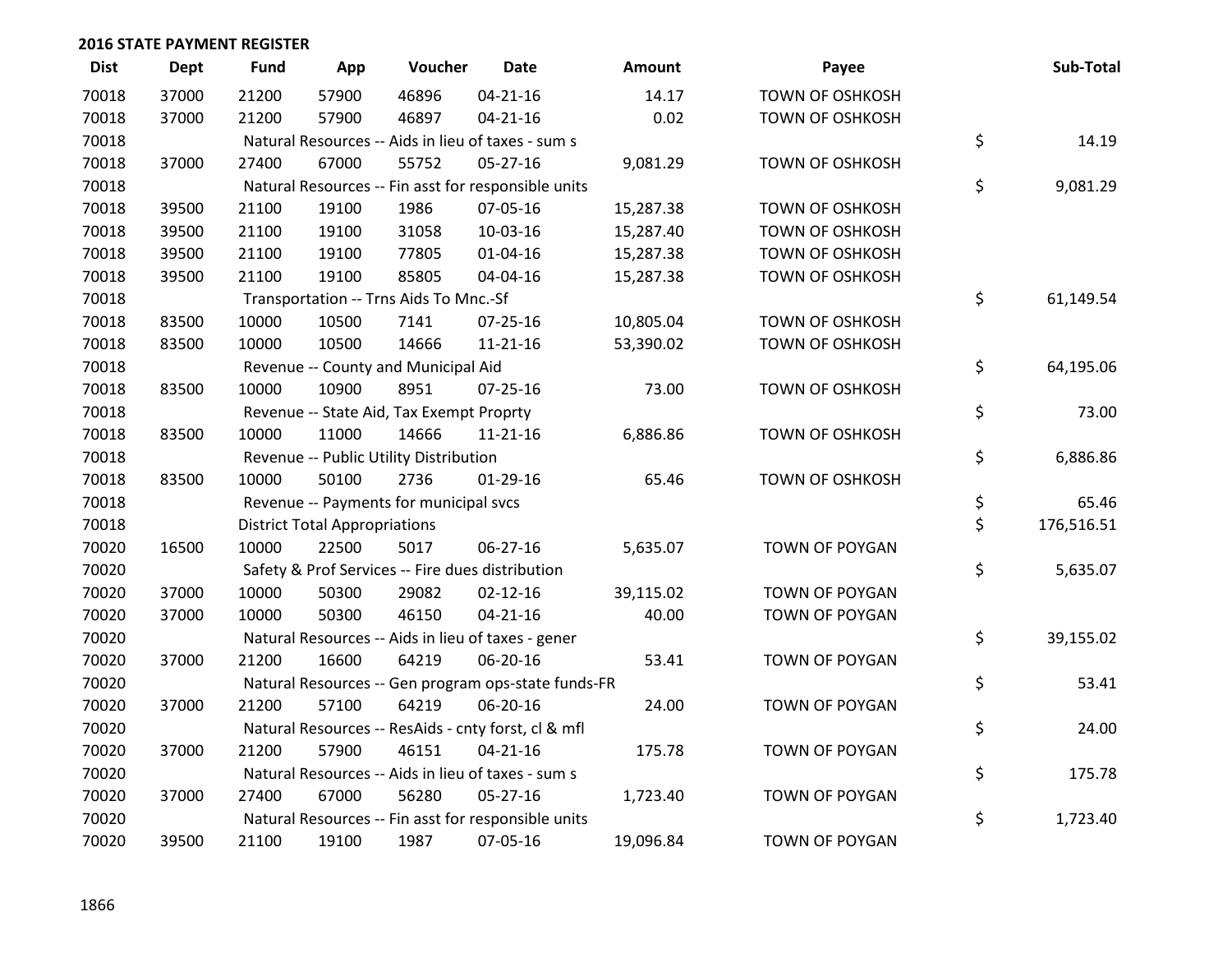| <b>Dist</b> | Dept  | <b>Fund</b> | App                                  | Voucher                                  | <b>Date</b>                                         | Amount    | Payee                   | Sub-Total        |
|-------------|-------|-------------|--------------------------------------|------------------------------------------|-----------------------------------------------------|-----------|-------------------------|------------------|
| 70020       | 39500 | 21100       | 19100                                | 31059                                    | $10-03-16$                                          | 19,096.86 | <b>TOWN OF POYGAN</b>   |                  |
| 70020       | 39500 | 21100       | 19100                                | 77806                                    | 01-04-16                                            | 19,096.84 | TOWN OF POYGAN          |                  |
| 70020       | 39500 | 21100       | 19100                                | 85806                                    | 04-04-16                                            | 19,096.84 | <b>TOWN OF POYGAN</b>   |                  |
| 70020       |       |             |                                      | Transportation -- Trns Aids To Mnc.-Sf   |                                                     |           |                         | \$<br>76,387.38  |
| 70020       | 83500 | 10000       | 10500                                | 7142                                     | $07 - 25 - 16$                                      | 1,734.46  | TOWN OF POYGAN          |                  |
| 70020       | 83500 | 10000       | 10500                                | 14667                                    | $11 - 21 - 16$                                      | 9,828.63  | TOWN OF POYGAN          |                  |
| 70020       |       |             |                                      | Revenue -- County and Municipal Aid      |                                                     |           |                         | \$<br>11,563.09  |
| 70020       | 83500 | 10000       | 10900                                | 8952                                     | $07 - 25 - 16$                                      | 5.00      | <b>TOWN OF POYGAN</b>   |                  |
| 70020       |       |             |                                      | Revenue -- State Aid, Tax Exempt Proprty |                                                     |           |                         | \$<br>5.00       |
| 70020       |       |             | <b>District Total Appropriations</b> |                                          |                                                     |           |                         | \$<br>134,722.15 |
| 70022       | 16500 | 10000       | 22500                                | 5018                                     | 06-27-16                                            | 4,529.47  | <b>TOWN OF RUSHFORD</b> |                  |
| 70022       |       |             |                                      |                                          | Safety & Prof Services -- Fire dues distribution    |           |                         | \$<br>4,529.47   |
| 70022       | 37000 | 10000       | 50300                                | 29066                                    | $02 - 12 - 16$                                      | 14,689.26 | TOWN OF RUSHFORD        |                  |
| 70022       | 37000 | 10000       | 50300                                | 46098                                    | $04 - 21 - 16$                                      | 1.79      | TOWN OF RUSHFORD        |                  |
| 70022       | 37000 | 10000       | 50300                                | 46100                                    | $04 - 21 - 16$                                      | 259.21    | TOWN OF RUSHFORD        |                  |
| 70022       |       |             |                                      |                                          | Natural Resources -- Aids in lieu of taxes - gener  |           |                         | \$<br>14,950.26  |
| 70022       | 37000 | 21200       | 16600                                | 64220                                    | 06-20-16                                            | 17.36     | <b>TOWN OF RUSHFORD</b> |                  |
| 70022       |       |             |                                      |                                          | Natural Resources -- Gen program ops-state funds-FR |           |                         | \$<br>17.36      |
| 70022       | 37000 | 21200       | 57100                                | 64220                                    | 06-20-16                                            | 9.80      | <b>TOWN OF RUSHFORD</b> |                  |
| 70022       |       |             |                                      |                                          | Natural Resources -- ResAids - cnty forst, cl & mfl |           |                         | \$<br>9.80       |
| 70022       | 37000 | 21200       | 57900                                | 46099                                    | $04 - 21 - 16$                                      | 37.23     | TOWN OF RUSHFORD        |                  |
| 70022       |       |             |                                      |                                          | Natural Resources -- Aids in lieu of taxes - sum s  |           |                         | \$<br>37.23      |
| 70022       | 37000 | 27400       | 67000                                | 55988                                    | 05-27-16                                            | 2,729.34  | <b>TOWN OF RUSHFORD</b> |                  |
| 70022       |       |             |                                      |                                          | Natural Resources -- Fin asst for responsible units |           |                         | \$<br>2,729.34   |
| 70022       | 39500 | 21100       | 19100                                | 1988                                     | 07-05-16                                            | 25,790.92 | TOWN OF RUSHFORD        |                  |
| 70022       | 39500 | 21100       | 19100                                | 31060                                    | 10-03-16                                            | 25,790.94 | TOWN OF RUSHFORD        |                  |
| 70022       | 39500 | 21100       | 19100                                | 77807                                    | 01-04-16                                            | 25,790.92 | <b>TOWN OF RUSHFORD</b> |                  |
| 70022       | 39500 | 21100       | 19100                                | 85807                                    | 04-04-16                                            | 25,790.92 | TOWN OF RUSHFORD        |                  |
| 70022       |       |             |                                      | Transportation -- Trns Aids To Mnc.-Sf   |                                                     |           |                         | \$<br>103,163.70 |
| 70022       | 83500 | 10000       | 10500                                | 7143                                     | 07-25-16                                            | 4,648.44  | <b>TOWN OF RUSHFORD</b> |                  |
| 70022       | 83500 | 10000       | 10500                                | 14668                                    | 11-21-16                                            | 26,402.41 | <b>TOWN OF RUSHFORD</b> |                  |
| 70022       |       |             |                                      | Revenue -- County and Municipal Aid      |                                                     |           |                         | \$<br>31,050.85  |
| 70022       | 83500 | 10000       | 10900                                | 8953                                     | $07 - 25 - 16$                                      | 30.00     | <b>TOWN OF RUSHFORD</b> |                  |
| 70022       |       |             |                                      | Revenue -- State Aid, Tax Exempt Proprty |                                                     |           |                         | \$<br>30.00      |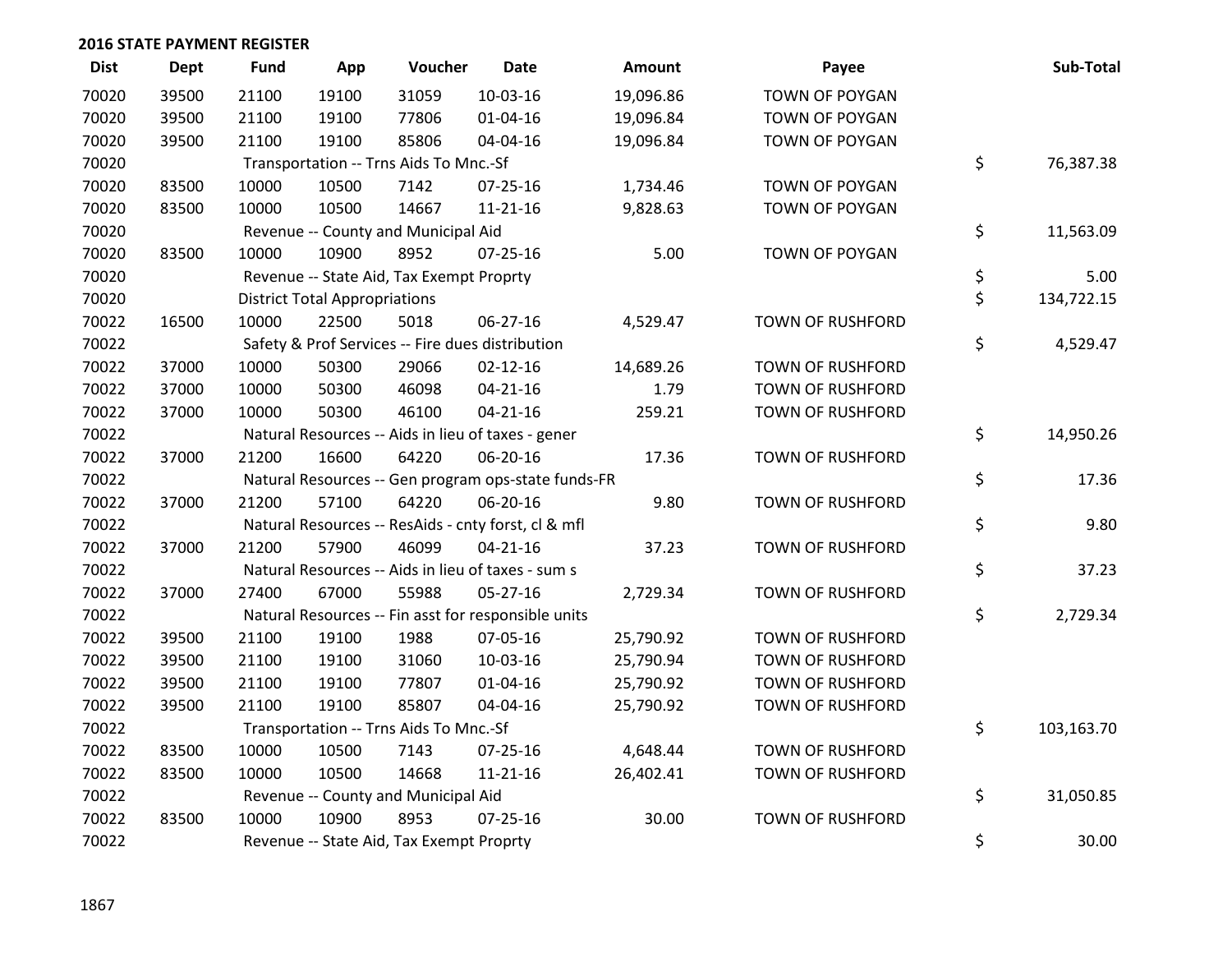| <b>Dist</b> | Dept  | Fund  | App                                  | Voucher                                             | Date           | <b>Amount</b> | Payee                  | Sub-Total        |
|-------------|-------|-------|--------------------------------------|-----------------------------------------------------|----------------|---------------|------------------------|------------------|
| 70022       |       |       | <b>District Total Appropriations</b> |                                                     |                |               |                        | \$<br>156,518.01 |
| 70024       | 16500 | 10000 | 22500                                | 5019                                                | 06-27-16       | 5,385.59      | TOWN OF UTICA          |                  |
| 70024       |       |       |                                      | Safety & Prof Services -- Fire dues distribution    |                |               |                        | \$<br>5,385.59   |
| 70024       | 37000 | 10000 | 50300                                | 29042                                               | $02 - 12 - 16$ | 2,394.99      | TOWN OF UTICA          |                  |
| 70024       | 37000 | 10000 | 50300                                | 46057                                               | $04 - 21 - 16$ | 36.00         | TOWN OF UTICA          |                  |
| 70024       |       |       |                                      | Natural Resources -- Aids in lieu of taxes - gener  |                |               |                        | \$<br>2,430.99   |
| 70024       | 37000 | 21200 | 16600                                | 64221                                               | 06-20-16       | 4.45          | TOWN OF UTICA          |                  |
| 70024       |       |       |                                      | Natural Resources -- Gen program ops-state funds-FR |                |               |                        | \$<br>4.45       |
| 70024       | 37000 | 21200 | 57100                                | 64221                                               | 06-20-16       | 2.00          | TOWN OF UTICA          |                  |
| 70024       |       |       |                                      | Natural Resources -- ResAids - cnty forst, cl & mfl |                |               |                        | \$<br>2.00       |
| 70024       | 37000 | 27400 | 67000                                | 55763                                               | $05-27-16$     | 2,736.86      | TOWN OF UTICA          |                  |
| 70024       |       |       |                                      | Natural Resources -- Fin asst for responsible units |                |               |                        | \$<br>2,736.86   |
| 70024       | 39500 | 21100 | 19100                                | 1989                                                | 07-05-16       | 25,245.93     | TOWN OF UTICA          |                  |
| 70024       | 39500 | 21100 | 19100                                | 31061                                               | 10-03-16       | 25,245.93     | TOWN OF UTICA          |                  |
| 70024       | 39500 | 21100 | 19100                                | 77808                                               | $01 - 04 - 16$ | 25,245.93     | TOWN OF UTICA          |                  |
| 70024       | 39500 | 21100 | 19100                                | 85808                                               | 04-04-16       | 25,245.93     | TOWN OF UTICA          |                  |
| 70024       |       |       |                                      | Transportation -- Trns Aids To Mnc.-Sf              |                |               |                        | \$<br>100,983.72 |
| 70024       | 83500 | 10000 | 10500                                | 7144                                                | $07 - 25 - 16$ | 2,161.25      | TOWN OF UTICA          |                  |
| 70024       | 83500 | 10000 | 10500                                | 14669                                               | $11 - 21 - 16$ | 12,247.07     | TOWN OF UTICA          |                  |
| 70024       |       |       |                                      | Revenue -- County and Municipal Aid                 |                |               |                        | \$<br>14,408.32  |
| 70024       | 83500 | 10000 | 10900                                | 8954                                                | $07 - 25 - 16$ | 455.00        | TOWN OF UTICA          |                  |
| 70024       |       |       |                                      | Revenue -- State Aid, Tax Exempt Proprty            |                |               |                        | \$<br>455.00     |
| 70024       |       |       | <b>District Total Appropriations</b> |                                                     |                |               |                        | \$<br>126,406.93 |
| 70026       | 16500 | 10000 | 22500                                | 5020                                                | 06-27-16       | 8,812.66      | TOWN OF VINLAND        |                  |
| 70026       |       |       |                                      | Safety & Prof Services -- Fire dues distribution    |                |               |                        | \$<br>8,812.66   |
| 70026       | 37000 | 21200 | 16600                                | 64222                                               | 06-20-16       | 5.34          | <b>TOWN OF VINLAND</b> |                  |
| 70026       |       |       |                                      | Natural Resources -- Gen program ops-state funds-FR |                |               |                        | \$<br>5.34       |
| 70026       | 37000 | 21200 | 57100                                | 64222                                               | 06-20-16       | 2.40          | TOWN OF VINLAND        |                  |
| 70026       |       |       |                                      | Natural Resources -- ResAids - cnty forst, cl & mfl |                |               |                        | \$<br>2.40       |
| 70026       | 37000 | 27400 | 67000                                | 55677                                               | $05 - 27 - 16$ | 2,549.79      | <b>TOWN OF VINLAND</b> |                  |
| 70026       |       |       |                                      | Natural Resources -- Fin asst for responsible units |                |               |                        | \$<br>2,549.79   |
| 70026       | 37000 | 27400 | 67300                                | 55677                                               | 05-27-16       | 458.06        | TOWN OF VINLAND        |                  |
| 70026       |       |       |                                      | Natural Resources -- Recycling consolidation grants |                |               |                        | \$<br>458.06     |
| 70026       | 39500 | 21100 | 19100                                | 1990                                                | 07-05-16       | 19,245.48     | TOWN OF VINLAND        |                  |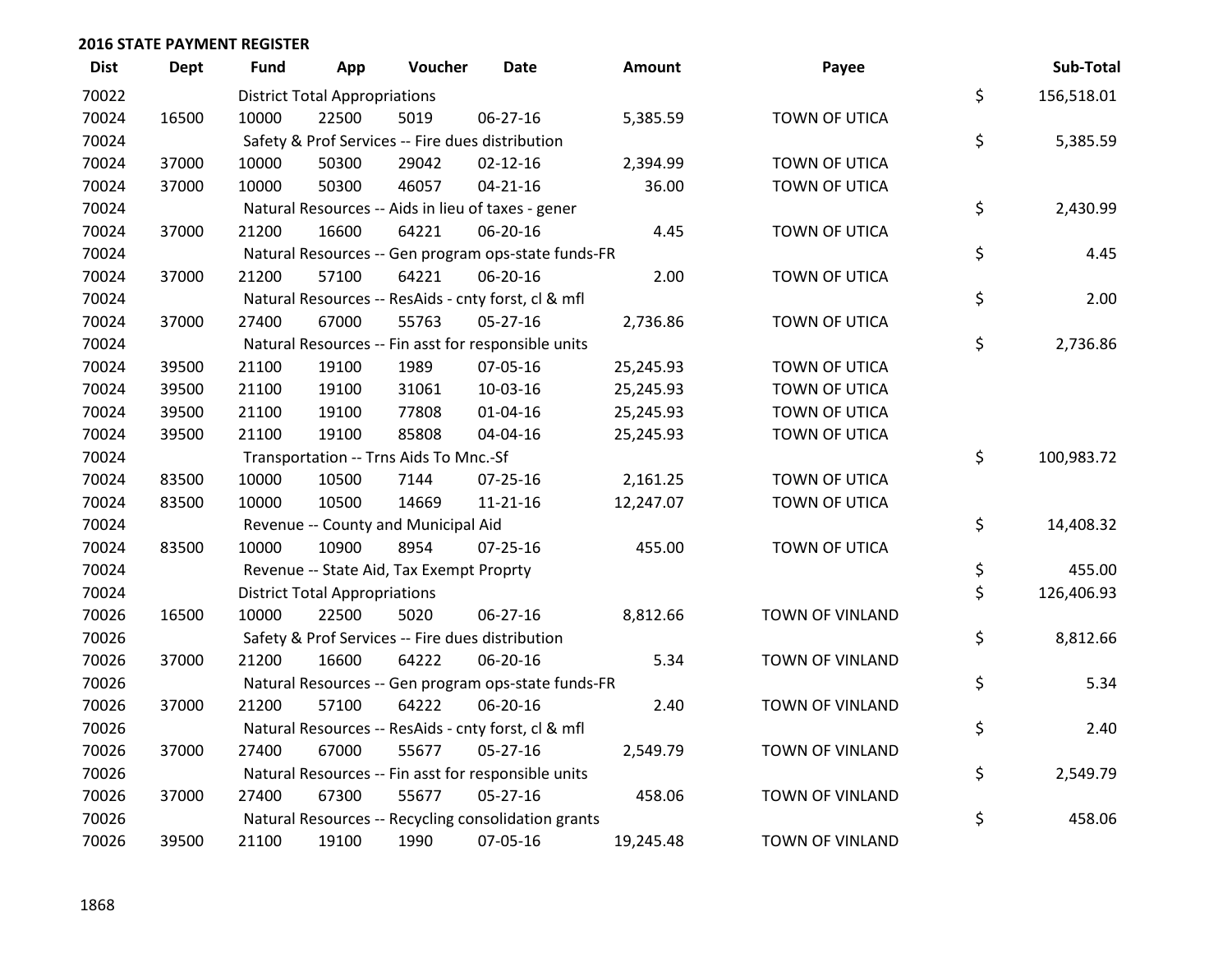| <b>Dist</b> | Dept  | <b>Fund</b> | App                                  | Voucher                                  | <b>Date</b>                                         | Amount    | Payee                     | Sub-Total        |
|-------------|-------|-------------|--------------------------------------|------------------------------------------|-----------------------------------------------------|-----------|---------------------------|------------------|
| 70026       | 39500 | 21100       | 19100                                | 31062                                    | 10-03-16                                            | 19,245.48 | <b>TOWN OF VINLAND</b>    |                  |
| 70026       | 39500 | 21100       | 19100                                | 77809                                    | $01 - 04 - 16$                                      | 19,245.48 | TOWN OF VINLAND           |                  |
| 70026       | 39500 | 21100       | 19100                                | 85809                                    | 04-04-16                                            | 19,245.48 | TOWN OF VINLAND           |                  |
| 70026       |       |             |                                      | Transportation -- Trns Aids To Mnc.-Sf   |                                                     |           |                           | \$<br>76,981.92  |
| 70026       | 83500 | 10000       | 10500                                | 7145                                     | $07 - 25 - 16$                                      | 5,068.21  | <b>TOWN OF VINLAND</b>    |                  |
| 70026       | 83500 | 10000       | 10500                                | 14670                                    | $11 - 21 - 16$                                      | 19,265.33 | TOWN OF VINLAND           |                  |
| 70026       |       |             |                                      | Revenue -- County and Municipal Aid      |                                                     |           |                           | \$<br>24,333.54  |
| 70026       | 83500 | 10000       | 10900                                | 8955                                     | 07-25-16                                            | 8,581.00  | TOWN OF VINLAND           |                  |
| 70026       |       |             |                                      | Revenue -- State Aid, Tax Exempt Proprty |                                                     |           |                           | \$<br>8,581.00   |
| 70026       | 83500 | 10000       | 11000                                | 14670                                    | $11 - 21 - 16$                                      | 10,213.87 | TOWN OF VINLAND           |                  |
| 70026       |       |             |                                      | Revenue -- Public Utility Distribution   |                                                     |           |                           | \$<br>10,213.87  |
| 70026       |       |             | <b>District Total Appropriations</b> |                                          |                                                     |           |                           | \$<br>131,938.58 |
| 70028       | 16500 | 10000       | 22500                                | 5021                                     | 06-27-16                                            | 5,668.94  | TOWN OF WINCHESTER        |                  |
| 70028       |       |             |                                      |                                          | Safety & Prof Services -- Fire dues distribution    |           |                           | \$<br>5,668.94   |
| 70028       | 37000 | 10000       | 50300                                | 29363                                    | $02 - 12 - 16$                                      | 19,375.98 | <b>TOWN OF WINCHESTER</b> |                  |
| 70028       | 37000 | 10000       | 50300                                | 47080                                    | $04 - 21 - 16$                                      | 12.42     | TOWN OF WINCHESTER        |                  |
| 70028       | 37000 | 10000       | 50300                                | 47083                                    | $04 - 21 - 16$                                      | 1,230.43  | TOWN OF WINCHESTER        |                  |
| 70028       |       |             |                                      |                                          | Natural Resources -- Aids in lieu of taxes - gener  |           |                           | \$<br>20,618.83  |
| 70028       | 37000 | 21200       | 16600                                | 64223                                    | 06-20-16                                            | 181.75    | TOWN OF WINCHESTER        |                  |
| 70028       |       |             |                                      |                                          | Natural Resources -- Gen program ops-state funds-FR |           |                           | \$<br>181.75     |
| 70028       | 37000 | 21200       | 57100                                | 64223                                    | 06-20-16                                            | 86.68     | TOWN OF WINCHESTER        |                  |
| 70028       |       |             |                                      |                                          | Natural Resources -- ResAids - cnty forst, cl & mfl |           |                           | \$<br>86.68      |
| 70028       | 37000 | 21200       | 57900                                | 47081                                    | $04 - 21 - 16$                                      | 972.60    | TOWN OF WINCHESTER        |                  |
| 70028       | 37000 | 21200       | 57900                                | 47082                                    | $04 - 21 - 16$                                      | 0.99      | TOWN OF WINCHESTER        |                  |
| 70028       |       |             |                                      |                                          | Natural Resources -- Aids in lieu of taxes - sum s  |           |                           | \$<br>973.59     |
| 70028       | 37000 | 27400       | 67000                                | 55644                                    | 05-27-16                                            | 1,909.72  | TOWN OF WINCHESTER        |                  |
| 70028       |       |             |                                      |                                          | Natural Resources -- Fin asst for responsible units |           |                           | \$<br>1,909.72   |
| 70028       | 37000 | 27400       | 67300                                | 55644                                    | $05 - 27 - 16$                                      | 464.61    | TOWN OF WINCHESTER        |                  |
| 70028       |       |             |                                      |                                          | Natural Resources -- Recycling consolidation grants |           |                           | \$<br>464.61     |
| 70028       | 39500 | 21100       | 19100                                | 1991                                     | 07-05-16                                            | 26,567.13 | <b>TOWN OF WINCHESTER</b> |                  |
| 70028       | 39500 | 21100       | 19100                                | 31063                                    | 10-03-16                                            | 26,567.13 | TOWN OF WINCHESTER        |                  |
| 70028       | 39500 | 21100       | 19100                                | 77810                                    | 01-04-16                                            | 26,567.13 | TOWN OF WINCHESTER        |                  |
| 70028       | 39500 | 21100       | 19100                                | 85810                                    | 04-04-16                                            | 26,567.13 | <b>TOWN OF WINCHESTER</b> |                  |
| 70028       |       |             |                                      | Transportation -- Trns Aids To Mnc.-Sf   |                                                     |           |                           | \$<br>106,268.52 |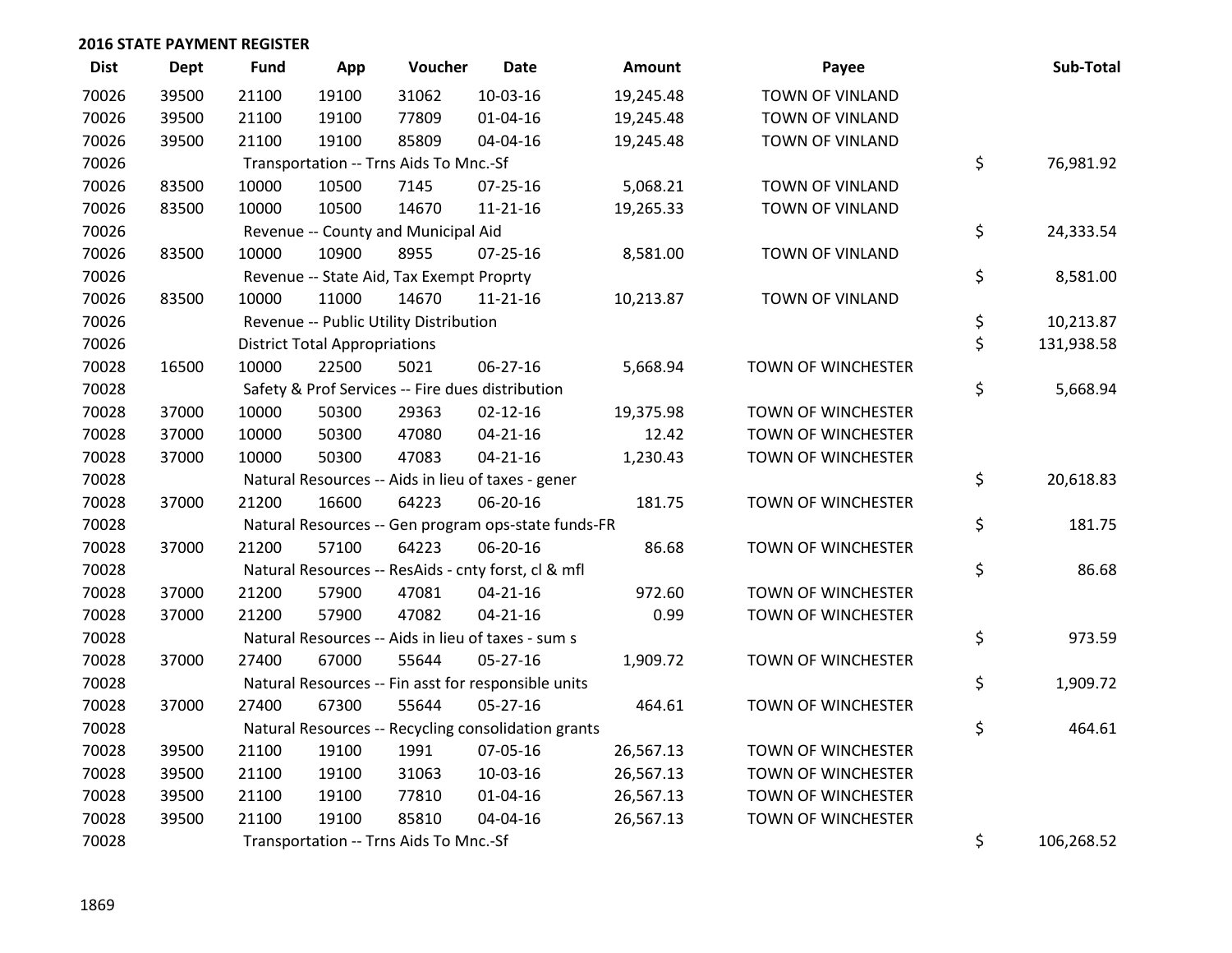| <b>Dist</b> | <b>Dept</b> | <b>Fund</b> | App                                  | Voucher                                          | <b>Date</b>                                         | Amount    | Payee                     | Sub-Total        |
|-------------|-------------|-------------|--------------------------------------|--------------------------------------------------|-----------------------------------------------------|-----------|---------------------------|------------------|
| 70028       | 83500       | 10000       | 10500                                | 7146                                             | $07 - 25 - 16$                                      | 5,030.19  | TOWN OF WINCHESTER        |                  |
| 70028       | 83500       | 10000       | 10500                                | 14671                                            | $11 - 21 - 16$                                      | 28,504.44 | <b>TOWN OF WINCHESTER</b> |                  |
| 70028       |             |             |                                      | Revenue -- County and Municipal Aid              |                                                     |           |                           | \$<br>33,534.63  |
| 70028       | 83500       | 10000       | 10900                                | 8956                                             | $07 - 25 - 16$                                      | 12.00     | TOWN OF WINCHESTER        |                  |
| 70028       |             |             |                                      | Revenue -- State Aid, Tax Exempt Proprty         |                                                     |           |                           | \$<br>12.00      |
| 70028       | 83500       | 52100       | 36300                                | 3384                                             | 03-29-16                                            | 2,469.37  | TOWN OF WINCHESTER        |                  |
| 70028       |             |             |                                      | Revenue -- Lottery & Gaming Credit               |                                                     |           |                           | \$<br>2,469.37   |
| 70028       |             |             | <b>District Total Appropriations</b> |                                                  |                                                     |           |                           | \$<br>172,188.64 |
| 70030       | 16500       | 10000       | 22500                                | 5022                                             | 06-27-16                                            | 9,884.14  | TOWN OF WINNECONNE        |                  |
| 70030       |             |             |                                      | Safety & Prof Services -- Fire dues distribution |                                                     |           |                           | \$<br>9,884.14   |
| 70030       | 37000       | 10000       | 50300                                | 28853                                            | $02 - 12 - 16$                                      | 157.96    | TOWN OF WINNECONNE        |                  |
| 70030       | 37000       | 10000       | 50300                                | 45512                                            | $04 - 21 - 16$                                      | 34.55     | TOWN OF WINNECONNE        |                  |
| 70030       |             |             |                                      |                                                  | Natural Resources -- Aids in lieu of taxes - gener  |           |                           | \$<br>192.51     |
| 70030       | 37000       | 21200       | 16600                                | 64224                                            | 06-20-16                                            | 20.14     | TOWN OF WINNECONNE        |                  |
| 70030       |             |             |                                      |                                                  | Natural Resources -- Gen program ops-state funds-FR |           |                           | \$<br>20.14      |
| 70030       | 37000       | 21200       | 57100                                | 64224                                            | 06-20-16                                            | 9.05      | TOWN OF WINNECONNE        |                  |
| 70030       |             |             |                                      |                                                  | Natural Resources -- ResAids - cnty forst, cl & mfl |           |                           | \$<br>9.05       |
| 70030       | 37000       | 27400       | 67000                                | 55422                                            | $05 - 27 - 16$                                      | 6,242.26  | TOWN OF WINNECONNE        |                  |
| 70030       |             |             |                                      |                                                  | Natural Resources -- Fin asst for responsible units |           |                           | \$<br>6,242.26   |
| 70030       | 37000       | 27400       | 67300                                | 55422                                            | $05 - 27 - 16$                                      | 623.84    | TOWN OF WINNECONNE        |                  |
| 70030       |             |             |                                      |                                                  | Natural Resources -- Recycling consolidation grants |           |                           | \$<br>623.84     |
| 70030       | 39500       | 21100       | 19100                                | 1992                                             | 07-05-16                                            | 25,058.76 | TOWN OF WINNECONNE        |                  |
| 70030       | 39500       | 21100       | 19100                                | 31064                                            | 10-03-16                                            | 25,058.76 | TOWN OF WINNECONNE        |                  |
| 70030       | 39500       | 21100       | 19100                                | 77811                                            | $01 - 04 - 16$                                      | 25,058.76 | TOWN OF WINNECONNE        |                  |
| 70030       | 39500       | 21100       | 19100                                | 85811                                            | 04-04-16                                            | 25,058.76 | TOWN OF WINNECONNE        |                  |
| 70030       |             |             |                                      | Transportation -- Trns Aids To Mnc.-Sf           |                                                     |           |                           | \$<br>100,235.04 |
| 70030       | 45500       | 10000       | 23100                                | 20611                                            | 12-09-16                                            | 160.00    | TOWN OF WINNECONNE        |                  |
| 70030       |             |             |                                      | Justice -- Law enforcement train, local          |                                                     |           |                           | \$<br>160.00     |
| 70030       | 83500       | 10000       | 10500                                | 7147                                             | $07 - 25 - 16$                                      | 3,537.39  | TOWN OF WINNECONNE        |                  |
| 70030       | 83500       | 10000       | 10500                                | 14672                                            | $11 - 21 - 16$                                      | 20,045.19 | TOWN OF WINNECONNE        |                  |
| 70030       |             |             |                                      | Revenue -- County and Municipal Aid              |                                                     |           |                           | \$<br>23,582.58  |
| 70030       | 83500       | 10000       | 10900                                | 8957                                             | $07 - 25 - 16$                                      | 79.00     | TOWN OF WINNECONNE        |                  |
| 70030       |             |             |                                      | Revenue -- State Aid, Tax Exempt Proprty         |                                                     |           |                           | \$<br>79.00      |
| 70030       |             |             | <b>District Total Appropriations</b> |                                                  |                                                     |           |                           | \$<br>141,028.56 |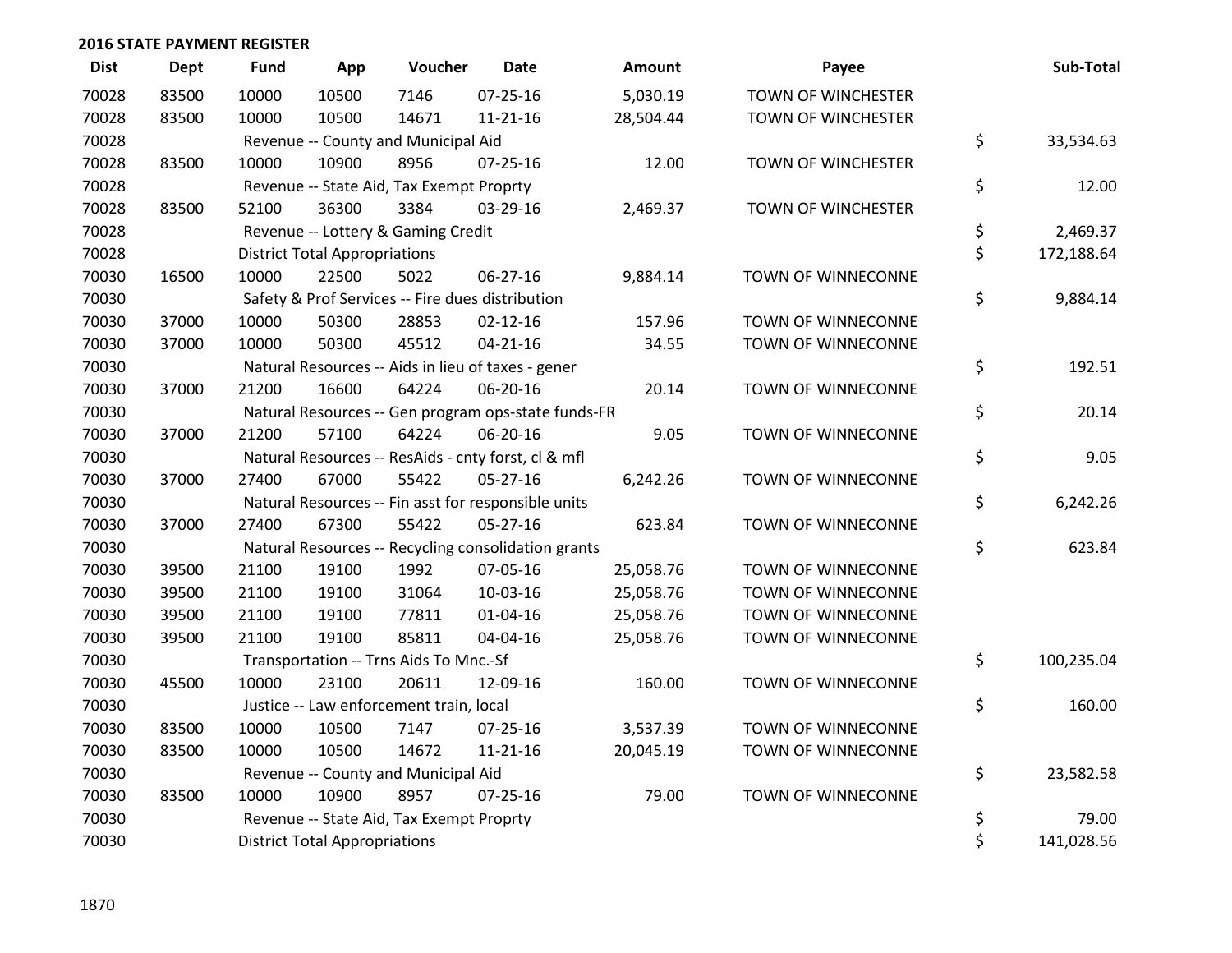| <b>Dist</b> | Dept  | <b>Fund</b> | App                                  | Voucher                                             | <b>Date</b>    | <b>Amount</b> | Payee                        | Sub-Total        |
|-------------|-------|-------------|--------------------------------------|-----------------------------------------------------|----------------|---------------|------------------------------|------------------|
| 70032       | 16500 | 10000       | 22500                                | 5023                                                | $06 - 27 - 16$ | 5,407.90      | TOWN OF WOLF RIVER           |                  |
| 70032       |       |             |                                      | Safety & Prof Services -- Fire dues distribution    |                |               |                              | \$<br>5,407.90   |
| 70032       | 37000 | 10000       | 50300                                | 28841                                               | $02 - 12 - 16$ | 14,435.63     | TOWN OF WOLF RIVER           |                  |
| 70032       | 37000 | 10000       | 50300                                | 45473                                               | $04 - 21 - 16$ | 811.58        | TOWN OF WOLF RIVER           |                  |
| 70032       |       |             |                                      | Natural Resources -- Aids in lieu of taxes - gener  |                |               |                              | \$<br>15,247.21  |
| 70032       | 37000 | 21200       | 16600                                | 64225                                               | 06-20-16       | 195.65        | TOWN OF WOLF RIVER           |                  |
| 70032       |       |             |                                      | Natural Resources -- Gen program ops-state funds-FR |                |               |                              | \$<br>195.65     |
| 70032       | 37000 | 21200       | 57100                                | 64225                                               | 06-20-16       | 87.91         | TOWN OF WOLF RIVER           |                  |
| 70032       |       |             |                                      | Natural Resources -- ResAids - cnty forst, cl & mfl |                |               |                              | \$<br>87.91      |
| 70032       | 37000 | 21200       | 57900                                | 45474                                               | $04 - 21 - 16$ | 499.61        | TOWN OF WOLF RIVER           |                  |
| 70032       |       |             |                                      | Natural Resources -- Aids in lieu of taxes - sum s  |                |               |                              | \$<br>499.61     |
| 70032       | 37000 | 27400       | 67000                                | 55975                                               | $05 - 27 - 16$ | 2,966.74      | TOWN OF WOLF RIVER           |                  |
| 70032       |       |             |                                      | Natural Resources -- Fin asst for responsible units |                |               |                              | \$<br>2,966.74   |
| 70032       | 37000 | 27400       | 67300                                | 55975                                               | $05 - 27 - 16$ | 313.49        | TOWN OF WOLF RIVER           |                  |
| 70032       |       |             |                                      | Natural Resources -- Recycling consolidation grants |                |               |                              | \$<br>313.49     |
| 70032       | 39500 | 21100       | 19100                                | 1993                                                | 07-05-16       | 19,630.83     | TOWN OF WOLF RIVER           |                  |
| 70032       | 39500 | 21100       | 19100                                | 31065                                               | 10-03-16       | 19,630.83     | TOWN OF WOLF RIVER           |                  |
| 70032       | 39500 | 21100       | 19100                                | 77812                                               | $01 - 04 - 16$ | 19,630.83     | TOWN OF WOLF RIVER           |                  |
| 70032       | 39500 | 21100       | 19100                                | 85812                                               | 04-04-16       | 19,630.83     | TOWN OF WOLF RIVER           |                  |
| 70032       |       |             |                                      | Transportation -- Trns Aids To Mnc.-Sf              |                |               |                              | \$<br>78,523.32  |
| 70032       | 83500 | 10000       | 10500                                | 7148                                                | $07 - 25 - 16$ | 2,142.33      | TOWN OF WOLF RIVER           |                  |
| 70032       | 83500 | 10000       | 10500                                | 14673                                               | $11 - 21 - 16$ | 12,139.88     | TOWN OF WOLF RIVER           |                  |
| 70032       |       |             |                                      | Revenue -- County and Municipal Aid                 |                |               |                              | \$<br>14,282.21  |
| 70032       | 83500 | 10000       | 10900                                | 8958                                                | $07 - 25 - 16$ | 24.00         | TOWN OF WOLF RIVER           |                  |
| 70032       |       |             |                                      | Revenue -- State Aid, Tax Exempt Proprty            |                |               |                              | \$<br>24.00      |
| 70032       |       |             | <b>District Total Appropriations</b> |                                                     |                |               |                              | \$<br>117,548.04 |
| 70191       | 16500 | 10000       | 22500                                | 5024                                                | 06-28-16       | 7,803.76      | VILLAGE OF WINNECONNE        |                  |
| 70191       |       |             |                                      | Safety & Prof Services -- Fire dues distribution    |                |               |                              | \$<br>7,803.76   |
| 70191       | 37000 | 27400       | 67000                                | 56115                                               | $05 - 27 - 16$ | 7,538.19      | <b>VILLAGE OF WINNECONNE</b> |                  |
| 70191       |       |             |                                      | Natural Resources -- Fin asst for responsible units |                |               |                              | \$<br>7,538.19   |
| 70191       | 37000 | 27400       | 67300                                | 56115                                               | 05-27-16       | 631.18        | VILLAGE OF WINNECONNE        |                  |
| 70191       |       |             |                                      | Natural Resources -- Recycling consolidation grants |                |               |                              | \$<br>631.18     |
| 70191       | 39500 | 21100       | 19100                                | 1994                                                | 07-05-16       | 42,608.24     | VILLAGE OF WINNECONNE        |                  |
| 70191       | 39500 | 21100       | 19100                                | 31066                                               | 10-03-16       | 42,608.27     | <b>VILLAGE OF WINNECONNE</b> |                  |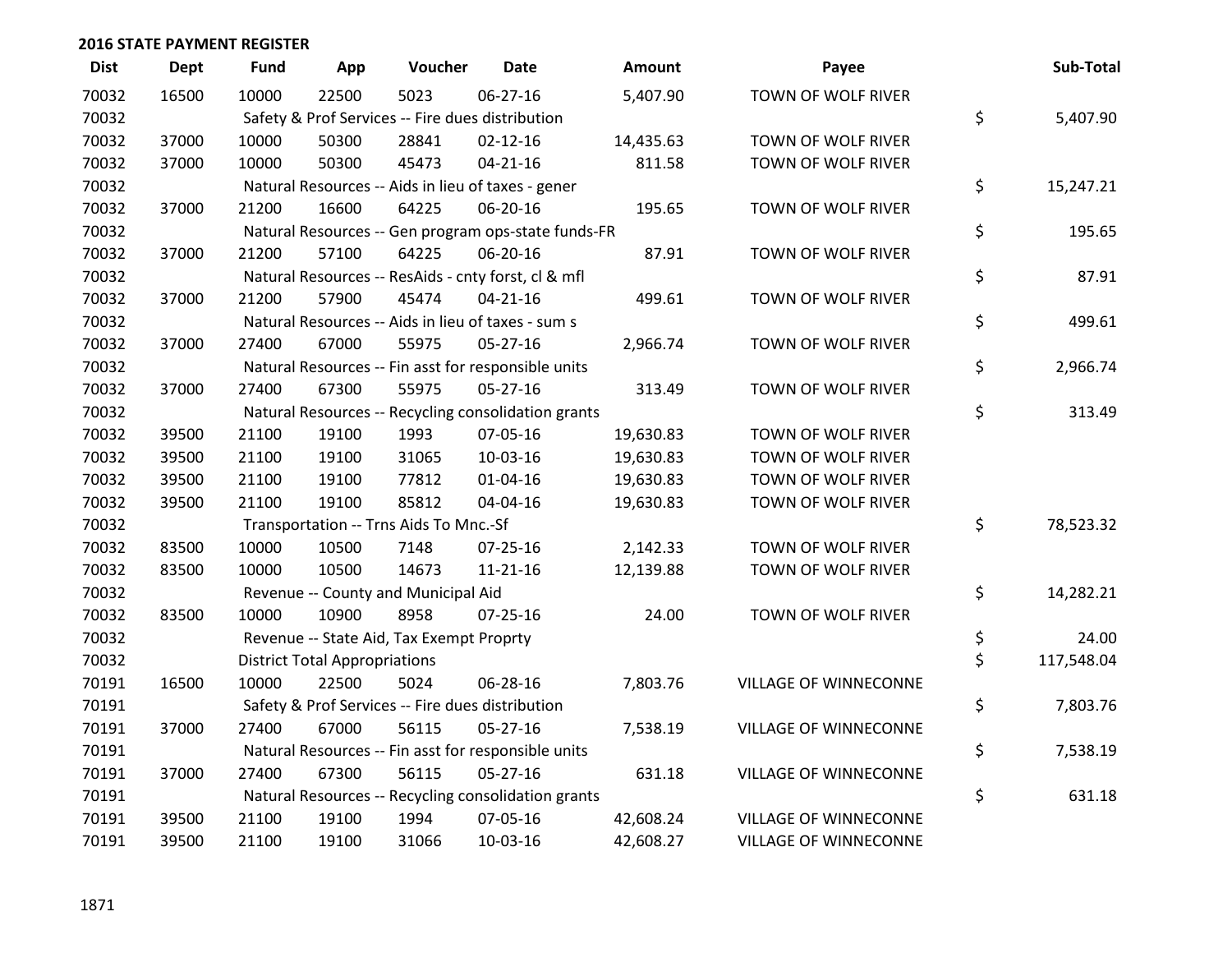| <b>Dist</b> | <b>Dept</b> | Fund  | App                                  | Voucher                                            | <b>Date</b>    | <b>Amount</b> | Payee                        | Sub-Total        |
|-------------|-------------|-------|--------------------------------------|----------------------------------------------------|----------------|---------------|------------------------------|------------------|
| 70191       | 39500       | 21100 | 19100                                | 77813                                              | $01 - 04 - 16$ | 42,608.24     | <b>VILLAGE OF WINNECONNE</b> |                  |
| 70191       | 39500       | 21100 | 19100                                | 85813                                              | 04-04-16       | 42,608.24     | VILLAGE OF WINNECONNE        |                  |
| 70191       |             |       |                                      | Transportation -- Trns Aids To Mnc.-Sf             |                |               |                              | \$<br>170,432.99 |
| 70191       | 83500       | 10000 | 10500                                | 7149                                               | $07 - 25 - 16$ | 71,513.65     | VILLAGE OF WINNECONNE        |                  |
| 70191       | 83500       | 10000 | 10500                                | 14674                                              | $11 - 21 - 16$ | 123,469.52    | VILLAGE OF WINNECONNE        |                  |
| 70191       |             |       |                                      | Revenue -- County and Municipal Aid                |                |               |                              | \$<br>194,983.17 |
| 70191       | 83500       | 10000 | 10900                                | 8959                                               | $07 - 25 - 16$ | 1,831.00      | <b>VILLAGE OF WINNECONNE</b> |                  |
| 70191       | 83500       | 10000 | 10900                                | 9918                                               | $07 - 25 - 16$ | 4,808.00      | VILLAGE OF WINNECONNE        |                  |
| 70191       |             |       |                                      | Revenue -- State Aid, Tax Exempt Proprty           |                |               |                              | \$<br>6,639.00   |
| 70191       | 83500       | 10000 | 11000                                | 14674                                              | $11 - 21 - 16$ | 1,464.42      | VILLAGE OF WINNECONNE        |                  |
| 70191       |             |       |                                      | Revenue -- Public Utility Distribution             |                |               |                              | \$<br>1,464.42   |
| 70191       |             |       | <b>District Total Appropriations</b> |                                                    |                |               |                              | \$<br>389,492.71 |
| 70201       | 46500       | 10000 | 30600                                | 17733                                              | $11 - 15 - 16$ | 11,268.85     | <b>CITY OF APPLETON</b>      |                  |
| 70201       |             |       |                                      | Military Affairs -- Regional emergency response tm |                |               |                              | \$<br>11,268.85  |
| 70201       | 83500       | 10000 | 10900                                | 8960                                               | $07 - 25 - 16$ | 2,661.00      | <b>CITY OF APPLETON</b>      |                  |
| 70201       | 83500       | 10000 | 10900                                | 9919                                               | $07 - 25 - 16$ | 46,569.00     | <b>CITY OF APPLETON</b>      |                  |
| 70201       |             |       |                                      | Revenue -- State Aid, Tax Exempt Proprty           |                |               |                              | \$<br>49,230.00  |
| 70201       | 83500       | 10000 | 30200                                | 5128                                               | $07 - 25 - 16$ | 8,614.26      | <b>CITY OF APPLETON</b>      |                  |
| 70201       | 83500       | 10000 | 30200                                | 5273                                               | $07 - 25 - 16$ | 126,527.48    | <b>CITY OF APPLETON</b>      |                  |
| 70201       |             |       |                                      | Revenue -- School Lvy Tx/First Dollar Cr           |                |               |                              | \$<br>135,141.74 |
| 70201       | 83500       | 52100 | 36300                                | 3530                                               | 03-28-16       | 3,389.14      | <b>CITY OF APPLETON</b>      |                  |
| 70201       |             |       |                                      | Revenue -- Lottery & Gaming Credit                 |                |               |                              | \$<br>3,389.14   |
| 70201       |             |       | <b>District Total Appropriations</b> |                                                    |                |               |                              | \$<br>199,029.73 |
| 70251       | 39500       | 21100 | 16200                                | 2147                                               | 07-05-16       | 15,334.20     | <b>CITY OF MENASHA</b>       |                  |
| 70251       | 39500       | 21100 | 16200                                | 29249                                              | 10-03-16       | 15,334.21     | <b>CITY OF MENASHA</b>       |                  |
| 70251       |             |       |                                      | Transportation -- Conn Hwy Aids St Fds             |                |               |                              | \$<br>30,668.41  |
| 70251       | 39500       | 21100 | 19100                                | 1995                                               | 07-05-16       | 121,771.26    | <b>CITY OF MENASHA</b>       |                  |
| 70251       | 39500       | 21100 | 19100                                | 31067                                              | 10-03-16       | 121,771.29    | <b>CITY OF MENASHA</b>       |                  |
| 70251       |             |       |                                      | Transportation -- Trns Aids To Mnc.-Sf             |                |               |                              | \$<br>243,542.55 |
| 70251       | 39500       | 21100 | 16200                                | 78114                                              | $01 - 04 - 16$ | 15,334.20     | <b>CITY OF MENASHA</b>       |                  |
| 70251       | 39500       | 21100 | 16200                                | 82114                                              | 04-04-16       | 15,334.20     | <b>CITY OF MENASHA</b>       |                  |
| 70251       |             |       |                                      | Transportation -- Conn Hwy Aids St Fds             |                |               |                              | \$<br>30,668.40  |
| 70251       | 39500       | 21100 | 18500                                | 71740                                              | $01 - 22 - 16$ | 885.44        | TREAS CITY MENASHA           |                  |
| 70251       | 39500       | 21100 | 18500                                | 71740                                              | $01 - 22 - 16$ | 1,146.72      | TREAS CITY MENASHA           |                  |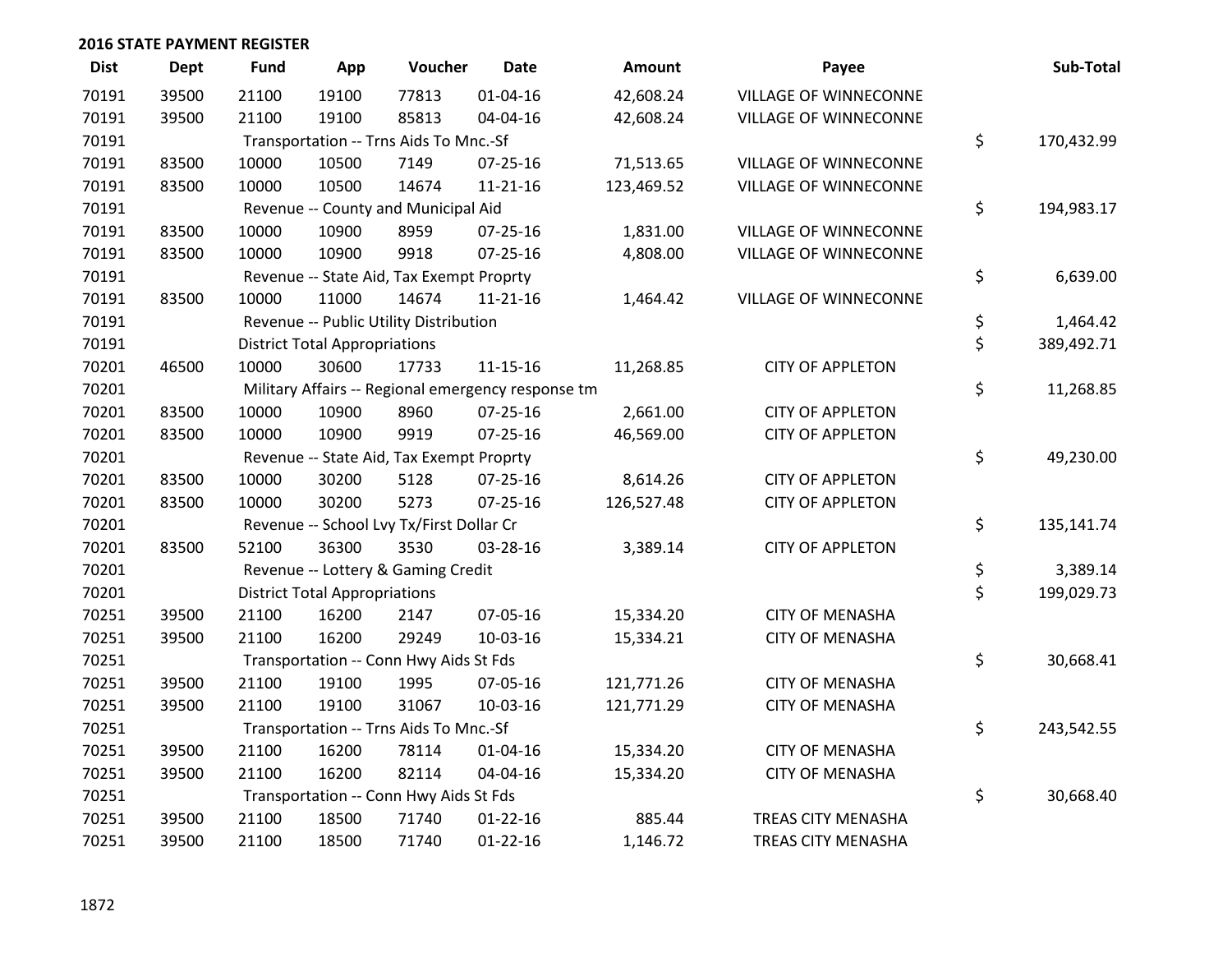| <b>Dist</b> | <b>Dept</b> | <b>Fund</b> | App   | Voucher                                  | <b>Date</b>    | Amount       | Payee                     | Sub-Total          |
|-------------|-------------|-------------|-------|------------------------------------------|----------------|--------------|---------------------------|--------------------|
| 70251       | 39500       | 21100       | 18500 | 71740                                    | $01 - 22 - 16$ | 1,171.13     | TREAS CITY MENASHA        |                    |
| 70251       | 39500       | 21100       | 18500 | 74301                                    | $02 - 19 - 16$ | 874.80       | <b>TREAS CITY MENASHA</b> |                    |
| 70251       | 39500       | 21100       | 18500 | 76361                                    | $03 - 14 - 16$ | 871.80       | TREAS CITY MENASHA        |                    |
| 70251       | 39500       | 21100       | 18500 | 78328                                    | 04-05-16       | 847.05       | <b>TREAS CITY MENASHA</b> |                    |
| 70251       | 39500       | 21100       | 18500 | 83761                                    | 06-07-16       | 874.18       | TREAS CITY MENASHA        |                    |
| 70251       | 39500       | 21100       | 18500 | 85964                                    | 06-29-16       | 696.90       | TREAS CITY MENASHA        |                    |
| 70251       |             |             |       | Transportation -- Hwy Sfty Loc Aid Ffd   |                |              |                           | \$<br>7,368.02     |
| 70251       | 39500       | 21100       | 19100 | 77814                                    | $01 - 04 - 16$ | 121,771.26   | <b>CITY OF MENASHA</b>    |                    |
| 70251       | 39500       | 21100       | 19100 | 85814                                    | 04-04-16       | 121,771.26   | <b>CITY OF MENASHA</b>    |                    |
| 70251       |             |             |       | Transportation -- Trns Aids To Mnc.-Sf   |                |              |                           | \$<br>243,542.52   |
| 70251       | 43500       | 10000       | 00000 | 90614                                    | $01 - 04 - 16$ | 1,275.00     | <b>CITY OF MENASHA</b>    |                    |
| 70251       | 43500       | 10000       | 00000 | 90616                                    | $02 - 01 - 16$ | 6,606.00     | <b>CITY OF MENASHA</b>    |                    |
| 70251       | 43500       | 10000       | 00000 | 90618                                    | 03-01-16       | 4,525.00     | <b>CITY OF MENASHA</b>    |                    |
| 70251       | 43500       | 10000       | 00000 | 90622                                    | $04 - 01 - 16$ | 6,652.00     | <b>CITY OF MENASHA</b>    |                    |
| 70251       | 43500       | 10000       | 00000 | 90624                                    | 05-02-16       | 3,853.00     | <b>CITY OF MENASHA</b>    |                    |
| 70251       | 43500       | 10000       | 00000 | 90627                                    | 06-01-16       | 6,618.00     | <b>CITY OF MENASHA</b>    |                    |
| 70251       | 43500       | 10000       | 00000 | 90700                                    | 07-01-16       | 9,248.00     | <b>CITY OF MENASHA</b>    |                    |
| 70251       | 43500       | 10000       | 00000 | 90701                                    | 08-01-16       | 5,894.00     | <b>CITY OF MENASHA</b>    |                    |
| 70251       | 43500       | 10000       | 00000 | 90702                                    | 09-01-16       | 10,807.00    | <b>CITY OF MENASHA</b>    |                    |
| 70251       | 43500       | 10000       | 00000 | 90705                                    | $11 - 01 - 16$ | 2,212.00     | <b>CITY OF MENASHA</b>    |                    |
| 70251       | 43500       | 10000       | 00000 | 90706                                    | 12-01-16       | 5,615.00     | <b>CITY OF MENASHA</b>    |                    |
| 70251       |             |             |       | Health Services -- State/Fed Aids        |                |              |                           | \$<br>63,305.00    |
| 70251       | 83500       | 10000       | 10500 | 7150                                     | 07-25-16       | 865,775.45   | <b>CITY OF MENASHA</b>    |                    |
| 70251       | 83500       | 10000       | 10500 | 14675                                    | $11 - 21 - 16$ | 2,819,243.05 | <b>CITY OF MENASHA</b>    |                    |
| 70251       |             |             |       | Revenue -- County and Municipal Aid      |                |              |                           | \$<br>3,685,018.50 |
| 70251       | 83500       | 10000       | 10900 | 8961                                     | 07-25-16       | 36,644.00    | <b>CITY OF MENASHA</b>    |                    |
| 70251       | 83500       | 10000       | 10900 | 9920                                     | 07-25-16       | 607,820.00   | <b>CITY OF MENASHA</b>    |                    |
| 70251       |             |             |       | Revenue -- State Aid, Tax Exempt Proprty |                |              |                           | \$<br>644,464.00   |
| 70251       | 83500       | 10000       | 11000 | 14675                                    | $11 - 21 - 16$ | 7,911.50     | <b>CITY OF MENASHA</b>    |                    |
| 70251       |             |             |       | Revenue -- Public Utility Distribution   |                |              |                           | \$<br>7,911.50     |
| 70251       | 83500       | 10000       | 30200 | 5129                                     | 07-25-16       | 372,555.52   | <b>CITY OF MENASHA</b>    |                    |
| 70251       | 83500       | 10000       | 30200 | 5274                                     | 07-25-16       | 1,428,305.49 | <b>CITY OF MENASHA</b>    |                    |
| 70251       |             |             |       | Revenue -- School Lvy Tx/First Dollar Cr |                |              |                           | \$<br>1,800,861.01 |
| 70251       | 83500       | 10000       | 50100 | 2737                                     | $01-29-16$     | 124,893.52   | <b>CITY OF MENASHA</b>    |                    |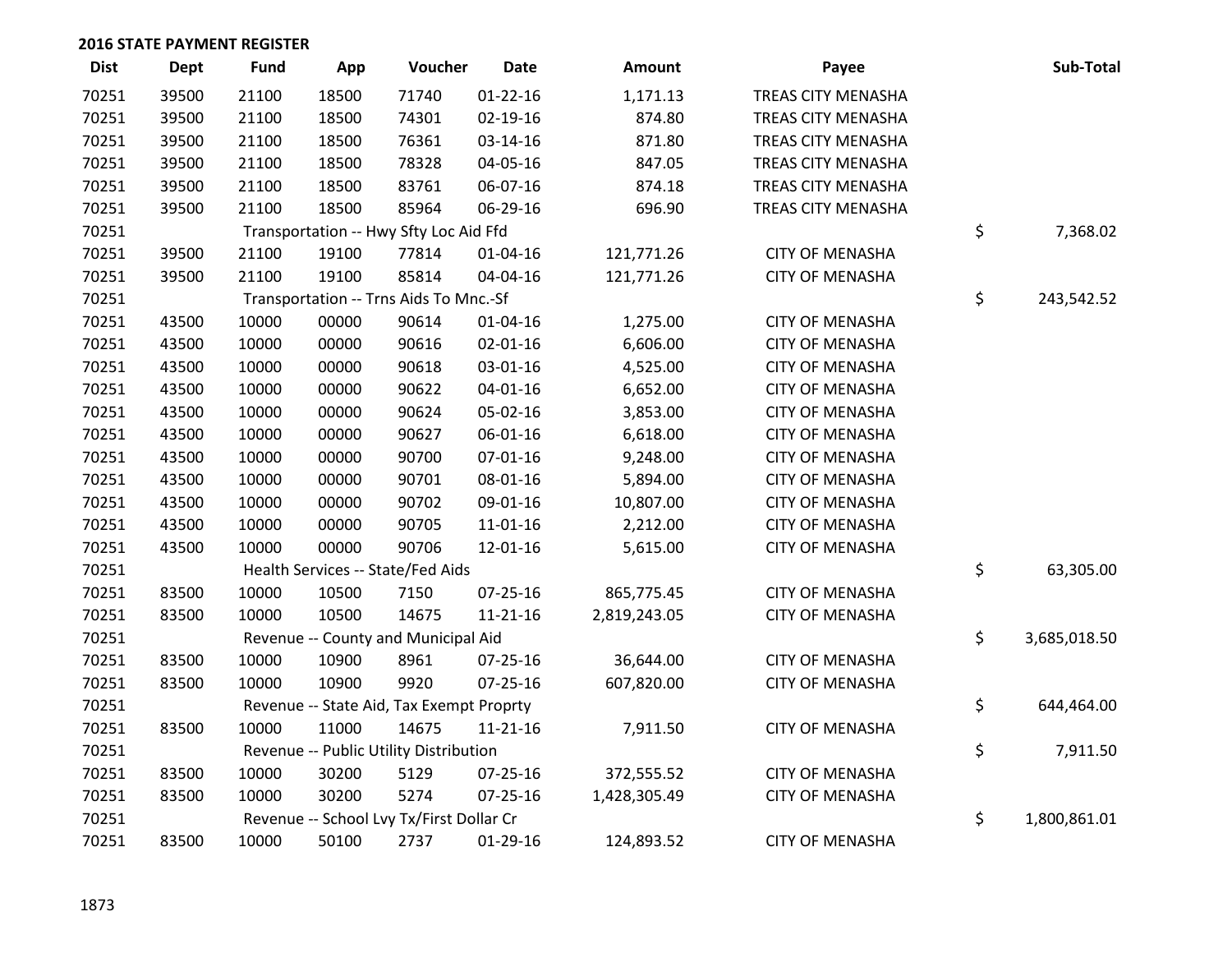| <b>Dist</b> | <b>Dept</b> | Fund  | App                                  | Voucher                                | Date                                                 | <b>Amount</b> | Payee                  | Sub-Total          |
|-------------|-------------|-------|--------------------------------------|----------------------------------------|------------------------------------------------------|---------------|------------------------|--------------------|
| 70251       |             |       |                                      | Revenue -- Payments for municipal svcs |                                                      |               |                        | \$<br>124,893.52   |
| 70251       | 83500       | 52100 | 36300                                | 3385                                   | 03-28-16                                             | 29,390.93     | <b>CITY OF MENASHA</b> |                    |
| 70251       | 83500       | 52100 | 36300                                | 3531                                   | 03-28-16                                             | 427,588.56    | <b>CITY OF MENASHA</b> |                    |
| 70251       |             |       |                                      | Revenue -- Lottery & Gaming Credit     |                                                      |               |                        | \$<br>456,979.49   |
| 70251       |             |       | <b>District Total Appropriations</b> |                                        |                                                      |               |                        | \$<br>7,339,222.92 |
| 70261       | 16500       | 10000 | 22500                                | 5025                                   | 06-27-16                                             | 79,309.65     | NEENAH, CITY OF        |                    |
| 70261       |             |       |                                      |                                        | Safety & Prof Services -- Fire dues distribution     |               |                        | \$<br>79,309.65    |
| 70261       | 25500       | 10000 | 34300                                | 36503                                  | 06-27-16                                             | 8,880.00      | NEENAH, CITY OF        |                    |
| 70261       |             |       |                                      |                                        | Public Instruction -- Federal funds, local assistanc |               |                        | \$<br>8,880.00     |
| 70261       | 37000       | 21200 | 67800                                | 44777                                  | $04-19-16$                                           | 4,275.00      | NEENAH, CITY OF        |                    |
| 70261       |             |       |                                      |                                        | Natural Resources -- EA - invasive aqu & lake mon    |               |                        | \$<br>4,275.00     |
| 70261       | 37000       | 27400 | 67000                                | 55789                                  | 05-27-16                                             | 185,300.95    | NEENAH, CITY OF        |                    |
| 70261       |             |       |                                      |                                        | Natural Resources -- Fin asst for responsible units  |               |                        | \$<br>185,300.95   |
| 70261       | 37000       | 27400 | 67300                                | 55789                                  | $05 - 27 - 16$                                       | 6,775.58      | NEENAH, CITY OF        |                    |
| 70261       |             |       |                                      |                                        | Natural Resources -- Recycling consolidation grants  |               |                        | \$<br>6,775.58     |
| 70261       | 37000       | 36300 | TA100                                | 55074                                  | 05-31-16                                             | 20,317.50     | NEENAH, CITY OF        |                    |
| 70261       |             |       |                                      | Natural Resources -- LAND ACQUISITION  |                                                      |               |                        | \$<br>20,317.50    |
| 70261       | 39500       | 21100 | 16200                                | 2148                                   | 07-05-16                                             | 13,158.09     | NEENAH, CITY OF        |                    |
| 70261       | 39500       | 21100 | 16200                                | 29250                                  | 10-03-16                                             | 13,158.10     | NEENAH, CITY OF        |                    |
| 70261       |             |       |                                      | Transportation -- Conn Hwy Aids St Fds |                                                      |               |                        | \$<br>26,316.19    |
| 70261       | 39500       | 21100 | 18500                                | 31874                                  | 09-28-16                                             | 4,000.00      | NEENAH, CITY OF        |                    |
| 70261       | 39500       | 21100 | 18500                                | 58265                                  | 12-05-16                                             | 3,223.67      | NEENAH, CITY OF        |                    |
| 70261       | 39500       | 21100 | 18500                                | 58835                                  | 12-05-16                                             | 3,570.90      | NEENAH, CITY OF        |                    |
| 70261       |             |       |                                      | Transportation -- Hwy Sfty Loc Aid Ffd |                                                      |               |                        | \$<br>10,794.57    |
| 70261       | 39500       | 21100 | 19100                                | 1996                                   | 07-05-16                                             | 246,573.86    | NEENAH, CITY OF        |                    |
| 70261       | 39500       | 21100 | 19100                                | 31068                                  | 10-03-16                                             | 246,573.87    | NEENAH, CITY OF        |                    |
| 70261       |             |       |                                      | Transportation -- Trns Aids To Mnc.-Sf |                                                      |               |                        | \$<br>493,147.73   |
| 70261       | 39500       | 21100 | 16200                                | 78115                                  | $01 - 04 - 16$                                       | 13,158.09     | <b>CITY OF NEENAH</b>  |                    |
| 70261       | 39500       | 21100 | 16200                                | 82115                                  | 04-04-16                                             | 13,158.09     | <b>CITY OF NEENAH</b>  |                    |
| 70261       |             |       |                                      | Transportation -- Conn Hwy Aids St Fds |                                                      |               |                        | \$<br>26,316.18    |
| 70261       | 39500       | 21100 | 18500                                | 82644                                  | 05-23-16                                             | 3,035.02      | TREAS CITY NEENAH      |                    |
| 70261       | 39500       | 21100 | 18500                                | 85386                                  | 06-22-16                                             | 3,127.48      | TREAS CITY NEENAH      |                    |
| 70261       | 39500       | 21100 | 18500                                | 86845                                  | 07-08-16                                             | 3,386.12      | TREAS CITY NEENAH      |                    |
| 70261       |             |       |                                      | Transportation -- Hwy Sfty Loc Aid Ffd |                                                      |               |                        | \$<br>9,548.62     |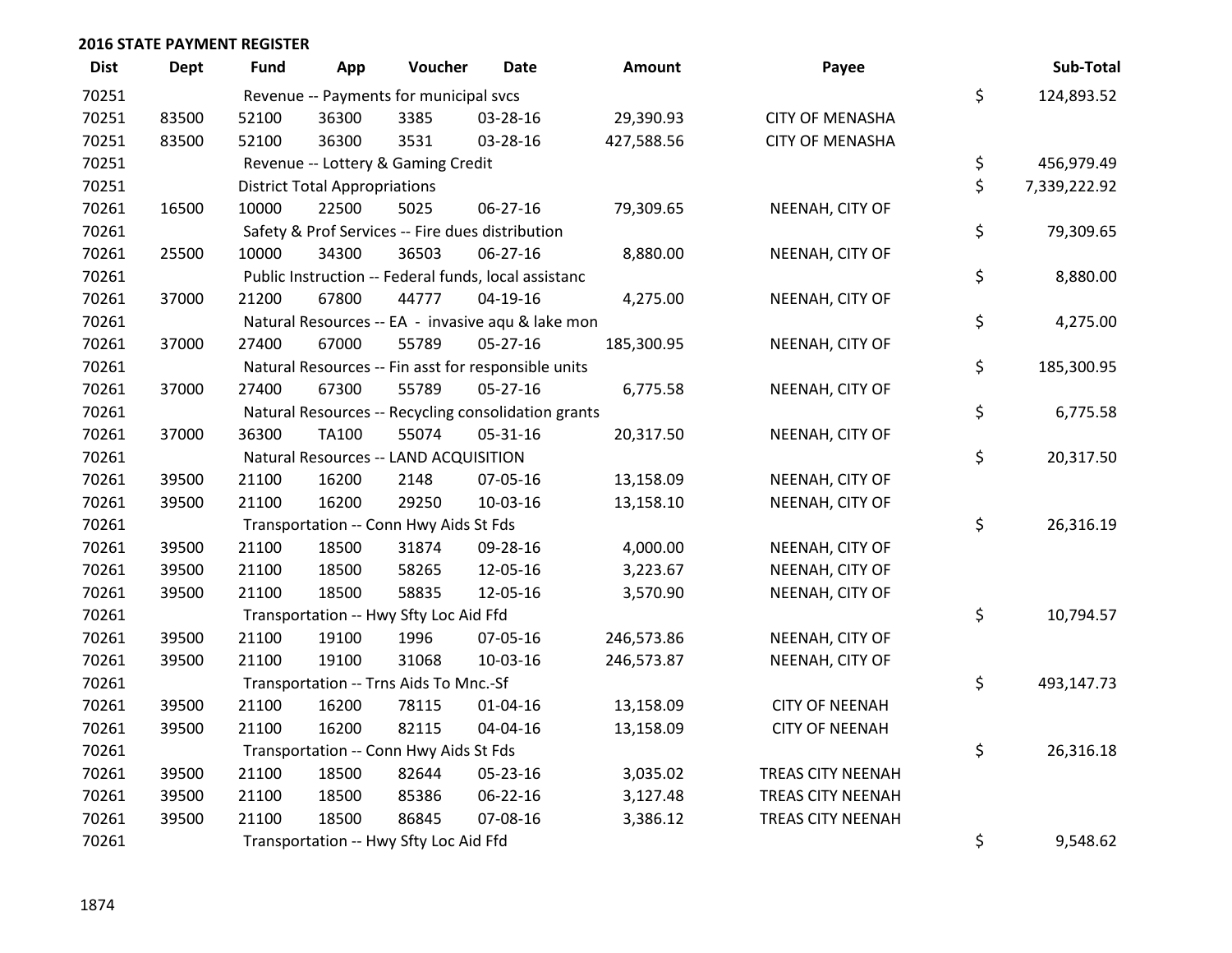| <b>Dist</b> | <b>Dept</b> | <b>Fund</b> | App                                  | Voucher                                             | <b>Date</b>    | Amount       | Payee                    | Sub-Total          |
|-------------|-------------|-------------|--------------------------------------|-----------------------------------------------------|----------------|--------------|--------------------------|--------------------|
| 70261       | 39500       | 21100       | 19100                                | 77815                                               | $01 - 04 - 16$ | 246,573.86   | <b>CITY OF NEENAH</b>    |                    |
| 70261       | 39500       | 21100       | 19100                                | 85815                                               | 04-04-16       | 246,573.86   | <b>CITY OF NEENAH</b>    |                    |
| 70261       |             |             |                                      | Transportation -- Trns Aids To Mnc.-Sf              |                |              |                          | \$<br>493,147.72   |
| 70261       | 39500       | 21100       | 27800                                | 71117                                               | $01 - 12 - 16$ | 59,476.87    | <b>TREAS CITY NEENAH</b> |                    |
| 70261       |             |             |                                      | Transportation -- Loc Rd Imp Prg St Fd              |                |              |                          | \$<br>59,476.87    |
| 70261       | 45500       | 10000       | 22100                                | 14391                                               | $07 - 22 - 16$ | 10.00        | NEENAH, CITY OF          |                    |
| 70261       |             |             |                                      | Justice -- Crime laboratories, DNA                  |                |              |                          | \$<br>10.00        |
| 70261       | 45500       | 10000       | 23100                                | 16129                                               | 09-07-16       | 5,120.00     | NEENAH, CITY OF          |                    |
| 70261       |             |             |                                      | Justice -- Law enforcement train, local             |                |              |                          | \$<br>5,120.00     |
| 70261       | 45500       | 10000       | 24100                                | 8141                                                | 03-24-16       | 178.00       | NEENAH, CITY OF          |                    |
| 70261       |             |             |                                      | Justice -- Federal aid, state operations            |                |              |                          | \$<br>178.00       |
| 70261       | 83500       | 10000       | 10500                                | 7151                                                | $07 - 25 - 16$ | 773,765.74   | NEENAH, CITY OF          |                    |
| 70261       | 83500       | 10000       | 10500                                | 14676                                               | 11-21-16       | 1,285,066.56 | NEENAH, CITY OF          |                    |
| 70261       |             |             |                                      | Revenue -- County and Municipal Aid                 |                |              |                          | \$<br>2,058,832.30 |
| 70261       | 83500       | 10000       | 10900                                | 8962                                                | $07 - 25 - 16$ | 167,103.00   | NEENAH, CITY OF          |                    |
| 70261       | 83500       | 10000       | 10900                                | 9921                                                | 07-25-16       | 534,383.00   | NEENAH, CITY OF          |                    |
| 70261       |             |             |                                      | Revenue -- State Aid, Tax Exempt Proprty            |                |              |                          | \$<br>701,486.00   |
| 70261       | 83500       | 10000       | 11000                                | 14676                                               | $11 - 21 - 16$ | 10,885.47    | NEENAH, CITY OF          |                    |
| 70261       |             |             |                                      | Revenue -- Public Utility Distribution              |                |              |                          | \$<br>10,885.47    |
| 70261       | 83500       | 10000       | 30200                                | 5130                                                | $07 - 25 - 16$ | 520,029.50   | NEENAH, CITY OF          |                    |
| 70261       | 83500       | 10000       | 30200                                | 5275                                                | $07 - 25 - 16$ | 2,687,094.12 | NEENAH, CITY OF          |                    |
| 70261       |             |             |                                      | Revenue -- School Lvy Tx/First Dollar Cr            |                |              |                          | \$<br>3,207,123.62 |
| 70261       | 83500       | 52100       | 36300                                | 3532                                                | 03-28-16       | 644,651.62   | NEENAH, CITY OF          |                    |
| 70261       |             |             |                                      | Revenue -- Lottery & Gaming Credit                  |                |              |                          | \$<br>644,651.62   |
| 70261       |             |             | <b>District Total Appropriations</b> |                                                     |                |              |                          | \$<br>8,051,893.57 |
| 70265       | 16500       | 10000       | 22500                                | 5306                                                | $07-11-16$     | 7,908.94     | <b>CITY OF OMRO</b>      |                    |
| 70265       |             |             |                                      | Safety & Prof Services -- Fire dues distribution    |                |              |                          | \$<br>7,908.94     |
| 70265       | 37000       | 27400       | 67000                                | 55593                                               | $05 - 27 - 16$ | 10,432.06    | <b>CITY OF OMRO</b>      |                    |
| 70265       |             |             |                                      | Natural Resources -- Fin asst for responsible units |                |              |                          | \$<br>10,432.06    |
| 70265       | 37000       | 27400       | 67300                                | 55593                                               | 05-27-16       | 932.36       | <b>CITY OF OMRO</b>      |                    |
| 70265       |             |             |                                      | Natural Resources -- Recycling consolidation grants |                |              |                          | \$<br>932.36       |
| 70265       | 39500       | 21100       | 19100                                | 1997                                                | 07-05-16       | 51,381.46    | <b>CITY OF OMRO</b>      |                    |
| 70265       | 39500       | 21100       | 19100                                | 31069                                               | 10-03-16       | 51,381.48    | <b>CITY OF OMRO</b>      |                    |
| 70265       | 39500       | 21100       | 19100                                | 77816                                               | $01 - 04 - 16$ | 51,381.46    | <b>CITY OF OMRO</b>      |                    |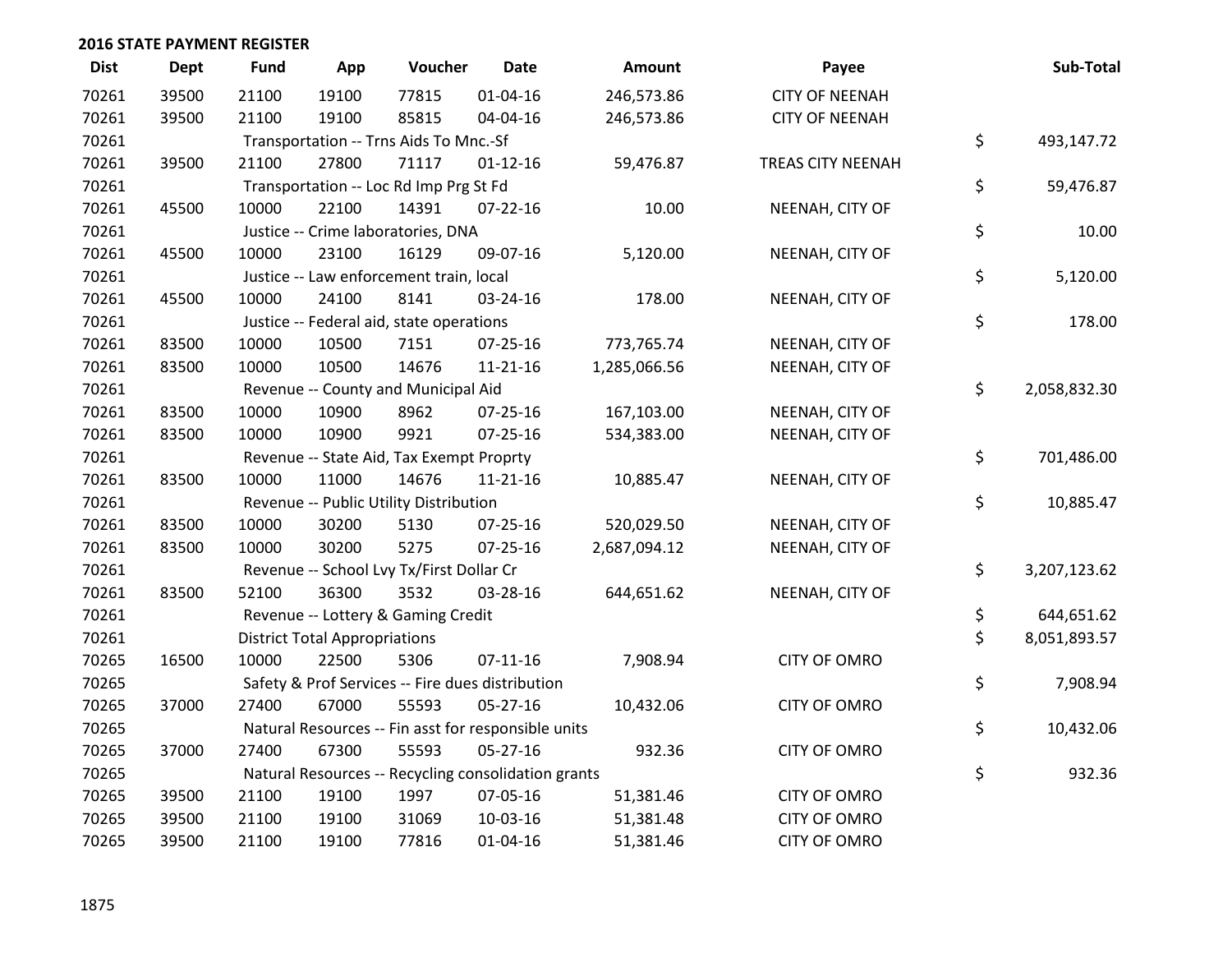| <b>Dist</b> | <b>Dept</b> | Fund  | App                                  | Voucher                                  | <b>Date</b>                                         | Amount                                              | Payee                  | Sub-Total          |
|-------------|-------------|-------|--------------------------------------|------------------------------------------|-----------------------------------------------------|-----------------------------------------------------|------------------------|--------------------|
| 70265       | 39500       | 21100 | 19100                                | 85816                                    | 04-04-16                                            | 51,381.46                                           | <b>CITY OF OMRO</b>    |                    |
| 70265       |             |       |                                      | Transportation -- Trns Aids To Mnc.-Sf   |                                                     |                                                     |                        | \$<br>205,525.86   |
| 70265       | 45500       | 10000 | 23100                                | 21108                                    | 12-21-16                                            | 1,600.00                                            | <b>CITY OF OMRO</b>    |                    |
| 70265       |             |       |                                      | Justice -- Law enforcement train, local  |                                                     |                                                     |                        | \$<br>1,600.00     |
| 70265       | 83500       | 10000 | 10500                                | 7152                                     | $07 - 25 - 16$                                      | 165,761.06                                          | <b>CITY OF OMRO</b>    |                    |
| 70265       | 83500       | 10000 | 10500                                | 14677                                    | $11 - 21 - 16$                                      | 648,327.51                                          | <b>CITY OF OMRO</b>    |                    |
| 70265       |             |       |                                      | Revenue -- County and Municipal Aid      |                                                     |                                                     |                        | \$<br>814,088.57   |
| 70265       | 83500       | 10000 | 10900                                | 8963                                     | $07 - 25 - 16$                                      | 7,139.00                                            | <b>CITY OF OMRO</b>    |                    |
| 70265       |             |       |                                      | Revenue -- State Aid, Tax Exempt Proprty |                                                     |                                                     |                        | \$<br>7,139.00     |
| 70265       | 83500       | 10000 | 11000                                | 14677                                    | $11 - 21 - 16$                                      | 6,155.09                                            | <b>CITY OF OMRO</b>    |                    |
| 70265       |             |       |                                      | Revenue -- Public Utility Distribution   |                                                     |                                                     |                        | \$<br>6,155.09     |
| 70265       | 83500       | 52100 | 36300                                | 3386                                     | 03-29-16                                            | 3,292.80                                            | <b>CITY OF OMRO</b>    |                    |
| 70265       |             |       |                                      | Revenue -- Lottery & Gaming Credit       |                                                     |                                                     |                        | \$<br>3,292.80     |
| 70265       |             |       | <b>District Total Appropriations</b> |                                          |                                                     |                                                     |                        | \$<br>1,057,074.68 |
| 70266       | 16500       | 10000 | 22500                                | 5026                                     | 06-27-16                                            | 156,864.48                                          | <b>CITY OF OSHKOSH</b> |                    |
| 70266       |             |       |                                      |                                          | Safety & Prof Services -- Fire dues distribution    |                                                     |                        | \$<br>156,864.48   |
| 70266       | 37000       | 10000 | 50300                                | 29109                                    | $02 - 12 - 16$                                      | 139.87                                              | <b>CITY OF OSHKOSH</b> |                    |
| 70266       |             |       |                                      |                                          | Natural Resources -- Aids in lieu of taxes - gener  |                                                     |                        | \$<br>139.87       |
| 70266       | 37000       | 10000 | 94100                                | 95310                                    | 09-29-16                                            | 44,476.30                                           | <b>CITY OF OSHKOSH</b> |                    |
| 70266       |             |       |                                      | Natural Resources -- GPO - federal funds |                                                     |                                                     |                        | \$<br>44,476.30    |
| 70266       | 37000       | 21200 | 58000                                | 110281                                   | 11-30-16                                            | 2,178.50                                            | <b>CITY OF OSHKOSH</b> |                    |
| 70266       |             |       |                                      |                                          | Natural Resources -- Wildlife abat & control grants |                                                     |                        | \$<br>2,178.50     |
| 70266       | 37000       | 27400 | 65800                                | 22269                                    | $01-19-16$                                          | 43,174.55                                           | <b>CITY OF OSHKOSH</b> |                    |
| 70266       |             |       |                                      |                                          | Natural Resources -- EA - urban nonpoint source     |                                                     |                        | \$<br>43,174.55    |
| 70266       | 37000       | 27400 | 67000                                | 55542                                    | $05 - 27 - 16$                                      | 208,685.57                                          | <b>CITY OF OSHKOSH</b> |                    |
| 70266       |             |       |                                      |                                          | Natural Resources -- Fin asst for responsible units |                                                     |                        | \$<br>208,685.57   |
| 70266       | 37000       | 27400 | 67300                                | 55542                                    | 05-27-16                                            | 17,403.42                                           | <b>CITY OF OSHKOSH</b> |                    |
| 70266       |             |       |                                      |                                          | Natural Resources -- Recycling consolidation grants |                                                     |                        | \$<br>17,403.42    |
| 70266       | 37000       | 36300 | TH100                                | 54571                                    | 05-25-16                                            | 150,000.00                                          | <b>CITY OF OSHKOSH</b> |                    |
| 70266       |             |       |                                      |                                          |                                                     | Natural Resources -- URBAN NONPOINT SOURCE COST-SHA |                        | \$<br>150,000.00   |
| 70266       | 39500       | 21100 | 16200                                | 2149                                     | 07-05-16                                            | 76,216.88                                           | <b>CITY OF OSHKOSH</b> |                    |
| 70266       | 39500       | 21100 | 16200                                | 29251                                    | 10-03-16                                            | 76,216.90                                           | <b>CITY OF OSHKOSH</b> |                    |
| 70266       |             |       |                                      | Transportation -- Conn Hwy Aids St Fds   |                                                     |                                                     |                        | \$<br>152,433.78   |
| 70266       | 39500       | 21100 | 17600                                | 6083                                     | 08-01-16                                            | 282,135.00                                          | <b>CITY OF OSHKOSH</b> |                    |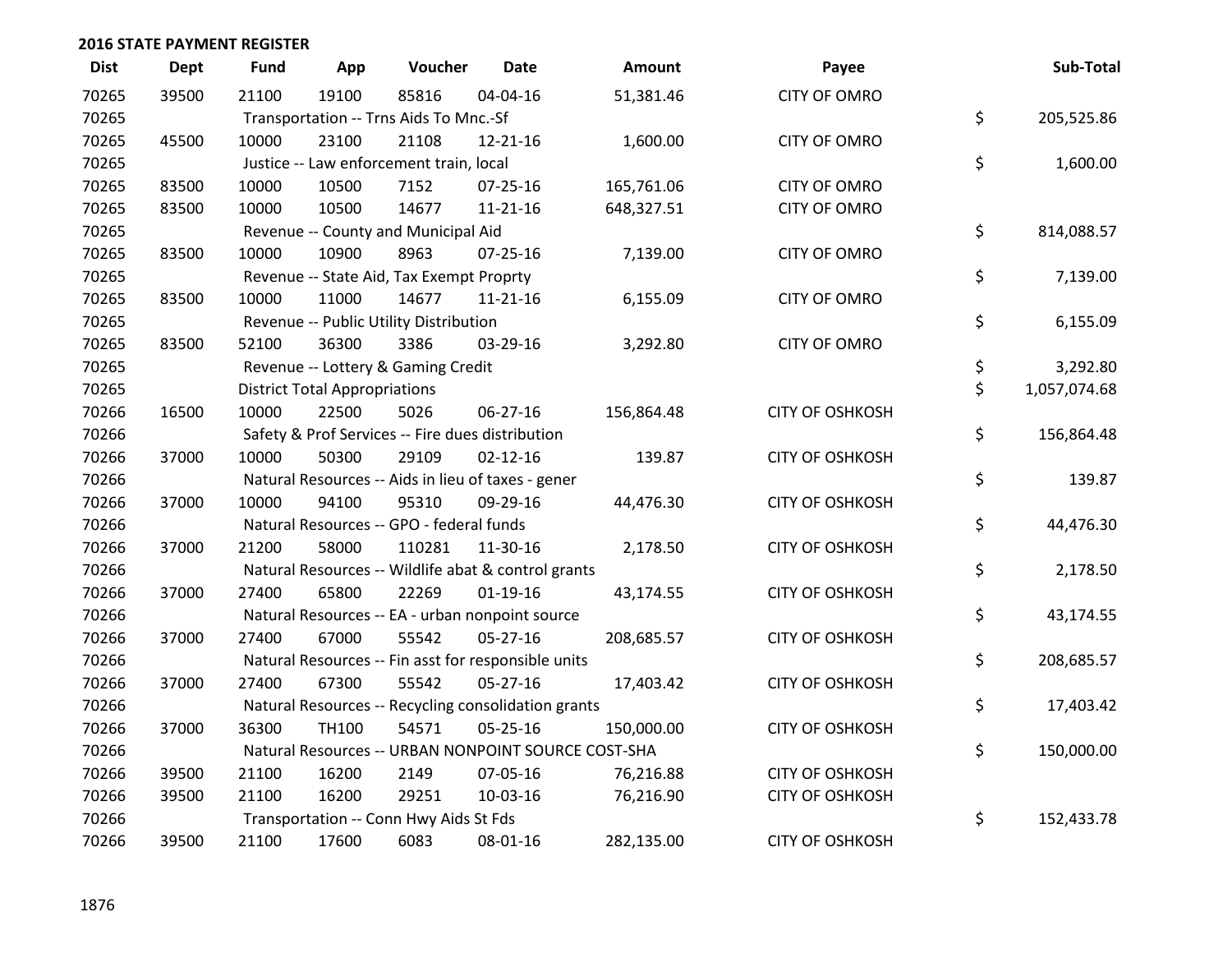| <b>Dist</b> | <b>Dept</b> | <b>Fund</b>                            | App                                    | Voucher                                | <b>Date</b>    | Amount     | Payee                  |    | Sub-Total  |
|-------------|-------------|----------------------------------------|----------------------------------------|----------------------------------------|----------------|------------|------------------------|----|------------|
| 70266       | 39500       | 21100                                  | 17600                                  | 31953                                  | $10 - 21 - 16$ | 109,924.00 | <b>CITY OF OSHKOSH</b> |    |            |
| 70266       | 39500       | 21100                                  | 17600                                  | 32932                                  | 10-06-16       | 282,135.00 | <b>CITY OF OSHKOSH</b> |    |            |
| 70266       |             | Transportation -- Tb, Trns Oper Aid Sf | \$                                     | 674,194.00                             |                |            |                        |    |            |
| 70266       | 39500       | 21100                                  | 18500                                  | 33574                                  | 09-30-16       | 2,072.65   | <b>CITY OF OSHKOSH</b> |    |            |
| 70266       | 39500       | 21100                                  | 18500                                  | 33610                                  | 09-30-16       | 1,061.04   | <b>CITY OF OSHKOSH</b> |    |            |
| 70266       | 39500       | 21100                                  | 18500                                  | 58755                                  | 12-05-16       | 1,641.22   | <b>CITY OF OSHKOSH</b> |    |            |
| 70266       | 39500       | 21100                                  | 18500                                  | 58836                                  | 12-05-16       | 7,688.19   | <b>CITY OF OSHKOSH</b> |    |            |
| 70266       | 39500       | 21100                                  | 18500                                  | 60475                                  | 12-12-16       | 1,768.10   | <b>CITY OF OSHKOSH</b> |    |            |
| 70266       | 39500       | 21100                                  | 18500                                  | 60573                                  | 12-13-16       | 8,755.82   | <b>CITY OF OSHKOSH</b> |    |            |
| 70266       |             | Transportation -- Hwy Sfty Loc Aid Ffd | \$                                     | 22,987.02                              |                |            |                        |    |            |
| 70266       | 39500       | 21100                                  | 19100                                  | 1998                                   | 07-05-16       | 721,846.77 | <b>CITY OF OSHKOSH</b> |    |            |
| 70266       | 39500       | 21100                                  | 19100                                  | 31070                                  | 10-03-16       | 721,846.80 | <b>CITY OF OSHKOSH</b> |    |            |
| 70266       |             | Transportation -- Trns Aids To Mnc.-Sf | \$                                     | 1,443,693.57                           |                |            |                        |    |            |
| 70266       | 39500       | 21100                                  | 16200                                  | 78116                                  | $01 - 04 - 16$ | 76,216.88  | <b>CITY OF OSHKOSH</b> |    |            |
| 70266       | 39500       | 21100                                  | 16200                                  | 82116                                  | 04-04-16       | 76,216.88  | <b>CITY OF OSHKOSH</b> |    |            |
| 70266       |             | Transportation -- Conn Hwy Aids St Fds |                                        |                                        |                |            |                        |    | 152,433.76 |
| 70266       | 39500       | 21100                                  | 17500                                  | 82645                                  | 05-23-16       | 54,770.00  | <b>CITY OF OSHKOSH</b> |    |            |
| 70266       |             |                                        | Transportation -- Paratransit Aids, Sf | \$                                     | 54,770.00      |            |                        |    |            |
| 70266       | 39500       | 21100                                  | 17600                                  | 72068                                  | 01-04-16       | 168,688.00 | <b>CITY OF OSHKOSH</b> |    |            |
| 70266       | 39500       | 21100                                  | 17600                                  | 90068                                  | 05-27-16       | 282,135.00 | <b>CITY OF OSHKOSH</b> |    |            |
| 70266       |             | Transportation -- Tb, Trns Oper Aid Sf |                                        |                                        |                |            |                        |    | 450,823.00 |
| 70266       | 39500       | 21100                                  | 18500                                  | 71741                                  | $01 - 22 - 16$ | 1,130.65   | <b>CITY OF OSHKOSH</b> |    |            |
| 70266       | 39500       | 21100                                  | 18500                                  | 71741                                  | $01 - 22 - 16$ | 3,819.75   | <b>CITY OF OSHKOSH</b> |    |            |
| 70266       | 39500       | 21100                                  | 18500                                  | 74302                                  | 02-19-16       | 852.08     | <b>CITY OF OSHKOSH</b> |    |            |
| 70266       | 39500       | 21100                                  | 18500                                  | 78329                                  | 04-05-16       | 842.31     | <b>CITY OF OSHKOSH</b> |    |            |
| 70266       | 39500       | 21100                                  | 18500                                  | 80678                                  | 05-02-16       | 422.80     | <b>CITY OF OSHKOSH</b> |    |            |
| 70266       | 39500       | 21100                                  | 18500                                  | 80678                                  | 05-02-16       | 1,044.68   | <b>CITY OF OSHKOSH</b> |    |            |
| 70266       | 39500       | 21100                                  | 18500                                  | 84706                                  | 06-16-16       | 1,861.98   | <b>CITY OF OSHKOSH</b> |    |            |
| 70266       | 39500       | 21100                                  | 18500                                  | 86270                                  | $07 - 01 - 16$ | 2,129.39   | <b>CITY OF OSHKOSH</b> |    |            |
| 70266       | 39500       | 21100                                  | 18500                                  | 87752                                  | $07-15-16$     | 1,891.12   | <b>CITY OF OSHKOSH</b> |    |            |
| 70266       | 39500       | 21100                                  | 18500                                  | 87752                                  | $07 - 15 - 16$ | 8,462.03   | <b>CITY OF OSHKOSH</b> |    |            |
| 70266       |             |                                        |                                        | Transportation -- Hwy Sfty Loc Aid Ffd |                |            |                        | \$ | 22,456.79  |
| 70266       | 39500       | 21100                                  | 19100                                  | 77817                                  | $01 - 04 - 16$ | 721,846.77 | <b>CITY OF OSHKOSH</b> |    |            |
| 70266       | 39500       | 21100                                  | 19100                                  | 85817                                  | 04-04-16       | 721,846.77 | <b>CITY OF OSHKOSH</b> |    |            |